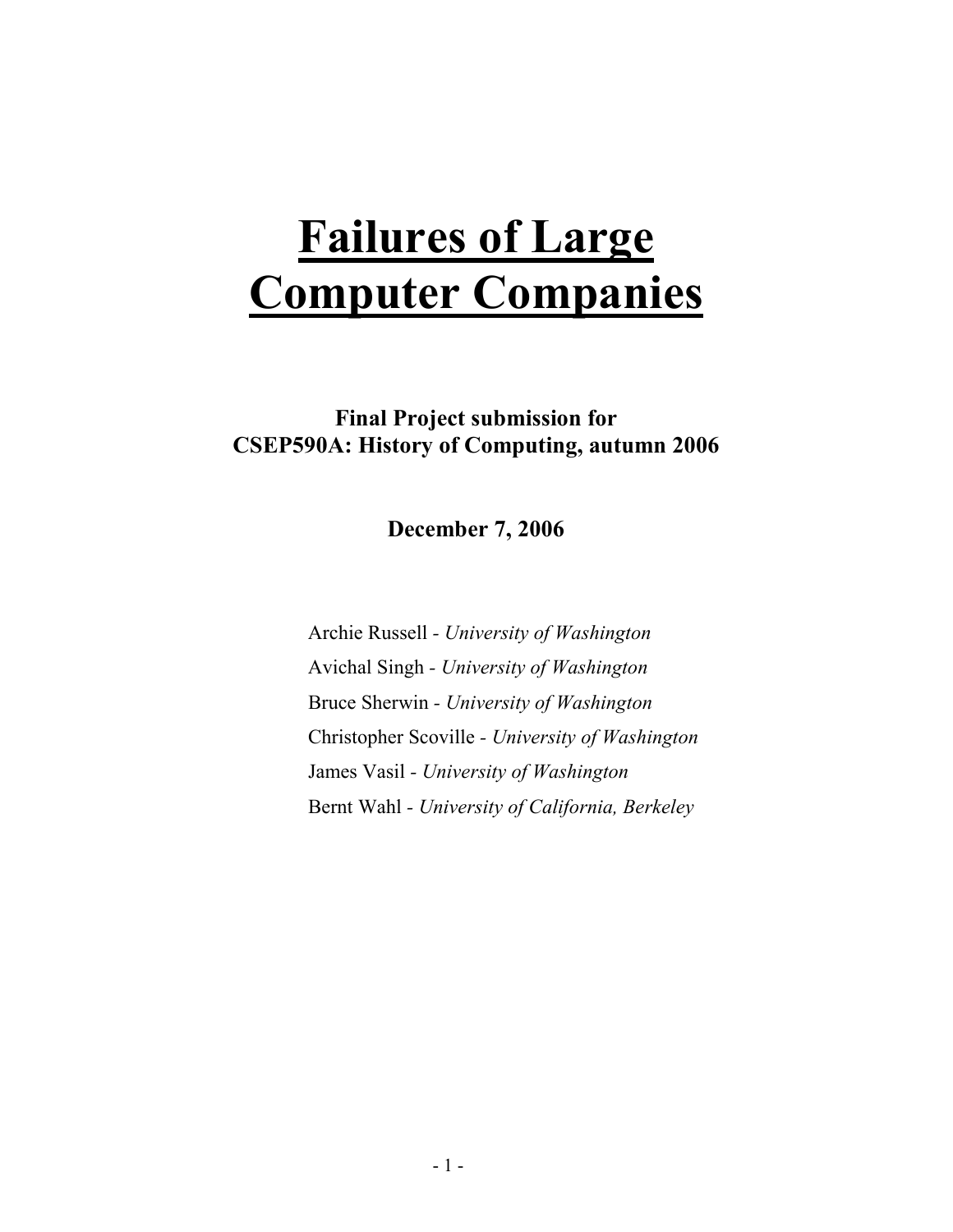| 1              |  |
|----------------|--|
| 1.1            |  |
| 1.2            |  |
| $\overline{2}$ |  |
| 2.1            |  |
|                |  |
| 1              |  |
|                |  |
| 3              |  |
| 4              |  |
|                |  |
| 1              |  |
| 2              |  |
| 3              |  |
| 4              |  |
| 5              |  |
| 6              |  |
| Ί              |  |
|                |  |
| 1              |  |
| 2              |  |
| 3              |  |
| 4              |  |
| 5              |  |
| 6              |  |
| 7              |  |
|                |  |
| 1              |  |
| 2              |  |
| 3              |  |
|                |  |
| 1              |  |
| 1.1            |  |
| 1.2            |  |
|                |  |

## **Contents**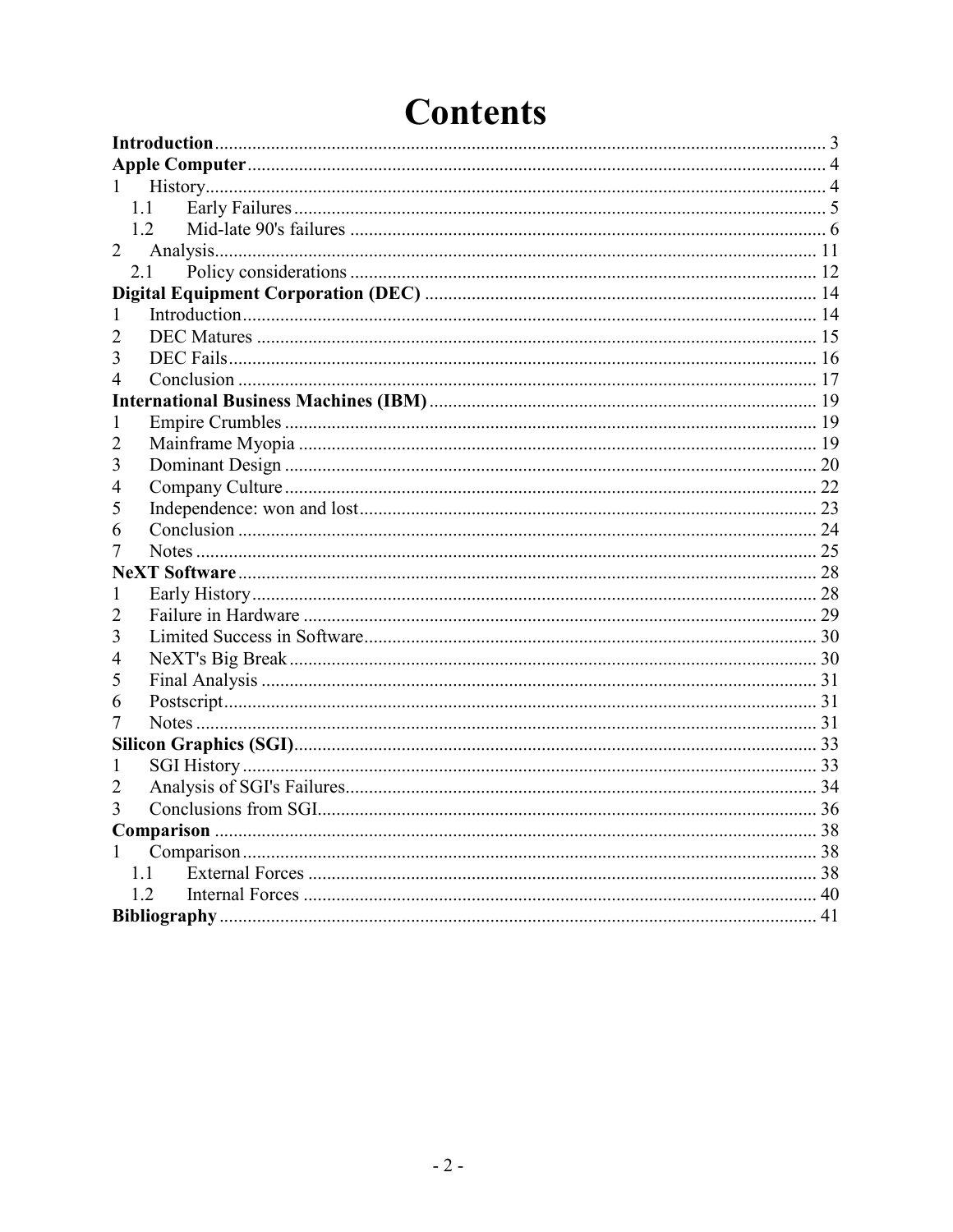## Introduction

By studying the history of computer companies that fell from industry-leading positions, we can identify the major reasons that caused these companies to fail and come up with a list of lessons to learn from their mistakes. We chose to analyze Apple Computer, Digital Equipment Corporation (DEC), International Business Machines Corporation (IBM), and Silicon Graphics (SGI), because they were all leaders that fell from glory in their respective markets. In addition we cover NeXT to also add perspective from a small company, trying to survive in markets dominated by large ones. By studying the business decisions, the leadership changes, how well each company reacted to technological changes, and the customer reaction to the company's products, we found similarities in the events that led to failure. People often accuse large companies of being too large and bureaucratic to be able to make quick business shifts, so we also examined how a company's size and culture impedes their ability to prosper in a rapidly evolving market. There are many internal and external factors that can contribute to a company's success or failure, so it is helpful to pinpoint the most important factors that can damage a computer company's business.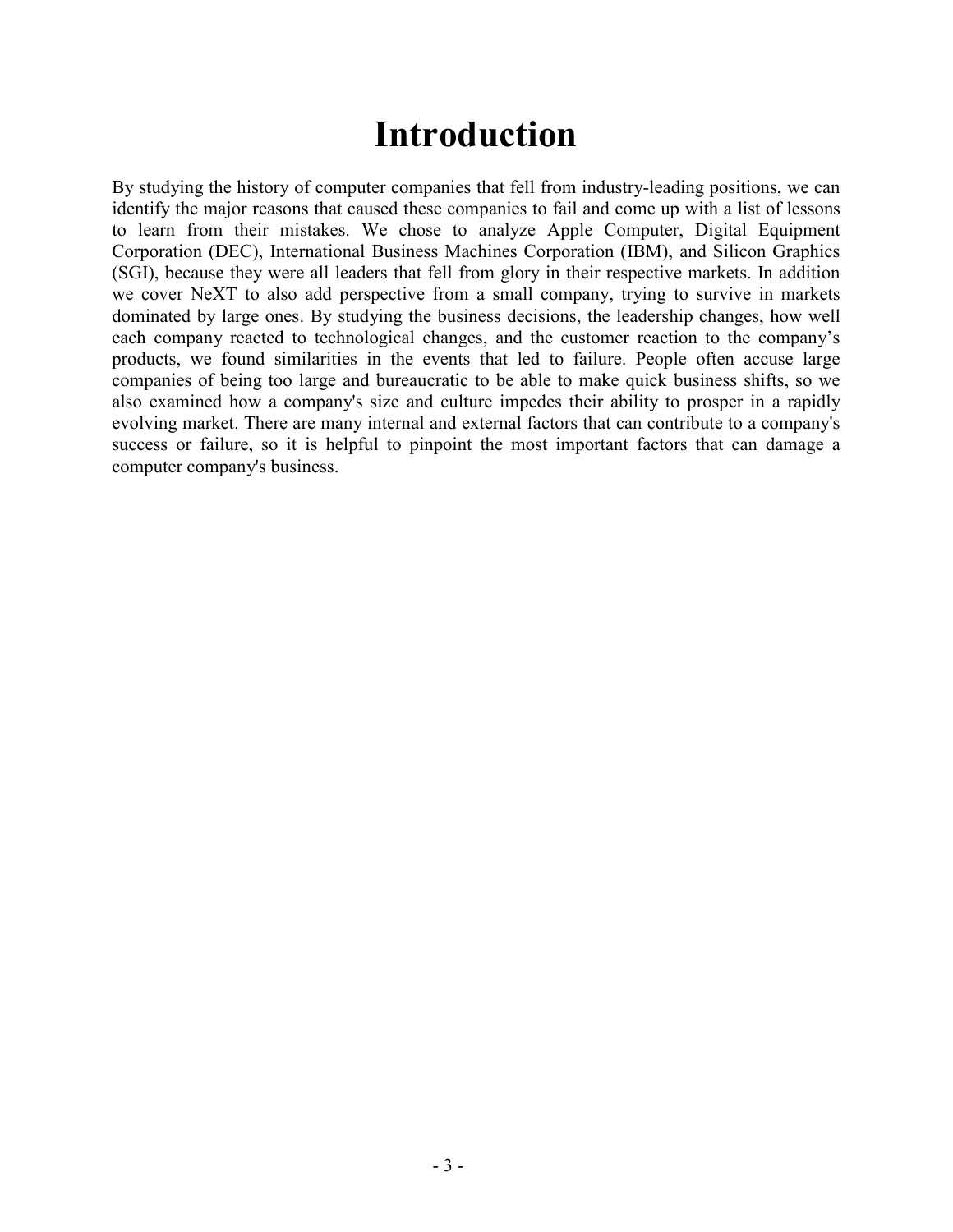## Apple Computer – Archie Russell

#### 1 History

Apple Computer took the world by storm in 1977 with the first successful personal computer, the Apple II. The II was not only the first successful personal computer, it was the first successful computer to have a keyboard and monitor, a form which has come to be synonymous with "computer" to many. The II sold millions of units, making Apple a billion dollar company. That alone would have been remarkable for a company founded by two men in their twenties on a shoestring budget, but in 1983 Apple had another hit with the Macintosh model. The "Mac" was the first successful personal computer with a graphical user interface complete with mouse, windows, menus. Along with the Apple LaserWriter, one of the earliest mass-market Laser Printers, the Mac redefined how a computer should be used, and all personal computers since have worked like the Mac. Unit sales were again, in the millions. At the turn of the decade Apple released a line of attractive, usable laptop computers and again made millions. Apple appeared to be a charmed company; Apple products were innovative in both design and engineering, high quality, and fun to use. Legions of Apple fans drooled over press releases and went to extremes such as tattooing the Apple logo on their bodies in their expression of Apple-philia.

But by the mid 90's Apple was a shadow of its former self. With few exceptions, Apple products had become overpriced and uninspired; the majority of the product line consisted of indistinct rehashes of the 1983 Macintosh, with relatively minor improvements. Competing products beat the Macintosh in performance in almost every dimension save style, typically at a significantly lower price. Apple was no longer a technological leader and struggled to stay afloat as the company lost money in all of 1994, 95, 96, and 97. The first quarter of 1997 marked a nadir, as Apple stock hit a 12-year low of \$4 and the company reported a \$708 million loss. Later that year, Apple's primary competitor, facing antitrust charges, infused Apple with \$150 million to prevent looming disaster[1]. Then, just as the end looked imminent, things turned around. Apple's stock price leveled off as the company began to earn meager profits again. New, competitive products began to hit store shelves, slowly at first, but by the early 2000s







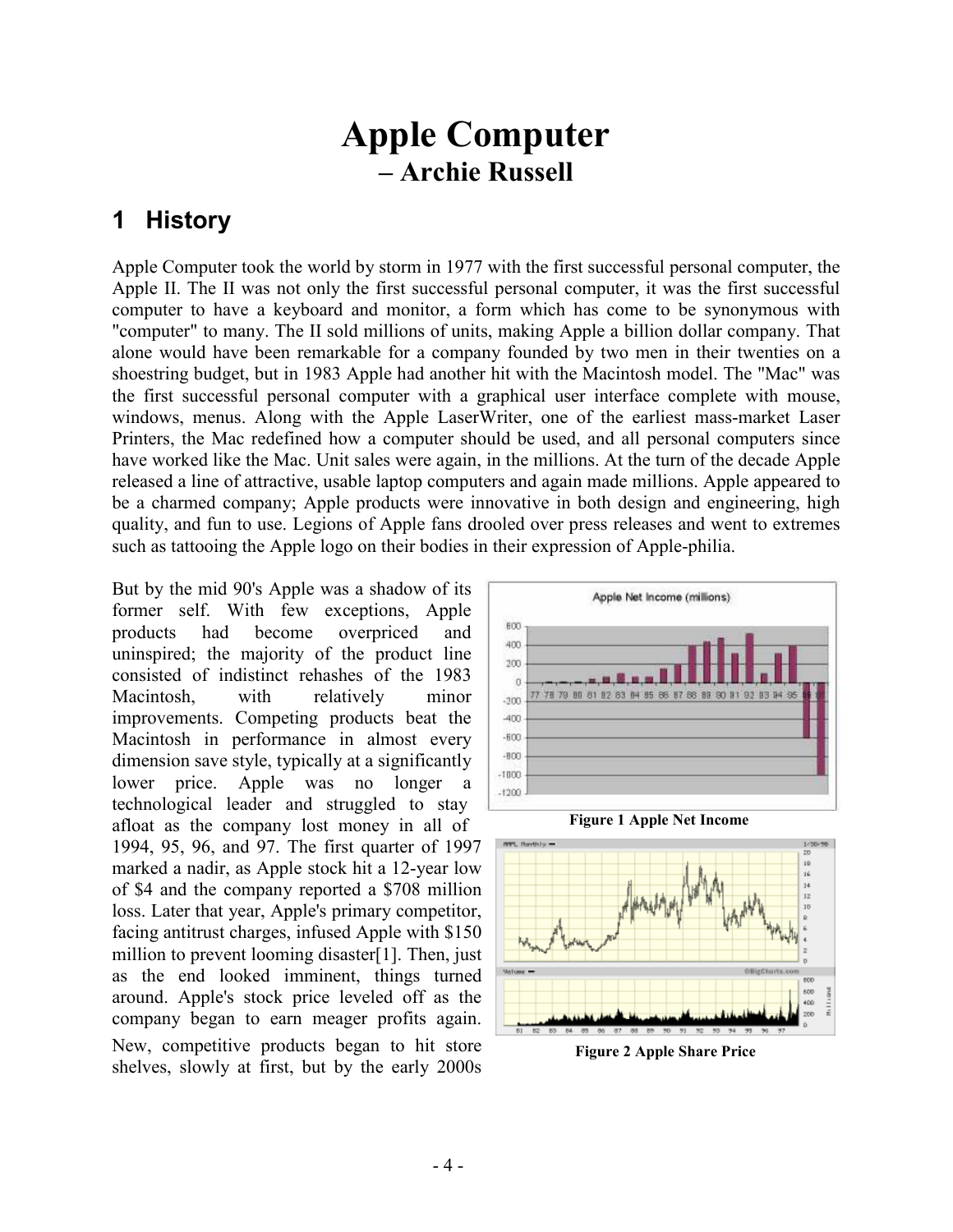the company was out of trouble. As of 2006, the company has a \$72 billion valuation and is the envy of the high-tech world.

So what had happened? How did this company go from greatness to pariah, then back again? As with all our stories, there are a lot of angles.

#### 1.1 Early Failures

Everyone who used a computer in the early 80's was familiar with the Apple II or its variants - the II<sup>+</sup>, the IIc, the IIe, lesser known are the Apple I and the Apple III. The Apple I, little more than a circuit board, was prudently killed and replaced by the Apple II before it really got off the ground. The Apple III, however, is a different story.

#### 1.1.1 Apple III

While the Apple II was successful in homes and schools, Apple created the III as a business computer. The III had more memory, better graphics, and a more advanced operating system. SOS -- the "sophisticated operating system" -- including a hierarchical file system, an Apple first. With Apple's established name, the Apple III seemed set to be a sure-fire hit. It was an unmitigated disaster.

Introduced in 1980, the III had major quality problems; probably the most chronicled of these were due to the lack of a cooling fan. Steve Jobs didn't want the noise of a fan and for most of the IIs this was acceptable, but the undercooled III would overheat, warping the motherboard. A recommended solution to re-seat displaced chips was to lift the III up off your desk to a height of three inches, and drop it. At \$3,500, the III was also more expensive than "business" computers based on the contemporaneous CP/M operating system.

Perhaps the biggest problem with the III was its poor compatibility with software written for the II. There was compatibility, but was intentionally crippled to prevent running programs needing more than 48K of memory; this included most programs written in the popular Pascal language. Instead of leveraging the II software as a strategic asset, the III had become a buggy new platform with little software competing with the II. The appearance of the IBM PC, a more powerful computer from a trusted business vendor, release a few months after the III's appearance was the last nail in the III's coffin, but Apple continued working on the III until 1984. Steve Wozniak remarked on the silliness of the situation: the II was an established platform generating massive revenue, but received little attention while the company committed resources for years into an obvious failure.

#### 1.1.2 Lisa

Another early-80's failure of Apple was the "Lisa" model, named after Steve Job's daughter of sorts. The Lisa was Apple's first foray into a computer with a graphical user interface (GUI). Though some analyses cite the Lisa as a necessary step towards future successes, it was another product disaster. The general consensus is that the Lisa, at nearly \$10,000, was far too expensive for its market. Part of this cost was due to the Lisa's components; the Lisa had 1MB of memory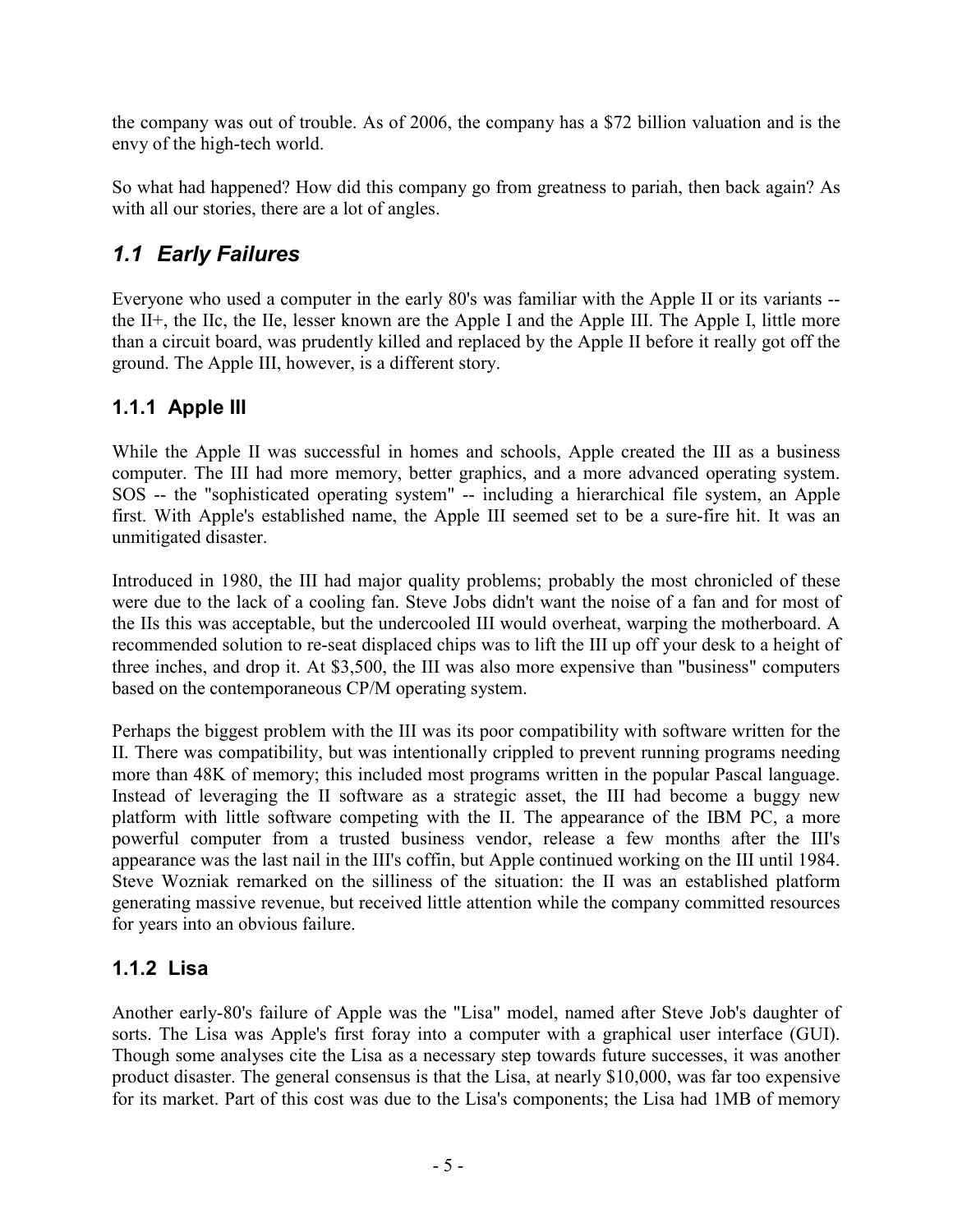(enormous for its day). However, Apple was also trying to recoup Lisa's development costs in short order, which seems a poor strategy in retrospect. Development costs are "sunk costs"; a more rational approach might have been to try to make the Lisa successful, profitable product. As with the III, the Lisa also had a paucity of software and was competing against entrenched platforms, and it had a reputation for being slow. Though Lisa sales improved as Apple reduced its price and made the Lisa compatible with the Macintosh, Apple eventually ended the project and buried its inventory of Lisas in a landfill in Utah, under armed guard.

#### 1.1.3 Macintosh 128k

One of Apple's most lauded successes is the Macintosh; less often mentioned is how close the Mac was to failing. Apple's second GUI-based computer, the Mac excelled where the Lisa stumbled: price and performance...or so it seemed. The original Mac came to market at \$2500 - about a quarter the price of the Lisa. The Mac also had a 8MHz processor; 60% faster than the Lisa's. But, in order to reach this price-point the first Mac, over the objections of engineers, shipped with only 128k of RAM. The GUI alone required 64K, leaving a meager, Apple II-sized 64K for programs to use. Like the II and III before it, the Mac also had no fan, which left it subject to overheating (Steve Jobs would design *yet another* fan-less computer prone to overheating, the "Mac Cube", in 1999). It also came with no hard drive and, unlike the Lisa, came with only a single floppy drive -- requiring users to constantly insert and remove diskettes. In this initial configuration, the Mac was a very unattractive computer. Fortuitously, engineers had designed a back door that allowed for a follow-on with 512KB of RAM. It was this configuration, the "Fat Mac," that made the Mac usable. Without it, the Mac would likely have been remembered as merely an underpowered Lisa. Ironically, the Mac really only took off with the "Mac Plus", a configuration that had 1MB of memory, exactly as much as the Lisa.

#### 1.2 Mid-late 90's failures

The late 80's and early 90's were a long period of profitability. The company continued to ship more units and make more money, but beneath the veneer, dry rot was spreading. Both the company's visionary founders departed. Technical failures and strategic blunders resulted in a lackluster product line, culminating in a tremendous financial collapse. In 1998 the stock reached a low near \$4, and the company posted losses of over \$1 billion. To put this in perspective, the initial public price of Apple stock 12 years earlier had also been \$4, and the company had never made more than \$600 million in any one year. In comparison, the early failures seemed like mere foibles -- though with important lessons. The late 90s failures almost did in the company.

#### 1.2.1 Operating system failures

A factor in the failure of any technology company that must be considered is technical incompetence. Apple displayed a measure of this, perhaps most of all in its 90's operating system development work.

The initial incarnation of the Macintosh OS had been created for the minimal hardware platform that was available in 1983; tradeoffs had been made to meet time-to-market and cost constraints. The resulting product was legendary, but was tied so closely to the raw Mac circuitry that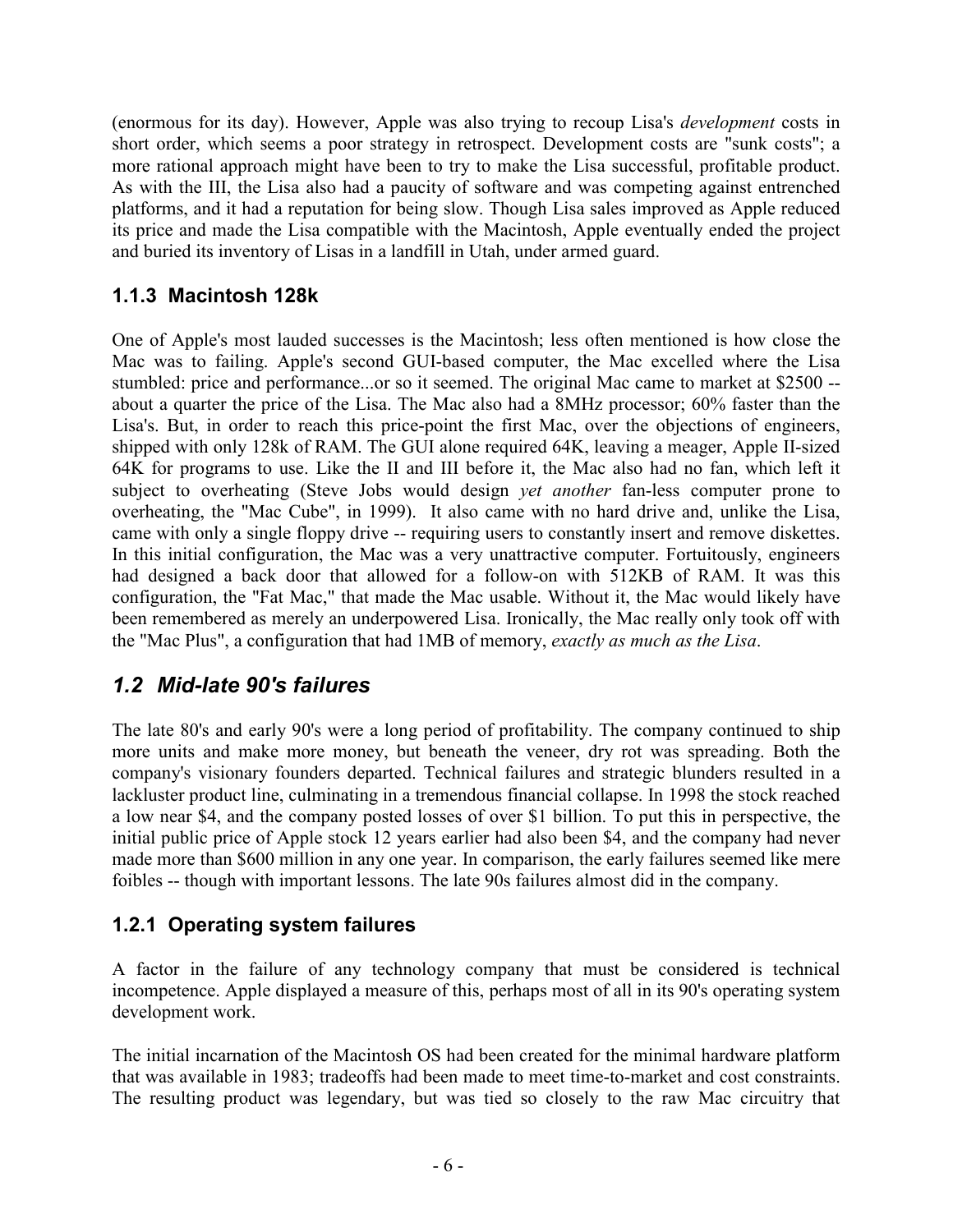platform evolution would be difficult. By 1989, affordable hardware had become much more powerful, and Apple management was meeting to discuss redesign of the OS to adapt to the changing needs of the market. Some features, such as a user interface with color, were added fairly quickly, but the less superficial features necessary to make the Mac competitive beyond the early 90's proved more challenging. Indeed, by 1997, this next generation of Mac OS, codenamed "Copland", was incomplete with no foreseeable ship date. On the advice of engineering manager Ellen Hancock, Apple CEO Gil Amelio killed Copland. What had happened?

Copland seemed to incorporate all the right ideas. For instance, a marquee Copland feature was "memory protection". Memory protection prevents poorly written software from causing system crashes -- this hadn't been a significant issue in the earlier Macs, which only ran one program at a time, but beefed-up early 90's Macs ran many more programs concurrently and accordingly, crashed much more often. Memory protection technology had been present in the industrialstrength Unix OS for decades; cheaper and more powerful hardware in the early 1990s made it both technologically feasible and a competitive must-have for personal computers, and appeared in 1992 versions of Microsoft Windows. Copland also included a "microkernel" and operating system "services", both respected means of organizing a modern OS. In order to remain backwards-compatible, Copland incorporated a "virtual machine" called the "blue box" which would run an older version of Mac OS, a technique called emulation. In contrast to the Apple III fiasco, the Copland approach would provide a comfortable upgrade path for existing customers. Apple's heart seems to have been in the right place; several of the Copland dreams materialized much later in Mac OS X.

But technically Copland proved difficult to execute. To illustrate one technical hurdle: Copland aimed to use no more than 4MB of memory, but the backward compatibility mode demanded a complete, memory-resident version of Mac OS 7, consuming two-thirds of the Copland memory budget before the first line of code was written. Interestingly, the 4MB limit may have seemed reasonable in 1992 when Copland was initially scoped out, but, as Copland fell behind it became quaint: 64MB of memory was standard by 1997. More fundamentally, the Copland emulation philosophy was flawed. While portions of the OS would be walled off from the emulator, application programs would all run together in the "blue box". A buggy or malevolent program would still be able to wreak havoc with any other program, just like in all prior versions of Mac OS.

#### 1.2.2 Organizational failures

Insiders report that technical struggles were only part of the problem. Apple by the mid-90s had assumed the posture of a research organization. The regular releases, firm timelines and deliverables lists characteristic of successful software companies ceased to exist. Mac OS upgrades had become little more than bundles of cheap "shareware" programs. The widely touted feature of Mac OS 8 was a user interface tweak known as "springing folders". Perhaps revealing the depths of their devotion, Apple's loving users made OS 8 one of the top selling pieces of software of all time.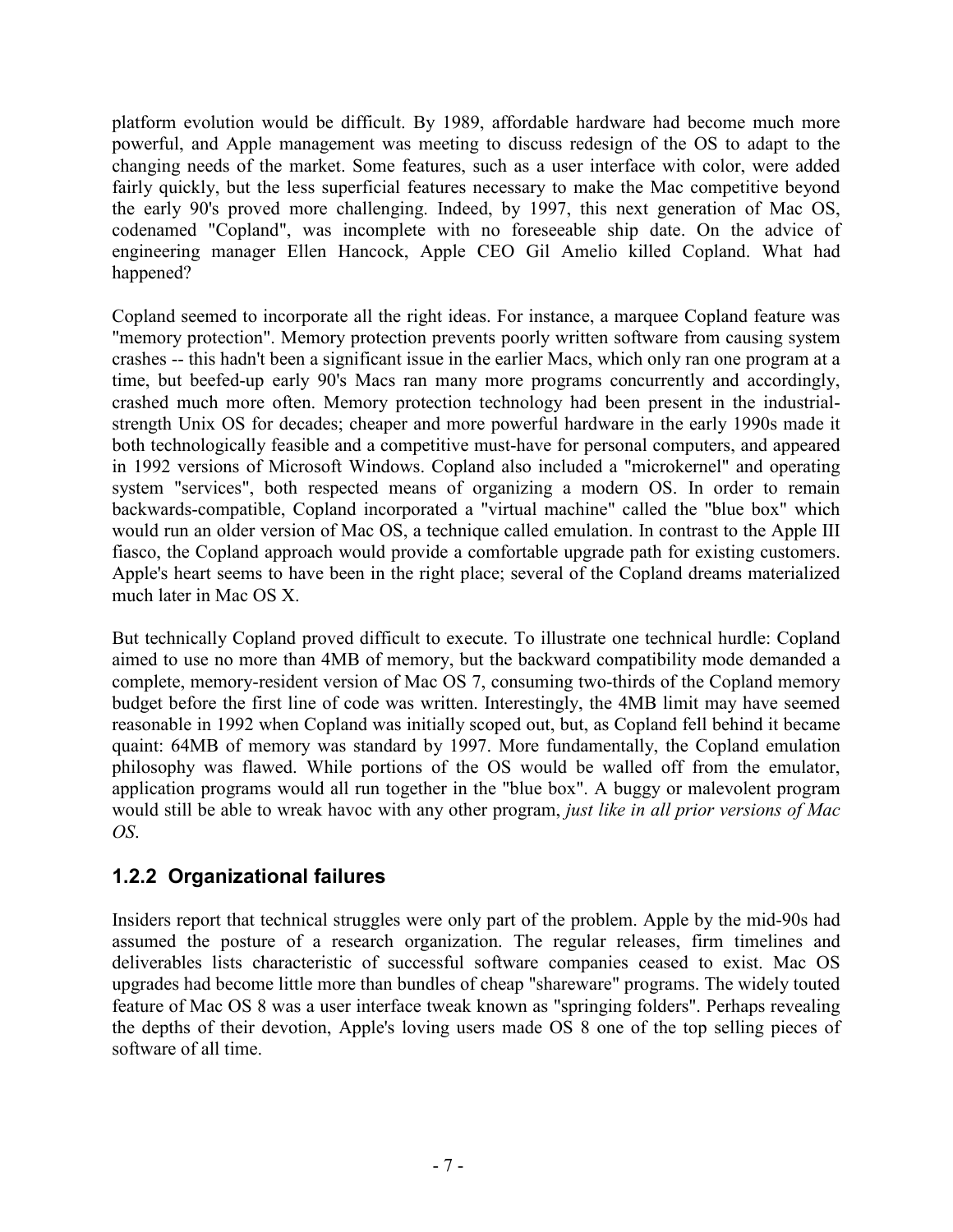In, "Why Apple Failed", technology journalist Daniel Eran talks of Apple's "Snowball Projects" - - projects which, like snowballs rolling down hills in cartoons, had grown larger and larger until they had only a snowball's chance in hell of completion. These projects became unkillable, because in their growth they had also grown to contain strategic technologies the company believed it couldn't do without.

An Apple messaging solution called PowerTalk illustrates this phenomenon. With roots as an email product, by the time it was killed PowerTalk had morphed into the all-encompassing "Apple Open Collaborative Environment" (AOCE). AOCE incorporated secure logins and passwords, encryption technology, universal directory services, an "information catalog" extension, support for numerous communications protocols, and a "peer-to-peer" architecture that was intended to save customers the expense of a computer dedicated to email management, which all sounds great, but AOCE ate up so much memory, network bandwidth, and disk space that it was difficult to run on computers of the day -- negating the benefits of both the peer-topeer architecture and the product itself. Meanwhile, Microsoft released the much simpler, standards-based Exchange software. By any standard, Apple management should have recognized the AOCE was out of control, but many possibly valuable technologies in AOCE were deeply intertwined. Nevertheless, after \$100 million invested, Apple killed AOCE in '95.

#### 1.2.3 Windows arrives

While Apple failed to execute on its OS strategy, the rest of the industry moved forward. Be and NeXT, two small companies founded by former executive, crafted software that was arguably far superior to the MacOS. But Be, NeXT and others ran into the harsh reality of computing platforms that had been the nemesis of many along the way; namely, introducing a new platform into an established market is (nearly) hopeless.

Though Apple had little to fear from new platforms, the Macintosh franchise was in serious danger due to an improved platform: the continued progression of Microsoft DOS/Windows on Intel x86-based hardware. Microsoft DOS had been around since the early 80s, but was initially little more than a program loader, scarcely worthy of comparisons to the MacOS and its GUI. Microsoft began efforts at a GUI based OS in 1985, but early efforts were unattractive and mostly useless shells on top of DOS. The two things Windows had going for it was perfect backwards compatibility with DOS and automatic "free" distribution with every PC sold. Microsoft did not try to convince users to switch to an entirely new hardware platform as did Be and NeXT, and didn't have to sell their software to retail consumers as IBM did with its Windows competitor, OS/2.

By 1990, Windows, version 3.0, had become very usable. Windows was still less refined than MacOS, lacking features like filenames longer than 8 characters, but it was no longer a mere facade above DOS. Microsoft had also begun to incorporate memory protection technology, unavailable on Apple machines for the next decade. To consumers, the difference between Windows and MacOS had become mostly cosmetic. The Windows PC population mushroomed. Millions of individuals and organizations became familiar with PCs and their software. Network effects amplified PC dominance; each time a program was released or a new user initiated into the PC world, the PC platform became more valuable. The Macintosh IIVX, a system target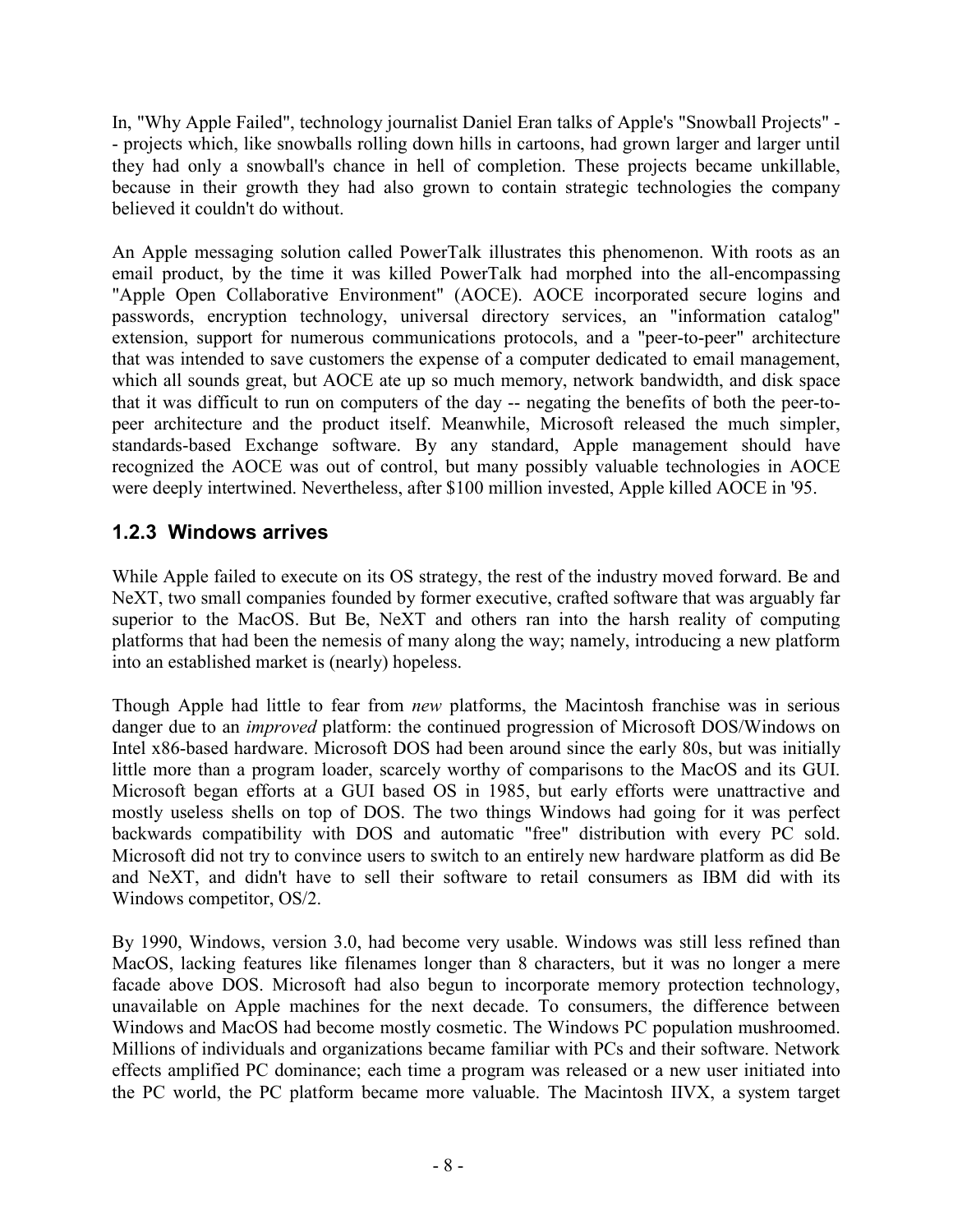towards home users, cost over \$3000 when released in 1992 *without a monitor*. Comparatively equipped PCs were available for less than half the price.

Though diehard Mac fans might disagree, the 1995 release of Windows was superior to MacOS. Featuring long filenames, further memory protection, a taskbar which tracked open programs, and a fair amount of flash, there was little left that Apple count point at that was superior in Macintosh. Computers running Windows '95 had a better operating system, could run more software, and were far cheaper than similarly performing Macs (though Apple typically produced computers with better physical design). In the following years, the situation became worse as the PC-Mac price/performance gap grew, while the MacOS buckled under user expectations of multitasking. Apple's decade-long inability to release a significantly new OS had finally come crashing down.

#### 1.2.4 Attack of the clones

From inception, the Macintosh platform had a fundamental difference from the "IBM-PC compatibles". While anyone with technical know-how could assemble and sell PCs, only Apple could build the Macintosh. In some ways this was a blessing. Apple could control all aspects of their software and hardware, avoiding compatibility issues that plague computers made with a parts-bin approach. Additionally, as the only Macintosh producer, Apple had a monopoly of sorts, and could raise and lower prices at will. In contrast, price competition in the PC market can be brutal. But the lock Apple had on Macintosh was also a curse. Apple couldn't specialize in any single aspect of computer technology, needing to build complete systems.

A legendary unheeded letter from Microsoft CEO Bill Gates had all but begged Apple to license Macintosh technology to other vendors in 1985. Gates pointed out the benefits of a standard platform:

Any deficiencies in the IBM architecture are quickly eliminated by independent support. Hardware deficiencies are remedied in two ways:

- expansion cards made possible because of access to the bus (e.g. the high resolution Hercules graphics card for monochrome monitors)
- manufacture of differentiated compatibles (e.g. the Compaq portable, or the faster DeskPro).

The closed architecture prevents similar independent investment in the Macintosh. The IBM architecture, when compared to the Macintosh, probably has more than 100 times the engineering resources applied to it when investment of compatible manufacturers is included.

The consummate software baron, Gates likely had his own best interest at heart, but his argument had a lot of validity. Apple could never compete with the combined ecosystem of engineering resources behind the PC, and why would it want to slug it out if there were an alternate strategy? Gates also suggested that businesses were wary of buying Apples, for fear of being locked into a single vendor, and that Apple was perceived as being slow to bring new hardware (larger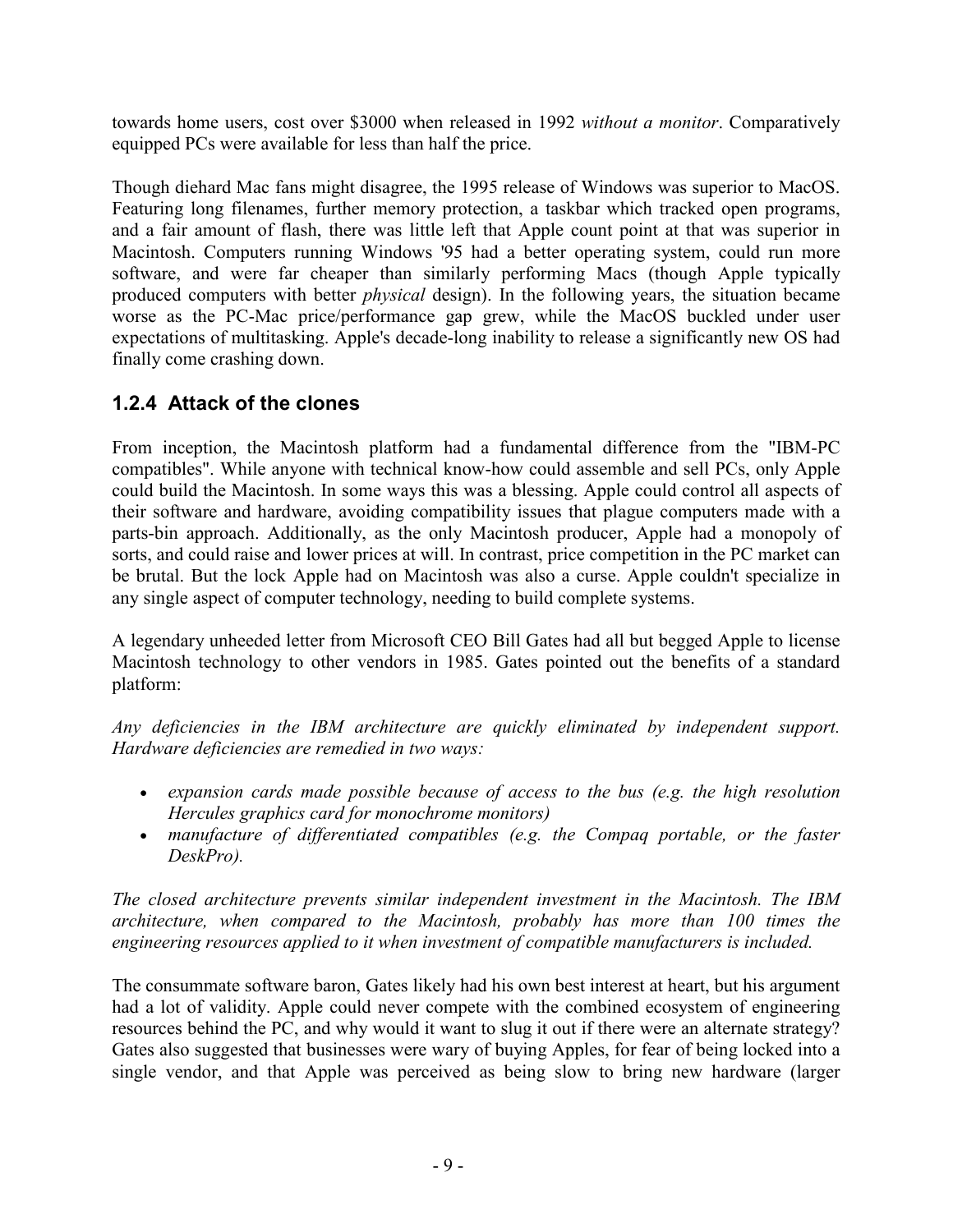displays, more RAM, faster processors, etc.) to the Mac. Apple, content to keep doing what it knew best -- selling computers -- didn't pursue Gates' recommendation till much later.

The threat to the Macintosh from PC compatibles wasn't immediate. When Gates wrote the memo, the capabilities of a typical PC were far behind that of the Mac. Additionally, early PC makers took years to accept the advantages of platform standardization Gates described and the business models it eventually demanded. Though many parts became commodities, PC manufacturers persisted in doing their own engineering work. As late as 2002, PC vendor Hewlett Packard was chiding its competitor Dell for doing little R&D. Dell laughed all the way to the bank.

Nevertheless, the powerful, inexpensive, PC built of commoditized parts eventually came to fruition, and, in conjunction with advances in Microsoft Windows and network effects, eventually surpassed the Mac in price and performance. Gates unheeded memo served as his business plan; as suppliers and parts vendors competed with to create better products at cheaper prices, Microsoft maneuvered itself into a monopoly position among PC Operating Systems vendors.

#### 1.2.5 Macintosh clones

Apple looked jealously upon the Microsoft situation -- an operating systems/software vendor company making immense profits while hardware companies battled each other for table scraps - - and kicked itself for not having done the same in the early 80s.

Steve Wozniak summed up his feelings about licensing in a 1996 Newsweek interview:

...Apple saw itself as a hardware company; in order to protect our hardware profits, we didn't license our operating system. We had the most beautiful operating system, but to get it you had to buy our hardware at twice the price. That was a mistake. What we should have done was calculate an appropriate price to license the operating system.

After backing out of an early licensing arrangement with Apollo in 1987, Apple decided to finally license the MacOS to other manufacturers in 1993 -- a full decade after the appearance of the first Mac. Apple CEO Michael Spindler initially expressed concern that clone sales could hurt Apple while not appreciably increasing Mac market share, but nevertheless pursued the strategy. Finding the first licensees was a struggle. Apple was fearful of licensing to established, successful PC manufacturers, and potential partners were (rightfully) suspicious of Apple's commitment to licensing. With Windows '95 on the horizon, Compaq executives expressed doubt that there was any value in producing Macintosh clones.

A handful of agreements were ultimately signed with lesser-known companies. As IBM had experienced with the PC platform, smaller, more nimble manufacturers began to predictably eat Apple's lunch. Unburdened by marketing costs, engineering boondoggles, highly paid executives, Apple's cloners were able to out-compete Apple. UMAX, a Taiwanese manufacturer, sold low-end Macs more cheaply than Apple. The largest Mac cloner, Power Computing, was able to buy small quantities of high-end components that would have been difficult to acquire in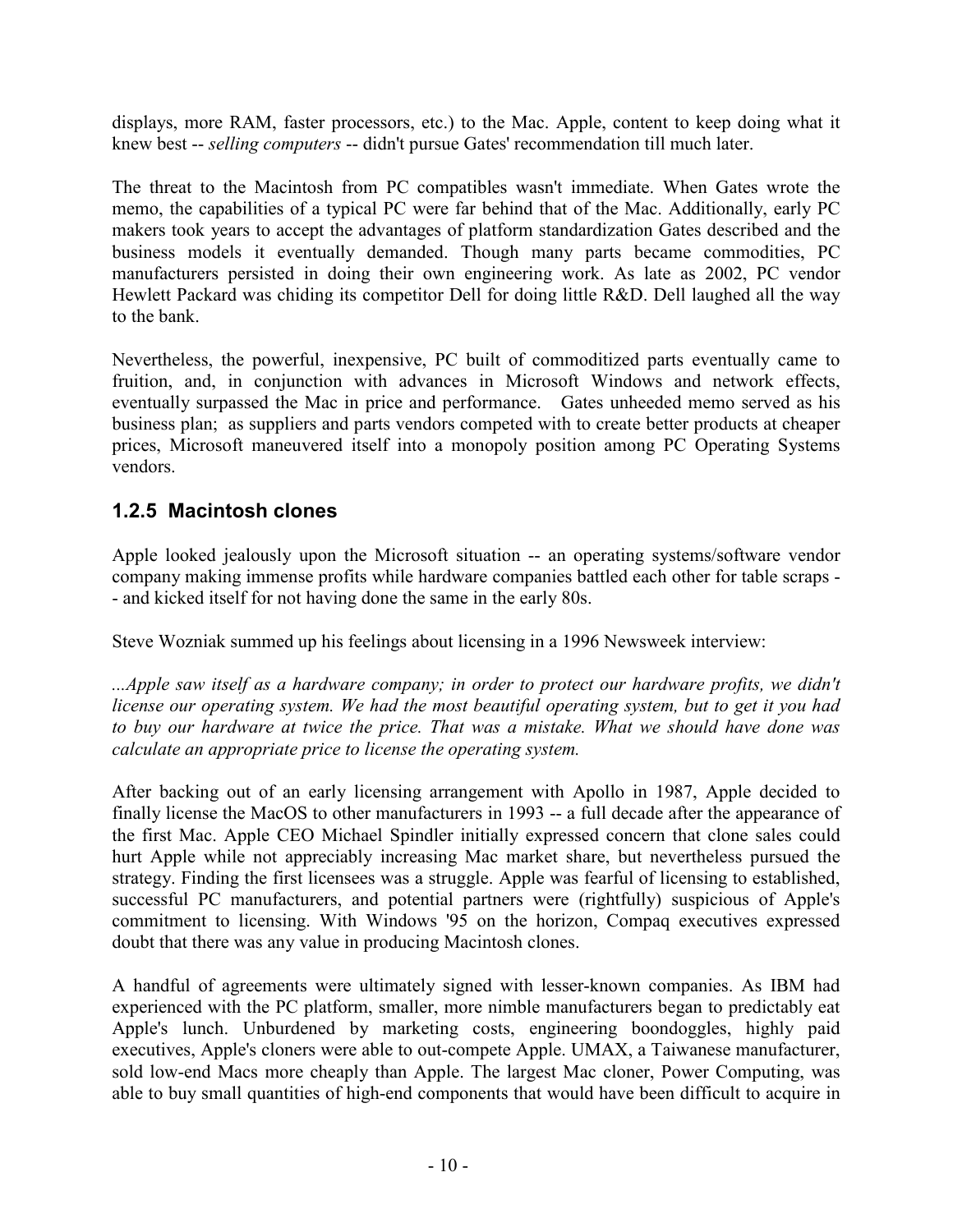volume and sold top-of-the-line Macs. Power was the fastest growing computer company in the 90s, and in 1996 had captured nearly 10% of the Macintosh market, with \$246 million in sales. While Apple received royalties of \$50 per machine, Steve Jobs claimed that each sale cost Apple "hundreds" of dollars, the cloners garnering sales but not increasing Mac market size.

Seeing an inevitable death-spiral if cloners continued to grow, Apple, by then with Steve Jobs again in charge, ended the cloning episode in 1997. Licensing agreements had promised cloners access to version 7.5 of the MacOS and "upgrades" to it. Apple branded the next version of MacOS "System 8", claiming it was not merely an upgrade to 7.5 and insisting the cloners had no license for it. Possibly to avoid lawsuits, Apple acquired Power computing for \$100 million.

The cloning experience probably wasn't Apple's mortal wound; Apple continued to sell the overwhelming majority of Macintoshes in the last year clones were on the market, but it was a humiliating strategic detour that cost, conservatively, over \$100 million at a time when Apple could least afford it. The failure of the cloning program was prophesied by many; the PC platform was deeply entrenched by 1994 and a large share of Apple's profit came through its control over Macintosh pricing. A somewhat bizarre element in the plan was that Apple sought to create a competitive area where it held a monopoly, and then tried to compete in that very arena. Most businesses seek to obtain and hold onto monopoly power. Apple was trying to imitate Microsoft, who made immense profit by avoiding hardware altogether, but Apple seemed reluctant to give up even a small portion of Macintosh hardware sales. Apple had its very own historical precedent to learn from; in the 1980s Franklin sold quality Apple II-compatibles for half Apple's price, biting painfully into Apple's bottom line until legal and technical maneuvers ended the practice.

The move seemed to make little business sense, but maybe business rationalities weren't the motivation for the cloning program. Steve Jobs described the thinking behind cloning as "institutional guilt".

## 2 Analysis

Apple's near-death-experience in the late 90s had several causes. Some were inevitable results of the structure of the computing industry, while others were due to avoidable mistakes in business strategy and execution.

Perhaps the most important factor in Apple's near-demise is the computing industry's tendency to gravitate towards a single, winning platform, losers be damned. Apple had an early technological lead with the Macintosh, but, for whatever the reason, was unable to capitalize on it. As the population of PCs and their users grew, there was little possibility for even the most competent competitors to threaten PC dominance, or even get a foothold in the market. Network effects had made the Apple II an early success, but eventually killed both the II and the Mac (almost).

A second, difficult-to-avoid phenomenon for Apple was its competition from its own installed base running unmaintanable software that Apple wanted to do away with. Apple knew that the Macintosh operating system needed to be replaced, but an all-out replacement would have meant creating an all new platform with no software, no users, and no network effect. Being the #2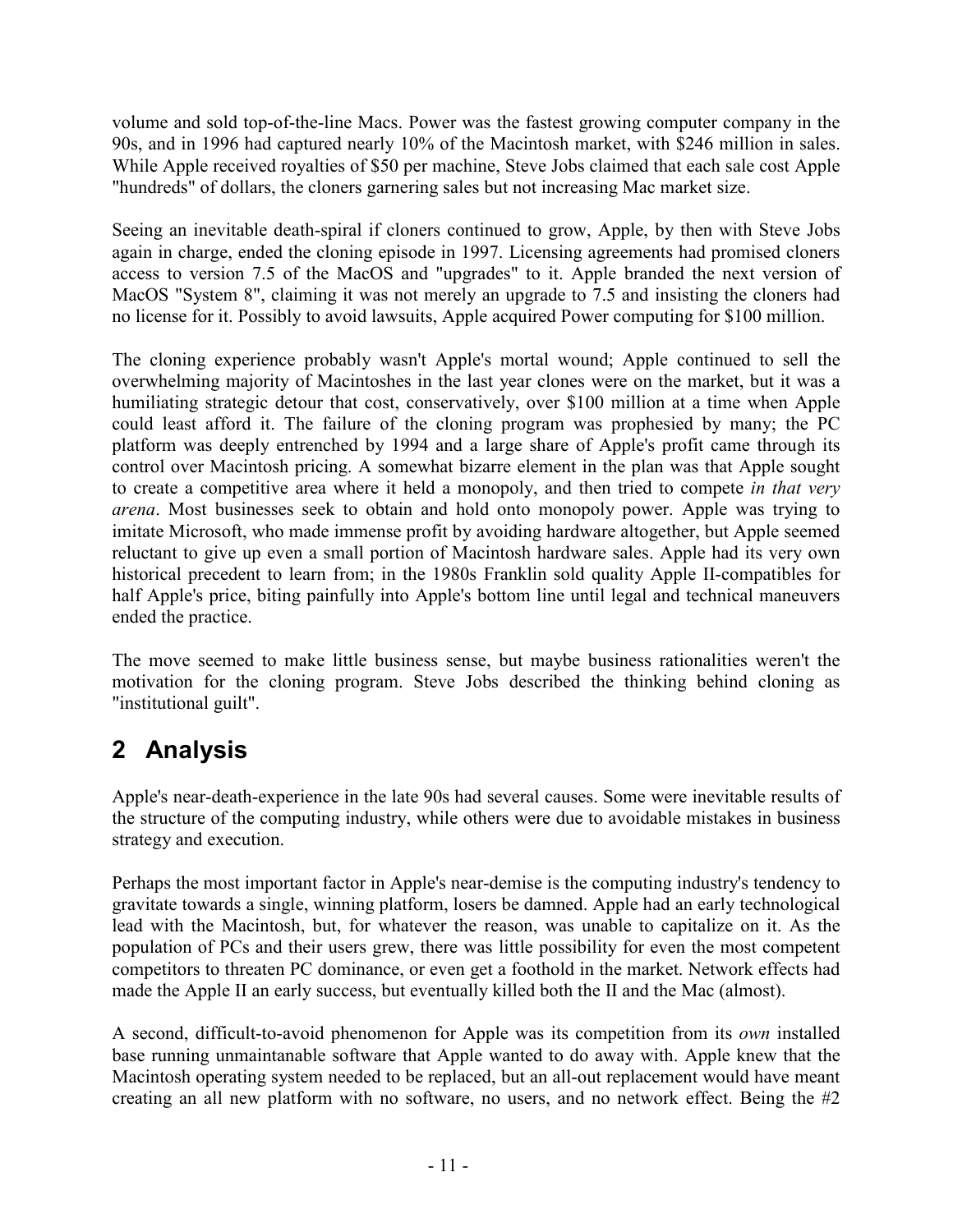platform is the pits, but it's a lot better than starting from zero. Apple had little choice but to keep the Mac OS together with duct-tape and band-aids, while new OS efforts struggled to be, first and foremost, backwards compatible. This awkward situation was, oddly enough, also the cause of the Mac's success; un-evolvable software was the shortest path towards the ambitious cost and schedule goals of the original Mac.

Though Apple was in a difficult spot with its OS, its complete failure to deliver a significant upgrade to the Mac OS in over a decade is a remarkable technical and managerial failure. That startups were able to do what Apple couldn't indicates that Apples downfall was not merely the result of pre-ordained market structures. Apple had other issues beyond the OS; the company seemed to operate in a research mode, not driven by profits, as had Xerox Parc in the 70s. In comparison, Microsoft took a much more boring approach, regularly shipping upgrades to its somewhat dull products.

Apple's failure to deliver a modern OS can be blamed on widespread organizational ineptitude; it can be hard to identify a single individual responsible for the failure of a years-long, complex project. But the refusal to license the Mac OS in the early 80's when it could have become dominant, followed by what most analysis consider a poorly-thought-out flip-flop ten years later rested solely with Apple's executive management.

Though things were bleak in '98, Apple recovered dramatically in the early 2000s. The company killed a number of "snowball" projects and replaced its OS with the flashy yet rock-solid OS X. Apple started packing fun, multimedia software with its computers, and began selling Macs based on the same, widespread Intel processors powering PCs. Apple branched out from computers with the iPod, a high-end portable music player coupled with an easy-to-use online music store. As of December, 2006, Apple stock was above \$80 per share – a gain of over 2000% from its 1998 low. A complete analysis of the Apple comeback is beyond the scope of this paper, but one worth mentioning is the return of Apple's founder Steve Jobs as CEO. Crediting Jobs is not mere hagiography; Jobs was, in large part, responsible for Apple's best products: the Apple II, the Macintosh, Desktop Publishing, Apple's portable Powerbook series, and was absent during Apple's long downward slide. His return ushered in Apple's innovative and financial resurgence; it's not unreasonable to give him a significant portion of the credit.

#### 2.1 Policy considerations

One way of looking at Apple's almost-failure is that it was simply the result of the free market doing its job: bringing consumers maximum utility for the least possible price. If Mac failed in the market, maybe this wasn't such a bad thing; Apple did, after all, do a number of stupid things, and, for a period of time, charged a higher price for products that seemed to provide significantly less value than their substitutes.

But, one question that arises is whether the computer-platform monopoly that results from network effects is really advantageous to society. We often like network effects. They increase the value of the products we buy: if I can borrow CDs from my next door neighbor my CD player a lot more valuable than it would be if I couldn't. But monopolies typically charge higherthan-fair prices and have little incentive to innovate. There is no obvious reason to presume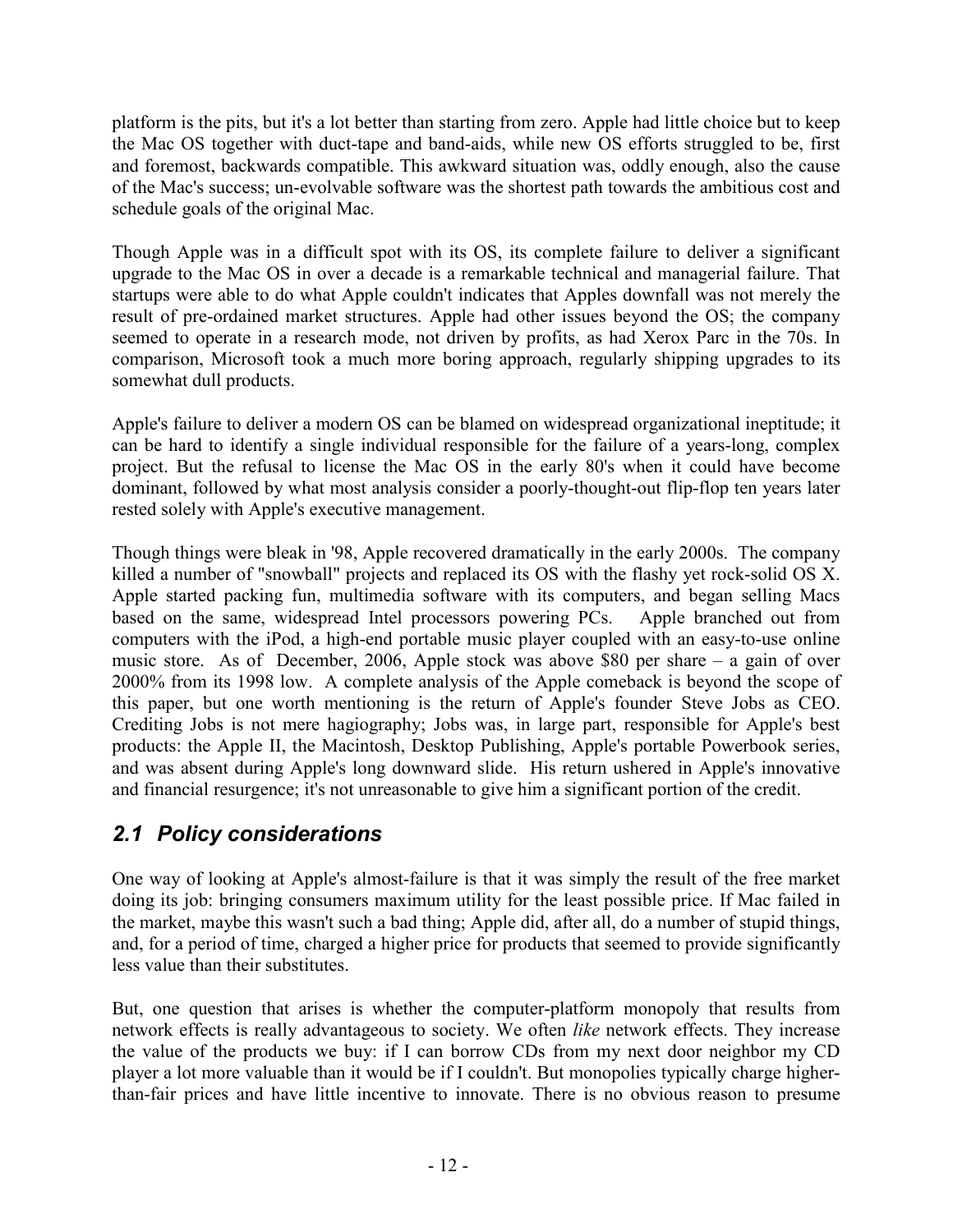monopolies with a metaphorical moat of network effects are likely to behave differently than other historical types of monopolies.

Had Apple gone under, Microsoft Windows' market-share in the personal computer OS market, currently at about 90%, could have quickly grown beyond 95%. There is some anecdotal evidence that Microsoft innovates only when challenged by a competitor with double-digit market share. Whizzy display features in the most recent version of Windows are very similar to recent features in the Mac OS, and Internet Explorer incorporated "tabbed browsing" only after the free Firefox browser garnered double-digit fraction of the browser market. Without challengers, would Microsoft have continued to enhance its products, or would it have been satisfied to sit on a lawn chair, directing the cavalcade of cash-filled dump-trucks rolling up the driveway?

Another consideration is that network externalities amplify winners (we hear about this regularly), but they also amplify losers. Without network effects, Apple may have faced similar troubles, but its fall would have likely been much longer and slower, preserving some of the value of the billions of dollars collectively invested in Apple gear, software, and training. Should we be concerned about this externality, or is the value of these wasted billions less than the gain we get in network effects as these users jump to PCs?

Policy solutions for these issues aren't trivial. Financial measures, such as tax breaks, for the company on the losing end of a platform battle would reward ineptitude, and it would be difficult to determine when they are appropriate. While keeping Apple alive might seem like a good idea to people that like the Mac, consumers are actually pretty happy when platform wars are decided. Would it have been reasonable for the government to bend over backwards to keep competition alive in the video-cassette format wars of the 80s?

After-the-fact remedies are also complex. Splitting up a platform monopolist is a difficult proposition; computer software is notoriously complicated to tease apart, and remedies risk damaging the unquestionably valuable network effects the monopolist brings us. Breaking Windows into two incompatible pieces of software might spur innovation, but would undoubtedly irritate consumers.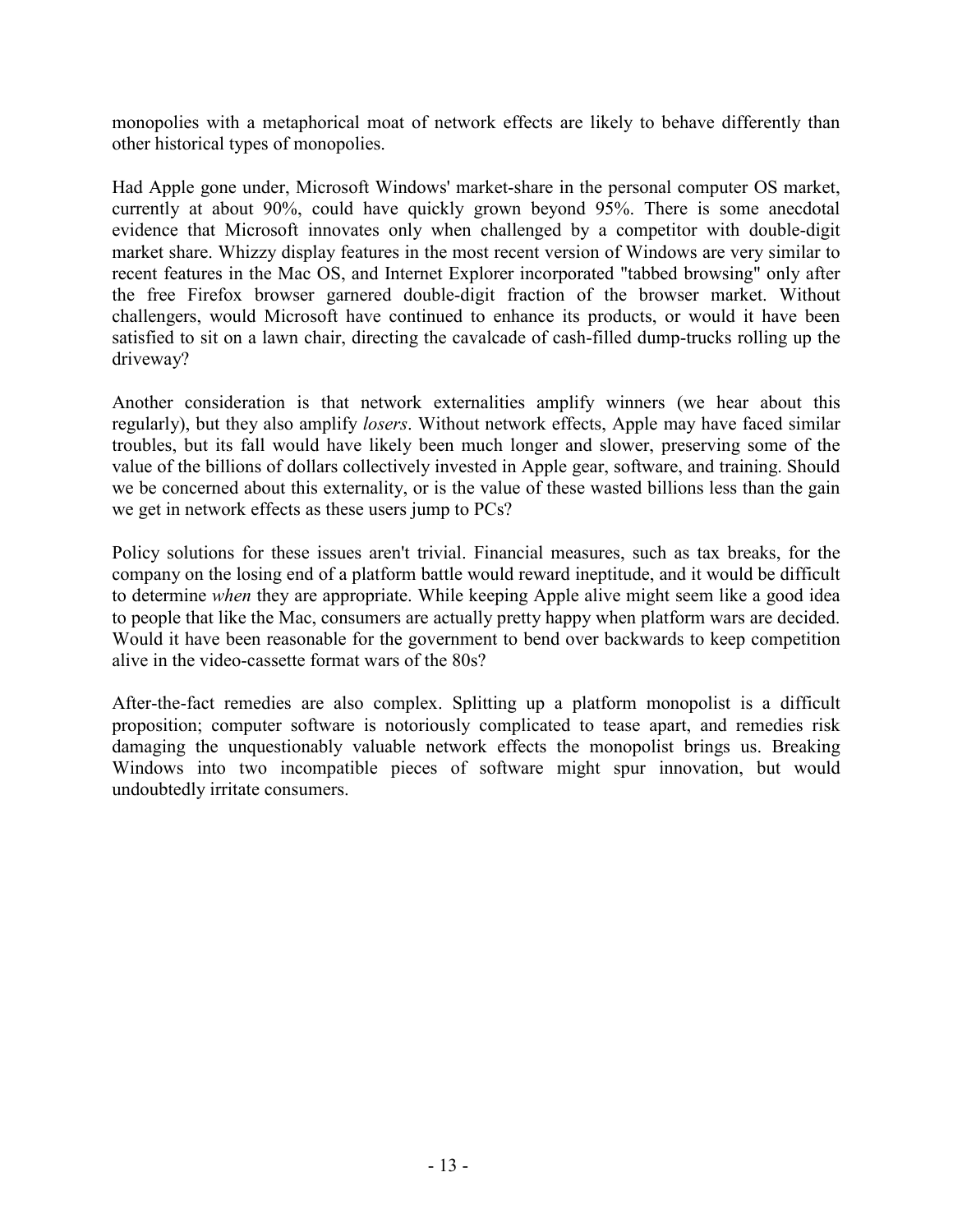## Digital Equipment Corporation (DEC) – Bruce Sherwin

## 1 Introduction

Digital Equipment Corporation was founded in 1957 by two engineers, Ken Olsen and Harlan Anderson. Together, they started DEC with \$70,000 in venture capital funding from American Research and Development Corporation (AR&D). With their finances in order, they went to work in an 8,500 square–foot old rented woolen mill in Maynard, Massachusetts.

At the urging of their investors, DEC's first two products were not computers, at all. Rather, they were laboratory modules and system modules which were to be mounted at an engineer's workbench and used to construct logic systems. These modules could be connected together and used for testing memory systems, building computers, and performing other automated tasks.

It was not until 1959 that the engineers at DEC began "Phase II" of the plan they'd proposed to AR&D when they started their company. The goal of this phase was to build a general-purpose computer that would use the "same general circuits that would be used in the test equipment line." "The computer's capacity and speed would be in excess of computers available at the time, while the price would be significantly less." (Digital Equipment Corporation, 1992) Olsen wanted to build a computer that was small, affordable, and perhaps most importantly, interactive. With those goals in mind, DEC hired a young hardware engineer named Ben Gurley to design their very first computer. The machine Gurley designed was named the PDP-1 and it was one of the very first of a new class of computing machinery which would become known as the minicomputer class – relatively small computers which took advantage of transistor and core memory technologies. DEC did build the machine that Gurley designed and they were able to successfully demonstrate their first prototype's capabilities at the Joint Computer Conference in December of 1959.

DEC continued to develop new and innovative machines in the PDP line throughout the 1960s and into the 1980s. However, it was in 1965 that "Computing came out of the lab and into offices, factories, and new territories everywhere. The combined speed, size, and reasonable cost made Digital's PDP-8 the first successful minicomputer. Before long, 50,000 systems (PDP-8) – at one-sixth the price of a PDP-1, one-fiftieth the cost of a mainframe – were put to work in business, production, and research." (Digital Equipment Corporation, 1992) The commercial success of the PDP-8 solidified the minicomputer class of computing machinery and for the employees of DEC, it reinforced the beliefs and goals that DEC had been founded upon.

From the beginning, Ken Olsen and other leaders at DEC strove to instill a strong system of values in each of their employees. For example, Chapter 1 of a DEC engineering manual dated 1974, is entitled "WHY" and clearly dictates the company's philosophy and beliefs on a number of topics, including: honesty, profit, quality, responsibility, line management, civic responsibilities, environment, customers, competitors, simplicity and clarity, OEMs, end users, personnel development, promotion, hiring from customers, and the "first rule" – "When dealing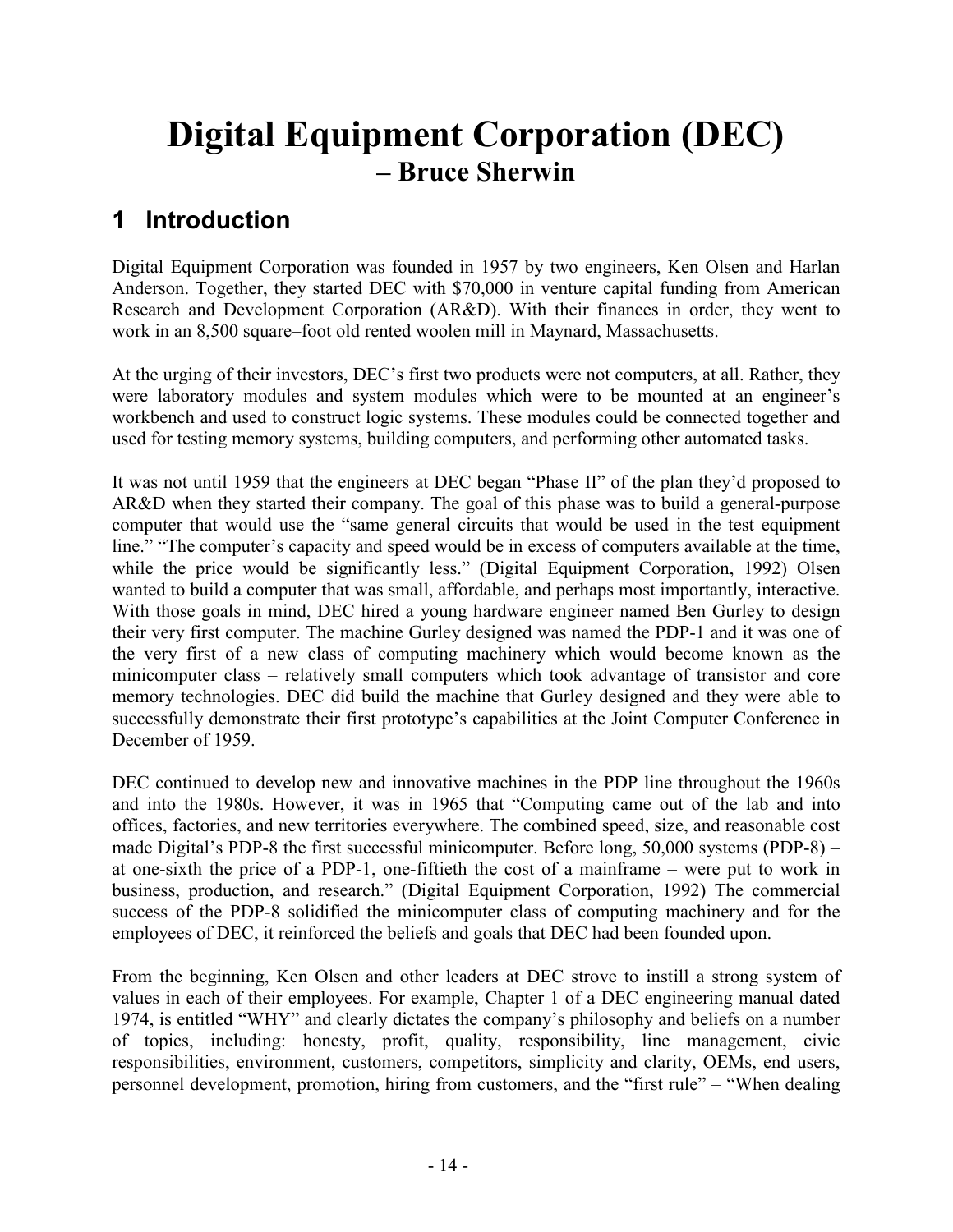with a customer, a vendor, or an employee, do what is "right" in each situation." (Digital Equipment Corporation, 1974)

These values, the principle building blocks of DEC culture which were repeated time and again, dictated that an engineer should be rewarded based on technical ability, as well as for the ability to get the job done and for accepting responsibility. It was widely understood that "the accepted plan is the responsibility of those who proposed it." (Digital Equipment Corporation, 1974) This was empowering in that it gave people a strong sense that they could make a difference in the success or failure of their company. Many former DEC employees report that the clarity provided through these strong statements about values from company leaders like Ken Olsen and Gordon Bell was critical to developing and shaping a culture of innovation where strong engineers could thrive. It was this culture that made DEC a desirable place to work and the employer of choice for at least a decade's worth of engineers. (Schein, 2003)

### 2 DEC Matures

As DEC began to age, the company grew in size and profits increased. DEC was a leader throughout the minicomputer era of the 1960s and 1970s. Their PDP machines were favorites at many research institutions and universities, across the US. Olsen's vision of interactive computing was realized through the success of his company and the widespread adoption of the minicomputer. However, this growth was not without cost or effort.

There were internal problems to deal with, like the lack of experienced managers. To battle this problem, Olsen began to hire experienced managers from other large companies. He also began to divide his company into logical groups in order to more efficiently manage his employees, based on their roles within the company. For example, Peter Kaufmann was hired from Beckman Instruments to manage manufacturing, Ed Kramer was hired from Sylvania for his technical and marketing skills, Jean-Claude Peterschmitt was hired to manage European operations, etc. (Schein, 2003)

Other internal problems were prevalent, as well. One problem was the growth of sub-cultures. Sub-cultures at DEC were groups of people who generally worked in the same logical group with one another and held onto additional beliefs beyond the scope of the more widely held company values. Many times the existence of these sub-cultures was benign. However, in some instances, two groups would develop opposing beliefs that prevented them from working well with one another. Many former DEC employees have reported that in the later-1980s and 1990s, this became a very serious issue. Based on their own histories of success, powerful managers started to second-guess, ignore, or go around Olsen when making important business decisions. (Schein, 2003) Another closely related issue was the spread of the primary culture to a very large population of employees. While this might seem desirable at first, it made making adjustments to the company's values very difficult. These and other similar growing pains proved challenging for DEC and drastically increased the overhead of running the company for Olsen and other leaders.

A number of external factors also influenced DEC as it matured. There were the social forces and influences of the 1960s which were promoting ideas like liberation, and decentralization.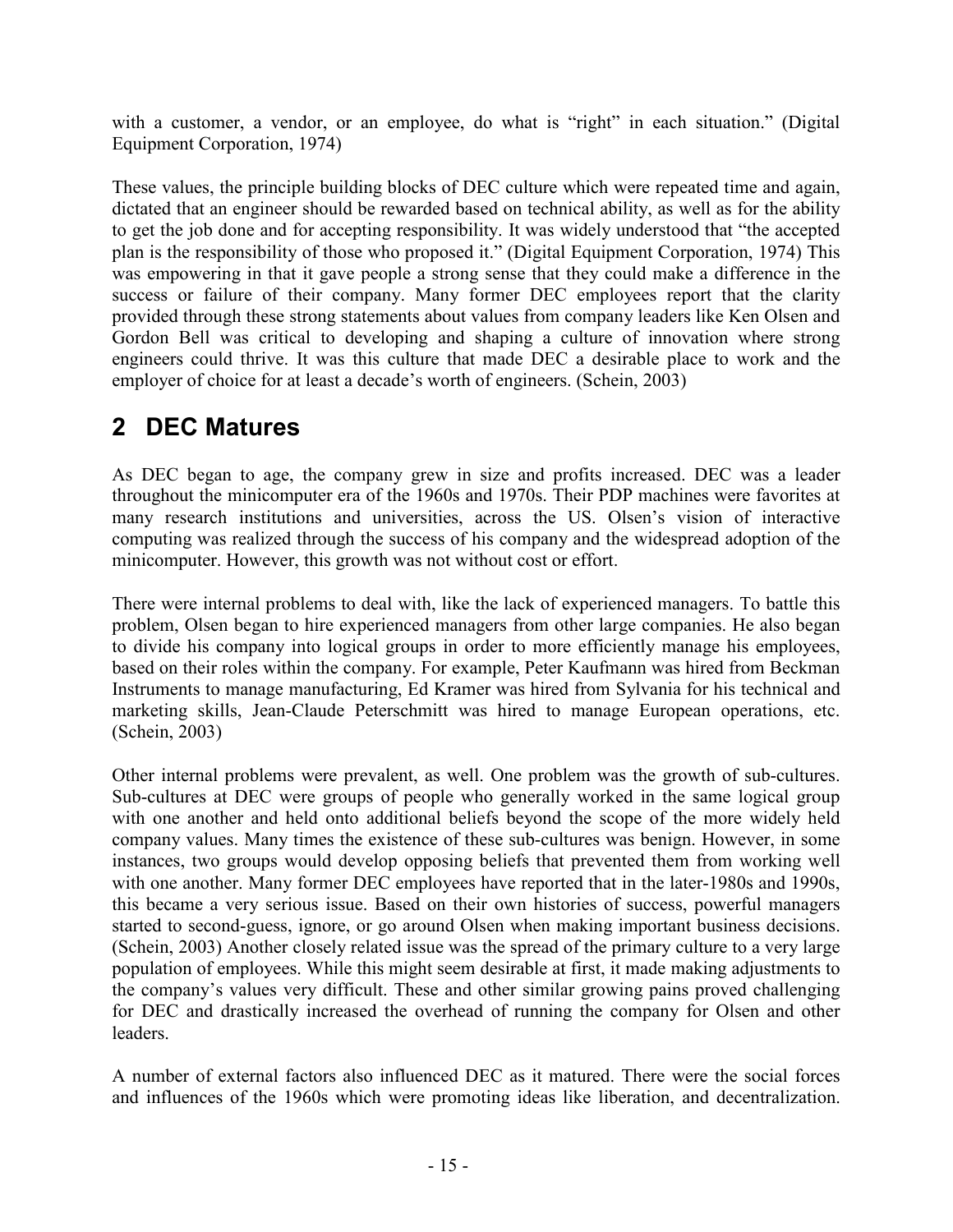Adaptation to these new social concepts was less disruptive for DEC whose minicomputers seemed to embrace individualism and allowed users to disconnect from the mainframe style environment that they were used to working in. This also fit well within the company values which respected each engineer for his abilities and promoted people based upon their competencies.

However, there were also technological forces throughout the 1960s and onward which had both positive and negative effects on DEC. Various demands from customers caused DEC to build a large array of hardware to satisfy the needs of its clientele. As a result, DEC struggled to provide a unifying vision across their product line and to identify which pieces of their product line were not profitable. In addition, Bell's Law of Computer Classes can be used to explain how new technology made new computer classes possible and changed market demands for computing machinery. In an effort to adapt to new technology, DEC continually improved on their existing products, building the VAX (Virtual Address eXtension) systems on top of the solid PDP architecture in the mid-1970s and then releasing Alpha-based machines in the early 1990s. DEC also took risks and made a bets on things like emitter coupled logic (ECL), during the 1970s and 1980s. Some of those bets turned out better than others. In the case of ECL, DEC was not so lucky. After some number of years, complementary metal–oxide–semiconductor (CMOS) technology caught up with and eventually surpassed the performance and easily beat the price of ECL-based chips.

Throughout the history of the company, the confluence of these social and technological forces kept DEC scrambling to innovate and keep themselves on top of the market. For the most-part, DEC was a very successful engineering company. So much so, that in the late 1980s and early 1990s, DEC employed more than 120,000 people, was a Fortune 100 company, and was the second-largest computer company in the world with revenues over \$14 billion. (Digital Equipment Corporation, 2006)

## 3 DEC Fails

Gordon Bell's Law of Computer Classes can be used to explain the advent of the personal computer in the 1980s and 1990s. Interestingly, this law also explains why DEC was so successful in the minicomputer business for such a long period of time. Perhaps even more intriguing is that both the early successes of the company and the rise of this new class of computer devices contributed to the eventual dissolution of DEC.

The early successes of DEC served to reinforce the values of the company leadership and this helped to create a unified corporate culture with a very rigid and clear set of beliefs. These successes also set very clear directions for the engineering teams at DEC. DEC was in the business of building minicomputers and minicomputer software and services. Employees at DEC believed in what they were doing and they believed that their company would be successful because the products that they were building were technologically superior to those offered by their competitors. Although there were visible problems with these beliefs, changing the culture at DEC proved difficult and little was done to correct these issues.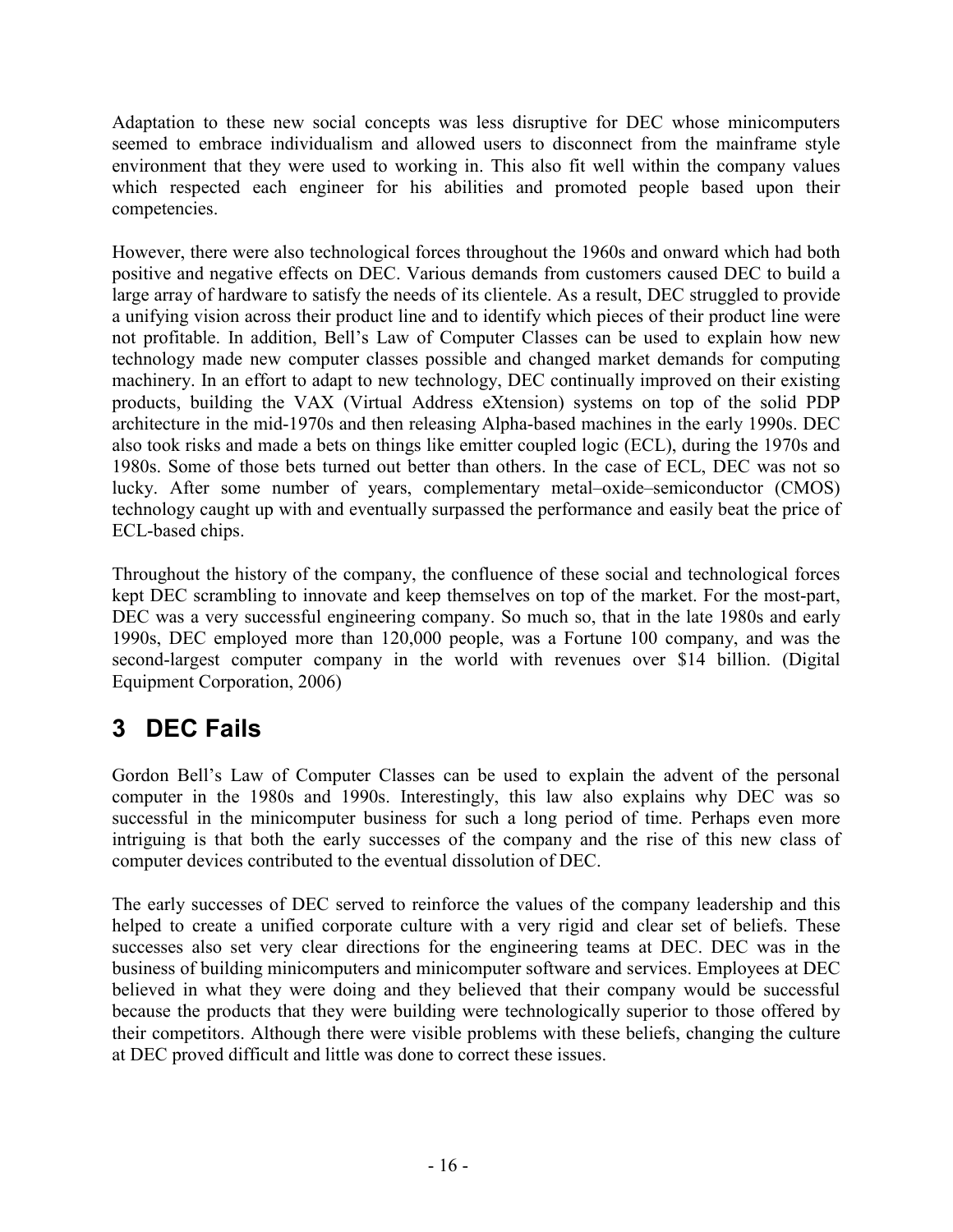The market infiltration of inexpensive IBM – and eventually IBM-compatible personal computers – based on Intel's processors and standards-based software in the very early 1980s and 1990s was a serious threat to DEC's proprietary system designs. However, the culture of innovation was alive and well within DEC and many company-insiders believed that their pure and elegant minicomputer designs would continue to prevail in the marketplace. Engineers and executives alike almost refused to acknowledge this new class of personal computers that had begun to commoditize the small-computer industry. It wasn't until 1982 that DEC released any type of personal computer to compete with IBM. Unfortunately for DEC, they further fragmented the fledgling PC market by releasing three different and mostly incompatible platforms, none of which were compatible with the IBM PCs. As a result, none of the 3 original DEC PC products were commercially successful. In fact, it wasn't until 1989 that DEC finally admitted defeat in the PC market and began to produce IBM-compatible systems called DECstation PCs. Prior to that time, they continued to spend money developing products like the almost-IBM-compatible VAXmate and the MIPS processor based DECstation workstations which were not to be confused with the DECstation PCs shipping with Intel x86 processors. Unfortunately for DEC, none of their proprietary PC products ever sold in a volume comparable to the other major IBM-compatible PC manufacturers and when they did eventually release a compatible PC, potential customers were confused by their unconventional product naming scheme.

Also reinforced by the culture of the company was DEC's propensity to branch into new areas of technology and to build new and proprietary hardware and software to meet niche market demands. For example, in addition to their computer systems, DEC offered networking products, file and print sharing products, a database product, and software for transaction processing, etc. Generally, these products were not financially successful for DEC and were a source of confusion for many customers who saw an unaligned set of disparate offerings in the company's catalog.

Hamstrung by these recent failures and with profits sliding downward, DEC felt that new leadership might be able to save the company. In June of 1992, the board replaced CEO Ken Olsen with Robert Palmer, a man who had been a successful leader working on DEC's Alpha product. Palmer made immediate changes at DEC in an effort to recover a sound footing for the company. Unfortunately, many felt that it was too late and even after a layoff of 60,000 people, closing plants, and selling many pieces of the business, Palmer was unable to salvage DEC. A slowly creeping tide of red ink washed over the company; eventually dissolving it on January 26, 1998 when what remained of the DEC was sold to Compaq.

## 4 Conclusion

After analyzing DEC's history, lessons can be learned from the company's mistakes. There were undoubtedly dozens of contributing factors to the failure of the company. However, the cause for many of those issues can be traced back to the culture which developed at DEC, as the company matured.

When Ken Olsen founded DEC, he wanted to build a great company where engineers were valued for their technical abilities and where "doing the right thing" was the only way things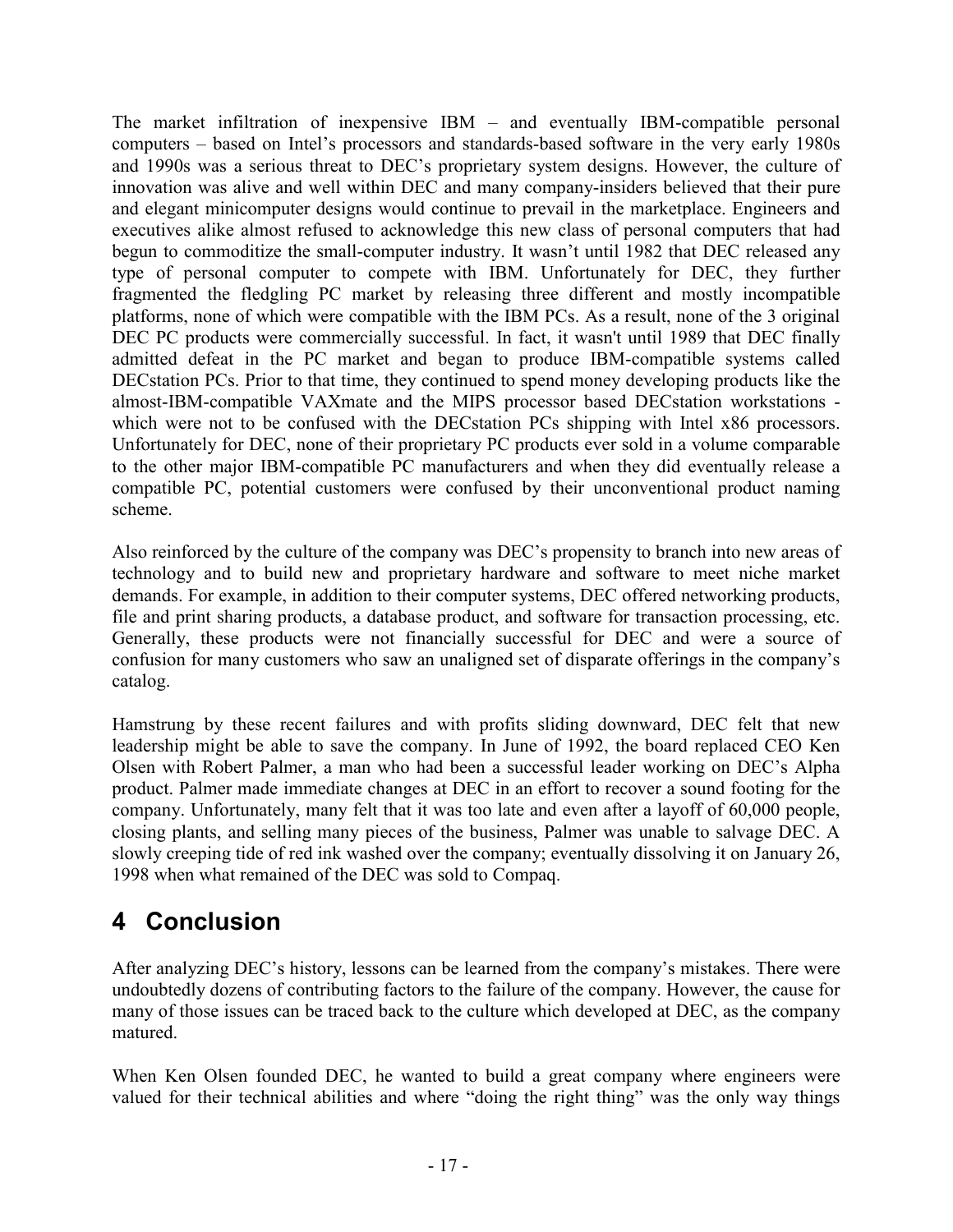were done. It turns out that doing the right thing is not necessarily the same thing as doing the profitable thing.

Olsen's culture of innovation, when left unchecked, also promoted product diversification to an excessive extent. Building a disjointed product catalog did little to provide a unifying vision for DEC's customers and employees.

The cultural ideals promoted at DEC also dictated that the technologically superior design will prevail in the open market. DEC was proven wrong at least twice, with this assumption. Once, this belief was crushed by the proliferation of the IBM-compatible PC devices. A second time, it was shattered by open-standard software which handily defeated DEC's proprietary interface specifications – especially for technologies like networking.

And finally, the self-reinforcing culture which developed at DEC served to slow adaptation to rapidly changing market demands, as the company grew. As the company's headcount increased, the cultural beliefs of the whole became more firmly rooted in the minds and behaviors of the independently operating pieces of DEC. This made adjustments to the company's direction a significant challenge and was a major reason for DEC's failure to successfully react to the emerging IBM-compatible PC market.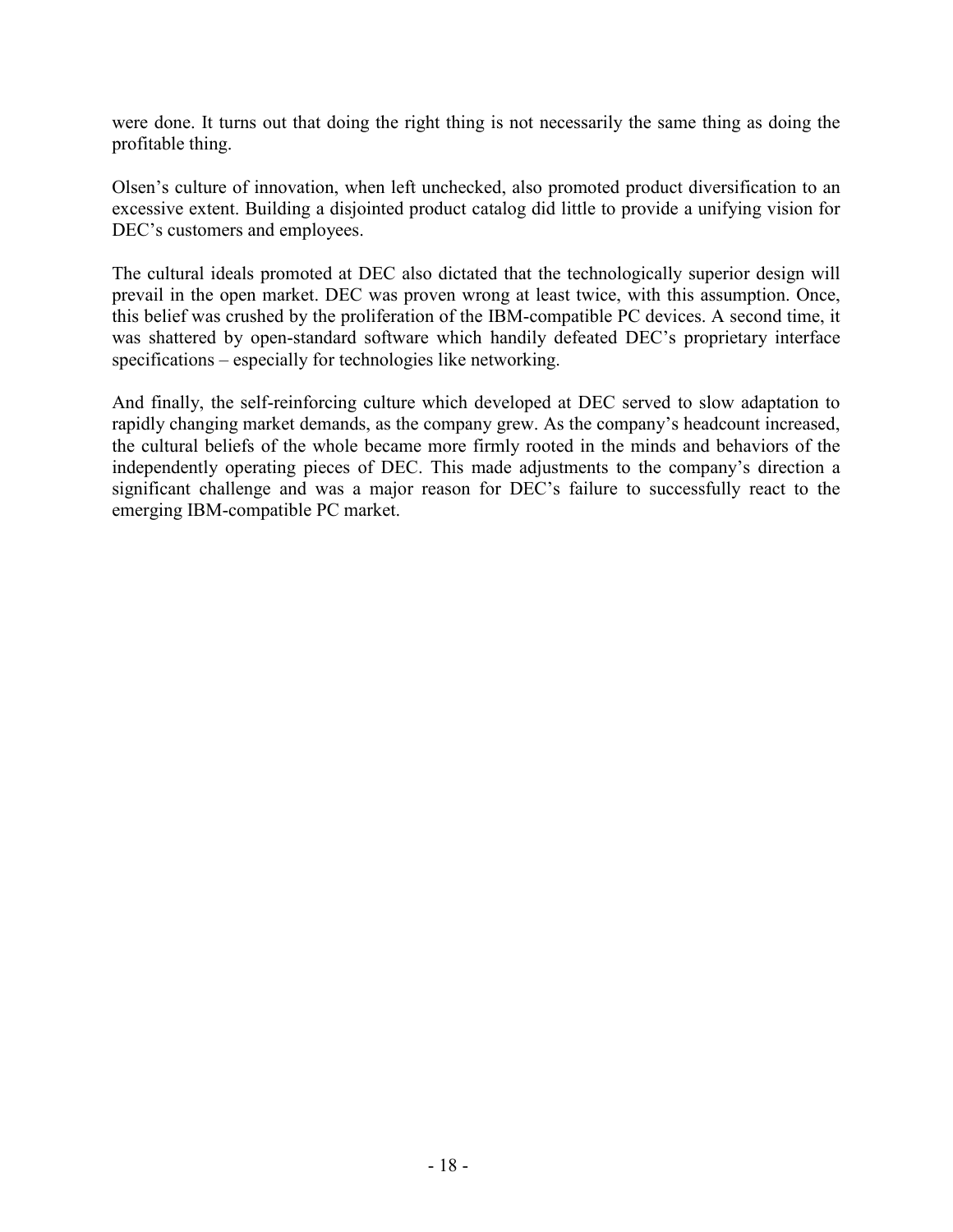## International Business Machines (IBM) – Avichal Singh

## 1 Empire Crumbles

IBM had led the computer industry for decades and in 1990 its revenues peaked at \$68.9 billion and income at \$5.9 billion. However it soon went into a free-fall, hitting a low-point in 1993 posting a loss of \$8.1 billion<sup>1</sup>. Staggering as these financial losses were, they exposed only the tip of the proverbial iceberg; the problems at IBM were more insidious and had been gathering strength for a long time.

Robert Heller compared the fall of IBM to that of the Roman Empire: its huge profits concealing enormous waste, attacked on all fronts by rivals and led by incompetent leaders. Then noting the loss of the indispensable position of IBM, his damning statement was - 'If it didn't exist, it wouldn't be necessary to invent it<sup>22</sup>. And indeed, IBM seemed to be on a path to extinction. Under John Akers, the company had been divided into 13 separate units, dubbed 'Baby Blues', in an apparent maneuver to sell-off the company.

The following sections analyze what went wrong to cause the fall of this goliath.

## 2 Mainframe Myopia

System/360 was certainly the crowning success of IBM. In early 1970s IBM embarked on yet another ambitious project – Future System (FS), which unfortunately ended in failure and was scrapped in 1975. The possible causes of the failure are many – including an overly complex architecture and overambitious goals - but the repercussions of this 'most expensive development failure in the company's history'<sup>3</sup> were even more widespread and lasting. The failure of FS combined with the amazing run of success of S/360 lulled the company out of their previous fear of obsolescence of S/360 architecture and replaced it with the overriding objective to maintain the S/360 lineage which had become an industry standard and the source of IBM's immense profits $4$ .

#### 2.1 \$100 Billion Blunder

In 1980, riding their wave of success, IBM projected their past record of growth and surmised that they could achieve \$100B in sales by 1990 with mainframes continuing to be their central pillars of success. Driven by that goal, the buildup of personnel and manufacturing capacity, proved as costly to accumulate as it was to dismantle later<sup>5</sup>. The maxim that IBM ignored was that the "only way to predict the future is to invent it"<sup>6</sup>. However IBM's lofty goals were not to be achieved by new innovative products, but by increased production. They bet too heavily on the continued success of mainframes and lost when the market changed.

#### 2.2 Focus on Mainframe

In their self-inflicted mainframe tunnel vision, IBM kept ignoring other fast-emerging markets. IBM's myopic view would not see beyond the large profit margins and million dollar sales that accompanied the larger systems. This is exemplified in the step-child treatment of the lowmargin Office Products Division<sup>7</sup> – known for its electric typewriters - which ironically could have gained an entry into the personal computer market for IBM well before anyone else. Although a 1970 memo recognized the unique position of this division and the opportunity to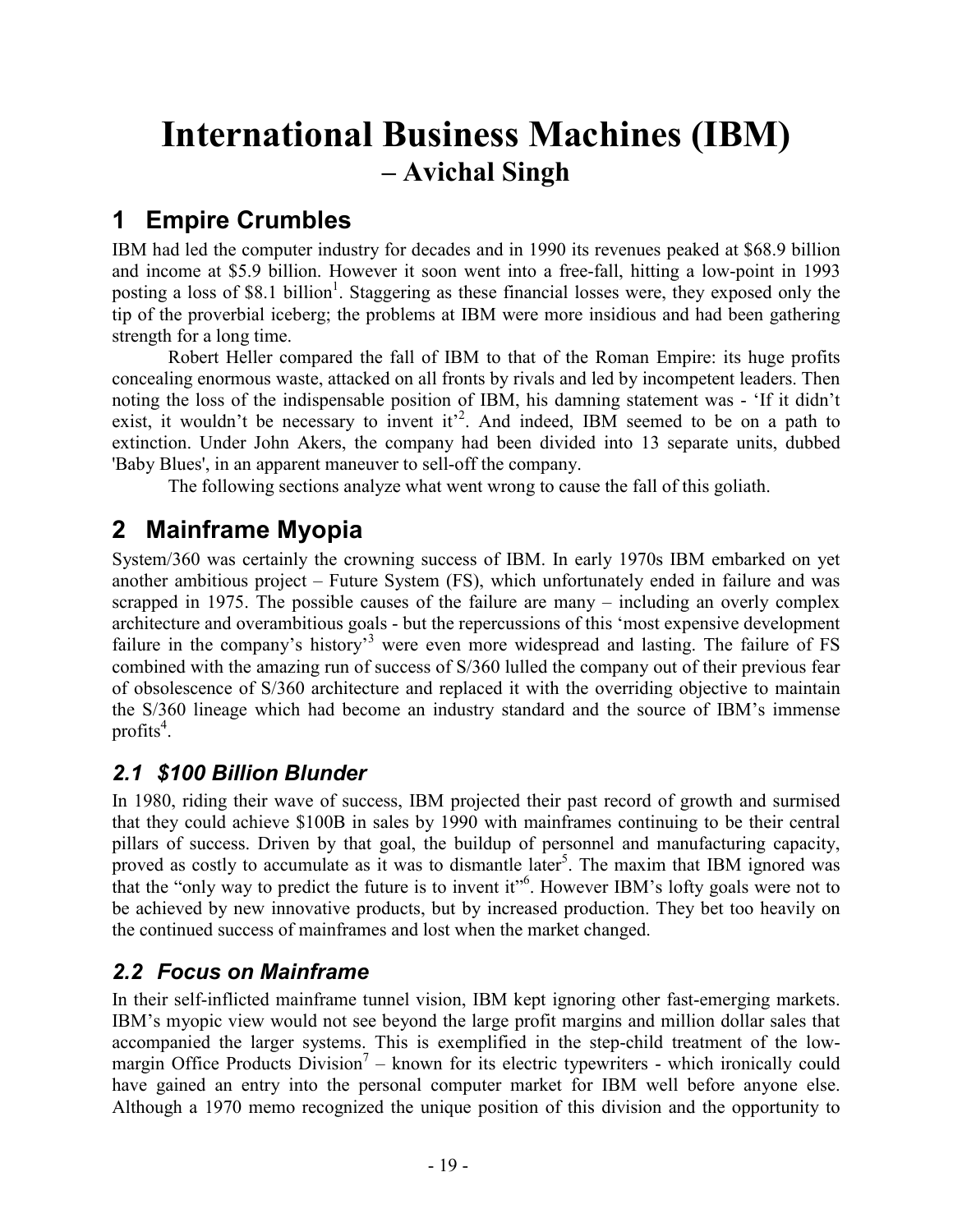offer unique small-office systems, the lack of management interest precluded a new product initiative<sup>8</sup>. The rise of word processors by Wang (an early form of PCs) – a perfect match for this division - was similarly ignored<sup>9</sup>.

Even when IBM belatedly recognized the potential of new markets, it deluded itself into believing they would all fit into a fantastical world with mainframes at the centers of an interconnected-web of preferably AS/400 minis and IBM-PCs. As late as the 90s IBM poured resources into efforts such as Systems Applications Architecture and OfficeVision, bent on making this dream a reality, resulting in categorical failure<sup>10</sup>.

Unlike IBM, succeeding leaders – Intel and Microsoft – have well learned and utilized the principle that 'surges in new product introductions are accompanied by leaps in profit<sup> $11$ </sup>. Unfortunately for IBM, their resistance towards introducing new product lines at the risk of cannibalizing existing higher-profit products, could have been stemmed if 'Future System' project had succeeded and set a precedent for this.

## 3 Dominant Design

IBM had spent the better part of early computer revolution thoroughly dominating the industry. Much of its success was based on the monopoly powers, and therefore most of its design was to protect that monopoly. This design, exposed in the proceedings of the antitrust lawsuit and even partially confessed in the memoirs of its leader (Watson Jr.), shows a methodical single-minded approach to annihilate competition and leave the customer only two choices – IBM or IBM.

IBM's market, by its own definition, can be a compared to a pyramid with three layers $12$ –

- Top layer high-end scientific/defense/academic users
- Middle layer primarily the large corporate market
- Bottom layer small commercial and personal users

The monopoly of IBM was by virtue of control over the middle market, this is where IBM earned the bulk of its profits. During the punch-card era, Watson Sr. had built this monopoly in the information-processing business upon its heritage from Herman Hollerith. Watson Jr. was successfully able to retain this monopoly and transition the business from punchcards to computers. Finally the domination was entrenched with the success of S/360 which made it an overbearing industry standard. The top and bottom layers however were usually areas of contest, possibly allowing new entrants, therefore were always to be kept in check.

The following illustrates the monopolistic tools IBM used to ensure the continuation of their regime and avoid a threat emerging to its bread-and-butter middle market from the top/bottom tiers:-

Market Segmentation & Price Discrimination: IBM segmented its markets using their separate product lines (for commercial, scientific uses etc.) and by further categorization in those lines (usually by memory) into entry-level to advanced systems. Each segment was given individual treatment. Segments with an IBM stronghold would be milked for profits (as high as 40%). These profits could then afford IBM to frequently operate at low-profits or outright  $\cos^{13}$  in contested market segments, eventually grinding out competitors and discouraging others from jumping in $14$ .

Lock-In: Since earlier systems were mutually incompatible, once investments were made in training personnel, writing and implementing software etc., the customer would effectively be locked-in with their choice of supplier. Being the dominant player, this played right into IBM's hands.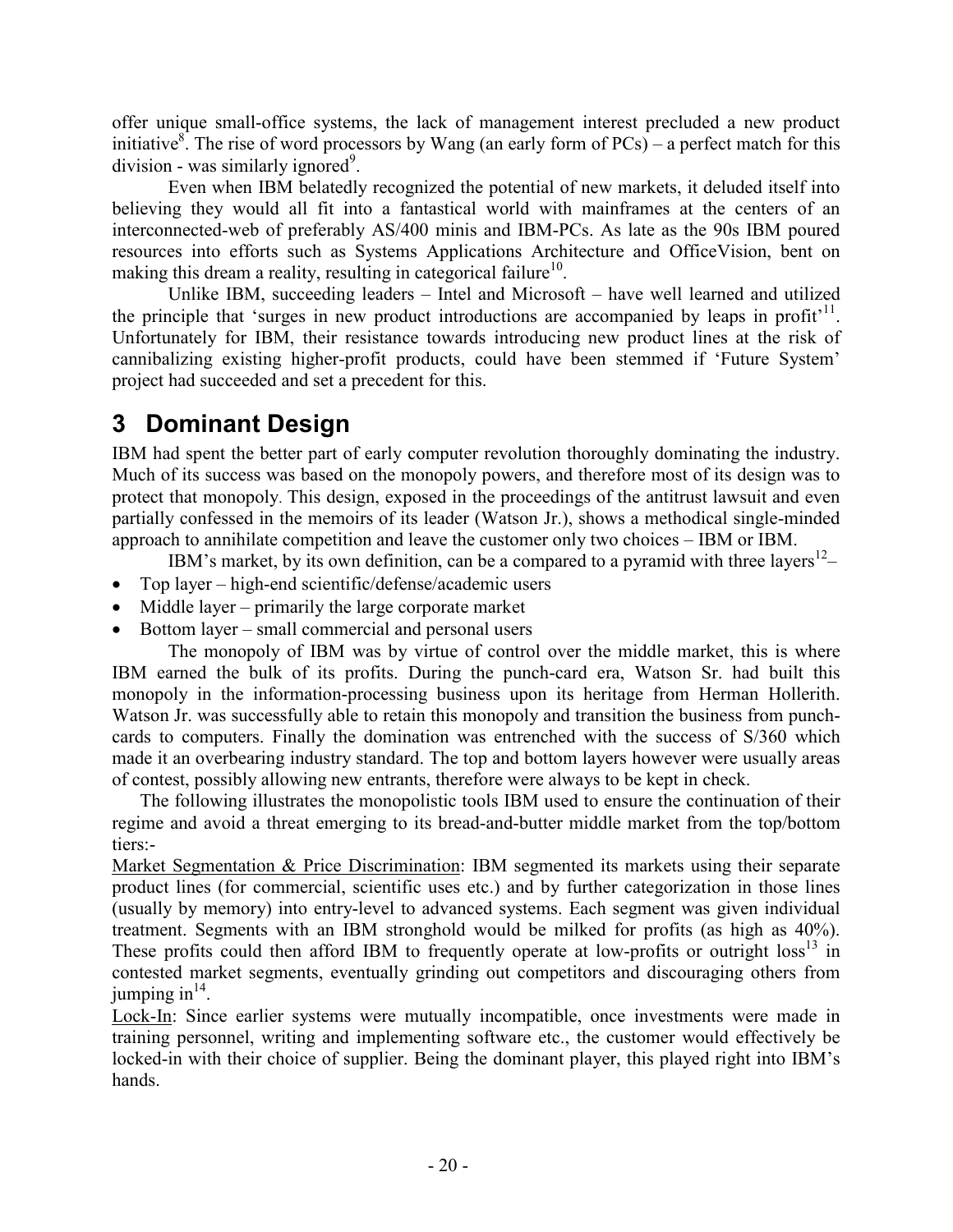Tie-In (Bundling): IBM bundled the hardware, support and services (software, training etc.) in one pricing model. Thus competitors were forced to try to match it on all three counts which proved a tall order for all of them<sup>15</sup>.

Fear, Uncertainty and Doubt (F.U.D.): The classic example was the pre-announcement of System 360/90 supercomputer with boastful credentials, while it was still on paper. This virtually stalled the sales of previously successful CDC-6600 $<sup>16</sup>$ .</sup>

#### 3.1 Problems Emerge

The old pyramid was replaced by a kaleidoscope of end-century markets which had fractured along many technological lines in hardware and software. At the same time the pillars on which IBM's monopoly was built were shaken. The antitrust actions which had plagued IBM throughout its successful history first led to the 1956 consent decree which forced IBM to license its patents to other companies. Then in 1969, under the pressure of the renewed antitrust actions, IBM was forced to abandon the practice of bundling software and support with its hardware<sup>17</sup>.

 The market was shifting from low-volume, high-priced to high-volume, low-priced products; from directly dealing with a select group of large customers to selling via dealers or other retail channels. The economies of scale were being rendered meaningless by surfeit of global suppliers. The seemingly specious argument that IBM had persisted with in defense of the antitrust lawsuit – that they faced a constant and formidable competition – became frighteningly true with the onrush of competitors in all arenas.

Innovative thinkers and pioneers like Steve Jobs, Ken Olsen and countless others had ushered in a sea of change to challenge IBM's monopoly. It is ironic that the company whose founder coined the 'Think' mantra never realized that 'monopoly of thought can never be achieved'<sup>18</sup>.

#### 3.2 Wrong Cures

Great success often enslaves the management to the same processes that wrought the success, even though they may become antiquated. IBM's recidivism is largely to blame for inability of IBM to cope with the new markets. As the markets changed around it, IBM kept trying to reestablish its monopolistic regime using its old bag of tricks:-

F.U.D.: In 1989, IBM prematurely announced OfficeVision – which would link IBM mainframes to its AS/400 minis and PS/2 computers. But the blue boy had cried wolf one too many times. In the eventual delays, customers did not wait for IBM, and instead chose the networking options brought to the market by its competitors $^{19}$ .

Proprietary control: After it's own product – the IBM-PC - had effectively established an open standard, IBM tried to regain proprietary control of the market by introducing it's PS/2 line of computers running the OS/2 operating system. But customers rejected being led by IBM and stayed with the open PC standard. IBM's actions again had the opposite effect than desired as IBM ended up falling between two stools.

Segmentation to avoid cannibalization: Compatibility across the S/360 line was the bedrock of its success. However throughout its later history IBM could not overcome its fears of cannibalizing its main product lines, and used incompatible product lines in order to segment and protect its markets.

Results were half-hearted measures like System/Three, PC Jr. or PS/1 which failed on the market. These were either deliberately incompatible or unnecessarily deficient in features to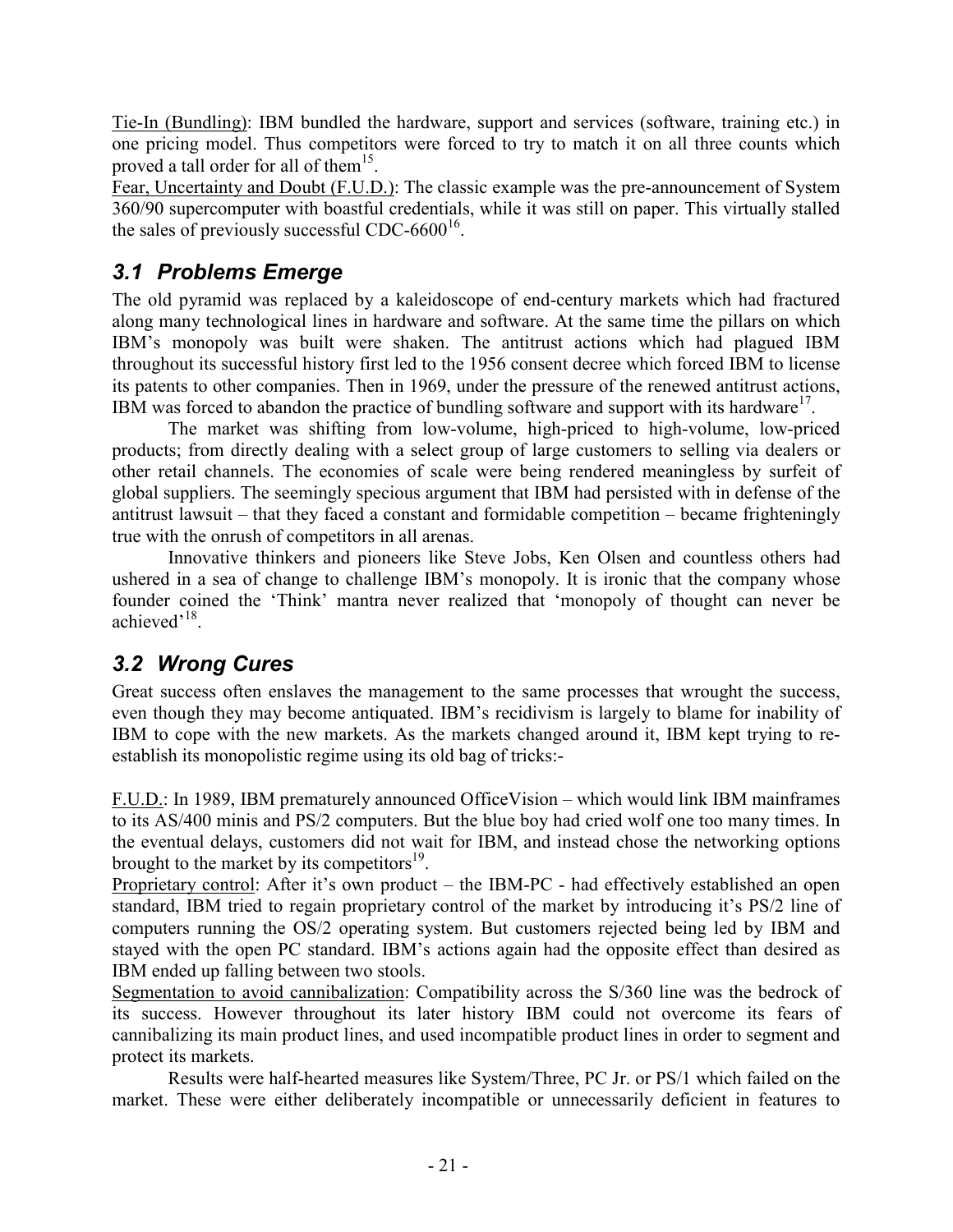avoid eating into their higher-profit counterpart product lines. Where IBM failed to cannibalize its existing products its competitors didn't. It was a hard way to learn the lesson that "Either you eat your own children, or somebody else does"<sup>20</sup>.

Unfortunately one tactic which – marred by its mainframe focus – IBM did abandon, could have benefited it. This was to not leave any market segment uncontested. If it had displayed the same historic focus to deal with the encroachment of Mini's and Micro computers quickly and emphatically, perhaps its history would have been written differently. It almost seems that IBM, governed by some perverse logic, tried to stem the tide of the technology by refusing to enter these new markets. Perhaps concerned that its entry would grant legitimacy to the market; thus fueling its uncontrolled growth, which would then threaten the old order.

## 4 Company Culture

In hindsight it is clear that IBM's cultural problems were long time in the making. Understandably in the heady days of S/360 and later IBM was recognized and lauded for its managerial excellence<sup>21</sup>. But the cracks began to show as soon as the ship ran into rough waters.

#### 4.1 Self-Denial and Mounting Hubris

By the 1980s, IBM internal view of being the epitome of excellence in technology, customer service and respect for individual had strayed far from the reality.

In spite of their heavy R&D spending, they had little to show for it, especially in breakthrough innovations<sup>22</sup>. As exhibited by rivals CDC in Supercomputers and Compaq in PCs, when IBM could not control the market, it found it difficult to compete on the 3 Ps – price, performance and product features. IBM's shift in from rentals to sales had triggered a decline in customer relations and those relationships were never salvaged. IBM was also increasingly blamed for leading the customer – by force-feeding high-margin expensive products - instead of trying to learn their needs. Their much-touted full employment policy had been distorted to breed mediocrity<sup>23</sup> and its failure was only underscored by its eventual abandonment in the face of mounting challenges.

 The false egotistical view was fueled by IBM's past successes and via management's repeated statements affirming their superiority in annual reports and to the media, even in the face of mounting challenges<sup>24</sup>. IBM's mounting hubris was perhaps responsible for such actions as the \$100B goal set in 1980 and the 1984 purchase of Rolm with an ambitious goal to extend IBM's power to telecom. The eventual sale of Rolm was remarked as a close to 'one of the most embarrassing chapters in Big Blue's history<sup>25</sup>.

#### 4.2 Bureaucracy

In 1982, IBM chairman John Opel noted that it took 31 approvals for an employee to get a needed piece of equipment<sup>26</sup>. Bureaucracy, as with any large organization, had been a constant battle that IBM fought. Unfortunately the weapon that Opel and later his successors used to tackle it: "Reorganization", always failed to produce desired results.

IBM's policy of being their own producer and supplier resulted in groups protecting their own vested interests and a web of internecine deals. The separate divisions were often given illdefined or conflicting missions<sup>27</sup>, and things worsened as their markets overlapped with the progress of technology. The barriers between separate divisions also hindered any collaboration/cross-fertilization of ideas or effort.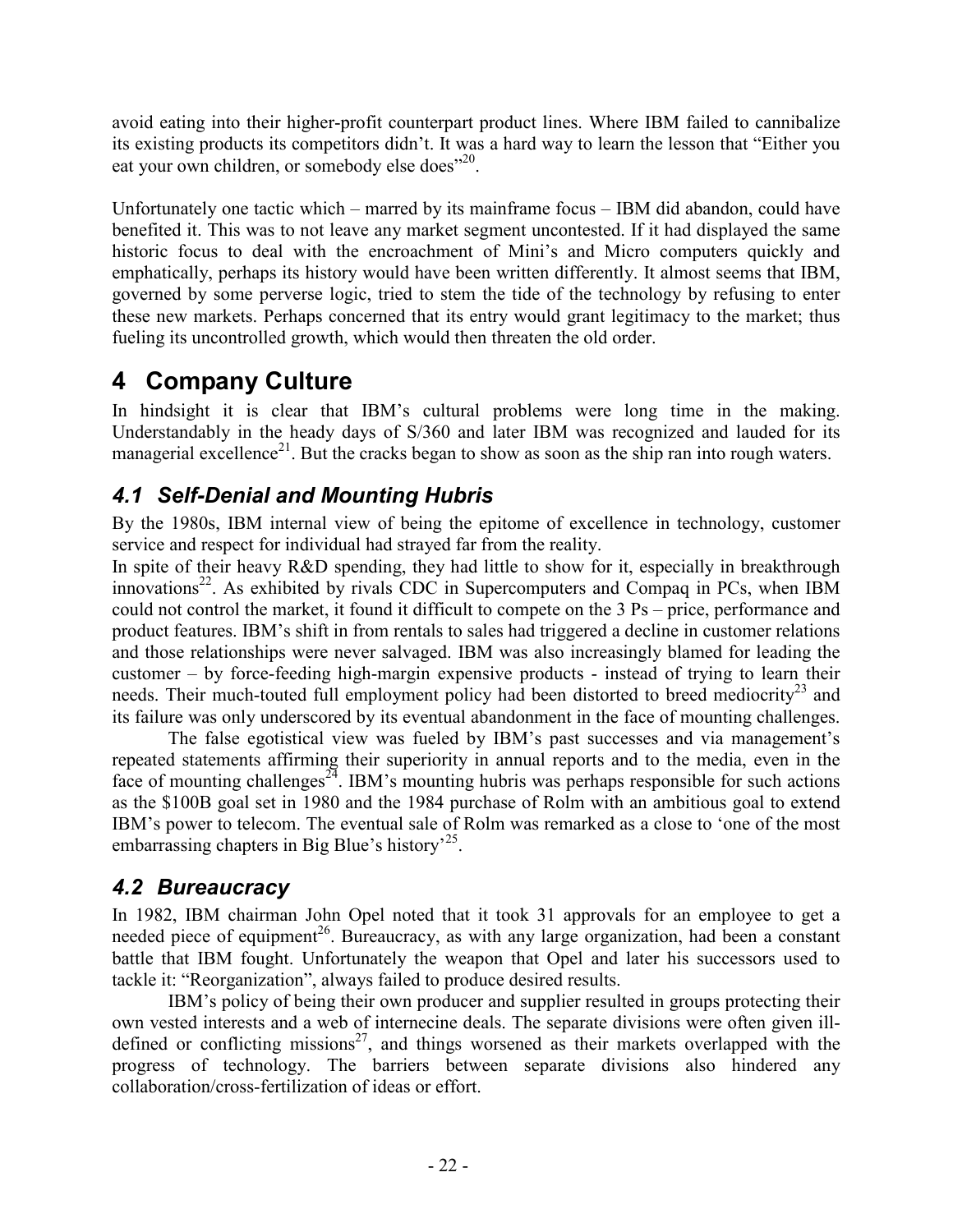Bureaucracy quagmire was heavily to blame for IBM's late entry in almost each new market that emerged, be it minicomputers, engineering workstations, personal computers or laptops<sup>28</sup>. Even after the prodigious success of the independent IBM-PC team, the machinery quickly moved in instituting layers of procedures, reviews and management<sup>29</sup>.

 These layers of management were always tied in a strict chain of command all the way to Armonk (IBM's headquarters). The citadel of power was the Corporate Management Committee (CMC), lorded over with a heavy hand by the chief executive. All proposals passed through the CMC before development commenced, which involved persistent lobbying and incessant visits to Armonk<sup>30</sup>. In 1975, Rex Malik observed that at IBM 'power is as widely distributed as in Kremlin'. The balance of power never really improved, as Don Estridge – the iconoclast leader of IBM-PC team – himself noted 'all roads lead to Armonk'<sup>31</sup>.

#### 4.3 Risk Aversion

After the near failure of System/360, Watson Jr had asked Vice-president Frank Cary to institute a system which would avoid the repeat of similar failures  $32$ . These beliefs were further compounded with the Future System failure. The culture would become increasingly risk-averse eschewing any technological gamble. Entrenched in their support for the legacy of System/360 mainframes, IBMers would become staunch supporters of the status-quo.

The IBM culture was marked by precautionary but dilatory practices such as 'nonconcur', which would allow anyone disagreeing with a product plan to raise their objections all the way to the top management. This known culture was partially responsible for deterring any 'high-flyers' to the company; out-of-the-box thinkers who could possibly have transformed its culture. It is conspicuous that none of the notable ex Xerox PARC employees - responsible for seeding so many innovative companies  $-$  joined IBM $^{33}$ .

The inaction, perpetuated in IBM by its fear, proved to be the worst action in the competitive technology industry. As a consequence IBM suffered on many occasions, for instance following the FS failure, IBM shied away from the RISC technology which it had itself pioneered, only to later play catch-up to SUN, HP and others that had established a successful market presence based on RISC workstations<sup>34</sup>. The overly-cautious system which had been set in motion by Watson Jr. only succeeded in ensuring that not the failures but the success of System/360 project was never repeated.

#### 5 Independence: won and lost

The story of IBM-PC is legendary and has been told many times. Several 'Independent Business Units' (IBU) were setup under the aegis of Frank Cary and then endorsed by John Opel<sup>35</sup>. They were created as a prescription to resolve the maladies of the rampant bureaucracy and stagnancy. One such IBU led by Don Estridge in Boca Raton, Florida was setup to deliver an IBM-PC. Freed of the conventional shackles the team certainly delivered a stupendous success. The product was delivered in unprecedented span of only 13 months<sup>36</sup> (compared to typical IBM gestation period of 2-3 years<sup>37</sup>) and was a smash-hit success in the market.

However due to its strict deadlines and the freedom given to it, it took some unprecedented decisions. The PC comprised mainly of 3<sup>rd</sup> party components, primarily microprocessor supplied by Intel and the Operating System by Microsoft. Controversially the contracts with Intel and Microsoft did not restrict them from selling their wares to IBM's competitors. The proprietary core of the PC, the BIOS was quickly and brilliantly reverse-engineered by Compaq<sup>38</sup> and soon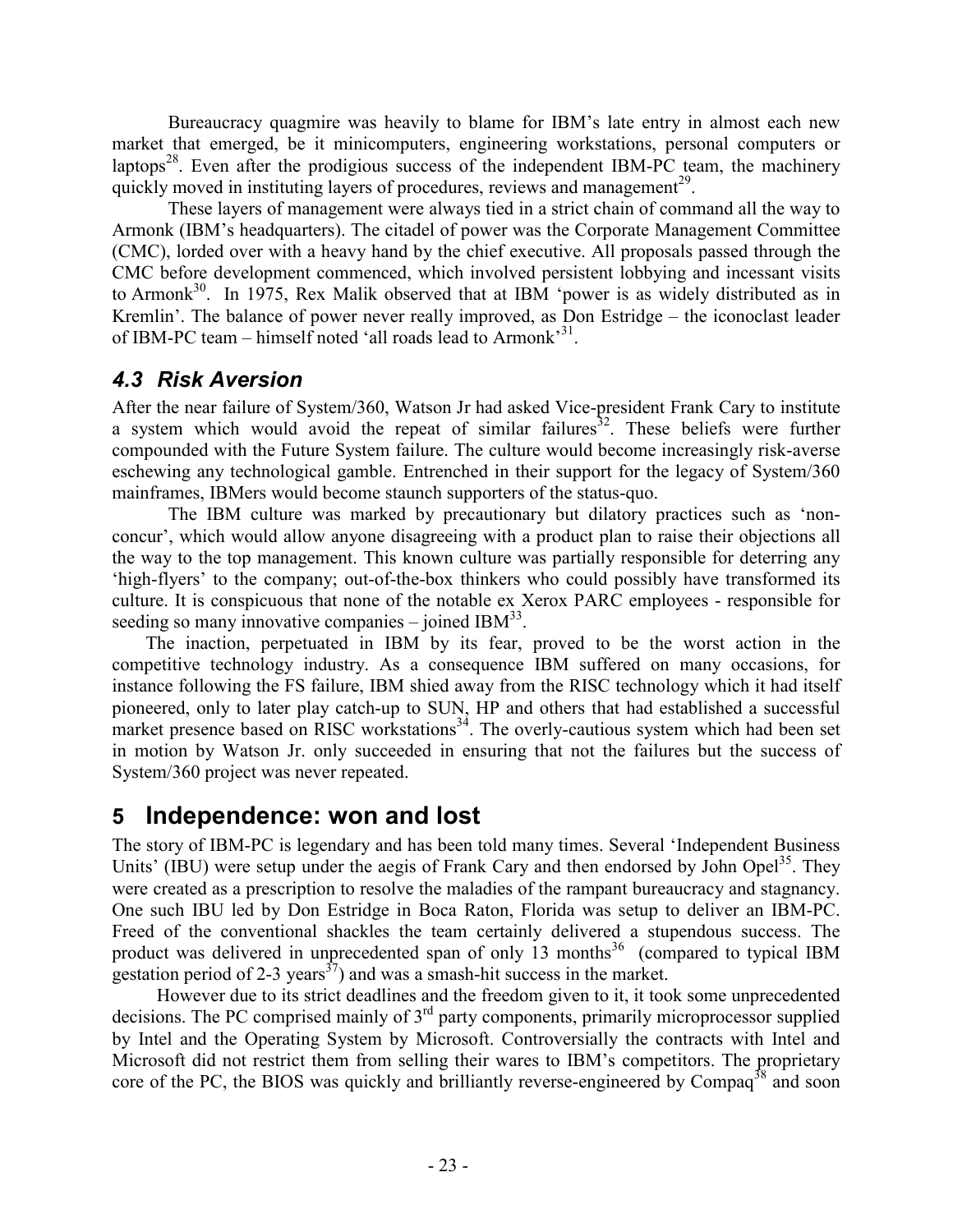by others; this opened the flood-gates to IBM clones. Even as the PC-standard proliferated, IBM saw its leadership in PC deteriorate and later all but vanish as the PC fell to a commodity status.

#### 5.1 What if?

The immediate question that arises is why were IBM's fortunes essentially signed away in those contracts with its suppliers – namely Intel and Microsoft. The answer is provided by IBM's initial estimate of the lifetime sales of the PC – a paltry  $250,000^{39}$ . With so little at stake the IBM-PC group was allowed to write its own rules. Had the management had any premonition of the true market-demand, the independent effort and therefore perhaps even the resulting success would not have occurred, much less the contracts in question.

It is arguable though whether IBM would have been wholly saved, simply if the contracts were signed differently or had the parts been delivered internally, thus providing proprietary control. It is possible with the lack of an Open standard the market absorption would have been slower. Possibly Apple and other new platforms would have fragmented the market. Even if IBM had dominated a proprietary IBM-PC market, competitors could have forced it to cross-license its technology as per its 1956 consent decree (an old loss to the antitrust). And in microprocessors, cloners could have plagued IBM as always. IBM possibly would not have been able to set the blistering pace that Intel did to shake them off.

Of course even the unqualified success of IBM-PC would not have resolved any of the inherent problems at IBM which necessitated the setup of an independent unit for its development – implying that the regular IBM was incapable of delivering products to meet the demands of the new market.

#### 5.2 What was really lost

Failures are always hard, and it is even tougher to show the maturity to learn from them. But it was a tragedy for IBM that it didn't even learn from its success. A decade before all its problems came to a head; the small team at Boca Raton had showed what was possible if the energy within IBM was let loose. The model demonstrated the possibilities if the bureaucracy and insularity rampant in IBM could be cut in a swath.

 The rigid culture of IBM was clearly at odds with the free-spirit espoused by the IBUs. They could not co-exist for long; unfortunately it was the IBU model that was dissolved. The true lack of independence of IBUs was apparent by the reeling in of the IBM-PC unit upon its success. Don Estridge was 'kicked upstairs' to Armonk, a regular IBMer was put in-charge of the rechristened 'Entry Systems Division' which was eventually moved to New Jersey – a location much closer to the Armonk headquarters $40$ .

 What IBM needed was to assimilate the learnings and the culture of the IBUs. Instead it found itself trying various alliances with companies such as Apple, NeXT and Intel, hoping to 'beg or borrow'<sup>41</sup> or have rubbed-off some of their ingenuity and innovation, when it had already lost an opportunity that had presented itself a decade ago.

## 6 Conclusion

In 1993, Louis Gerstner took over the reins of IBM from John Akers. The turnaround he engineered is certainly creditable. His first decision was to keep the company whole and not sell off its separate divisions. Watson Sr. had stated that IBM was in one business 'of meeting its customers needs for information processing'. That still rang true in the mid 1990s. Thus by not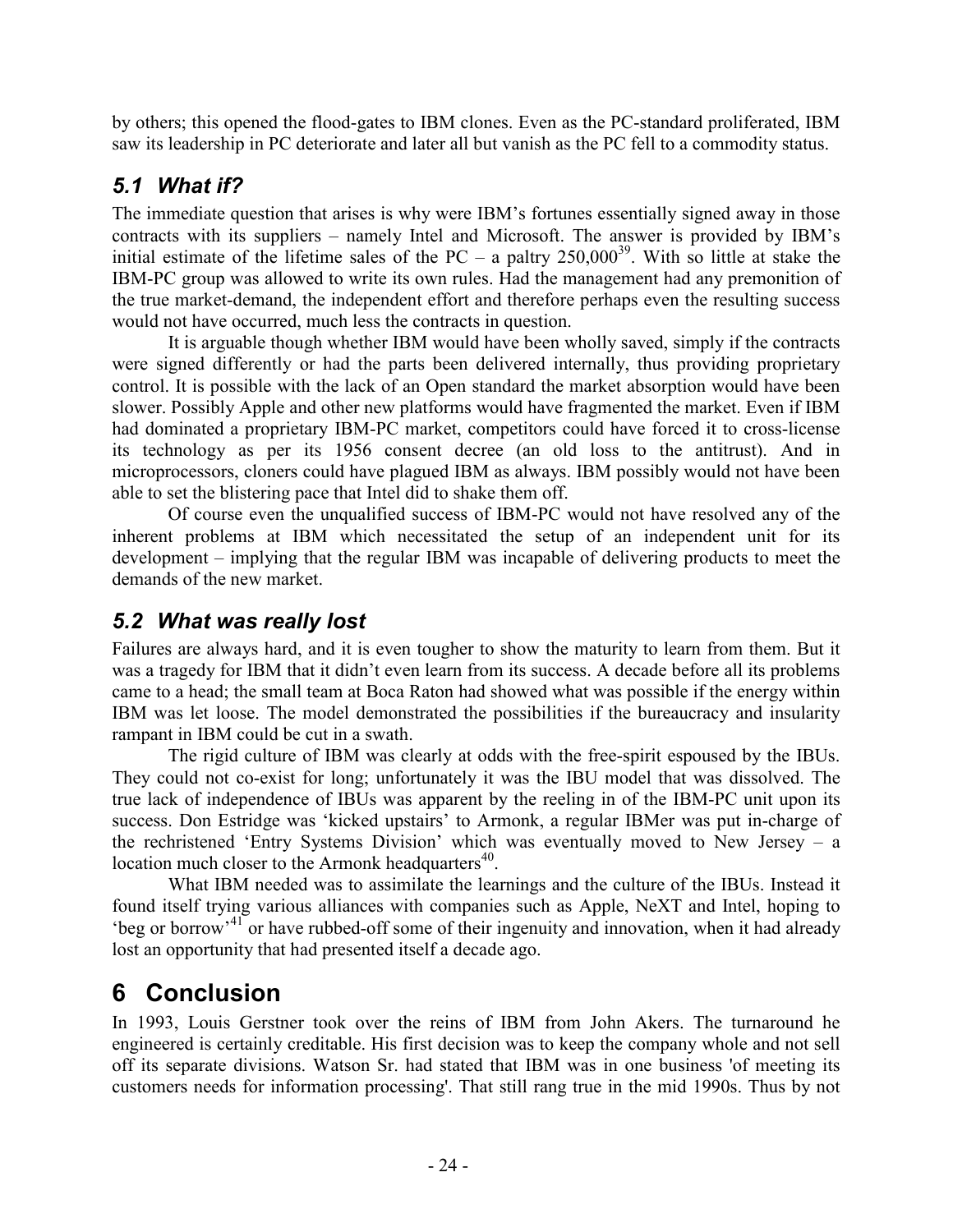breaking up the interdependent parts of the company that served the customer, Gerstner took a step in the right direction.

 Gerstner steered the development of a niche but successful market for the dying mainframes. He also rightly put his trust in the IBM employees by not making any radical changes, but adopting a gradual reform to overturn bureaucracy and bring back the focus on customer needs. IBM found its success in the consulting and services realm. Although shifting the focus away from its base of hardware and technology, still serving the needs of the customer by helping them leverage technology to serve their business needs.

The old IBM however, had died in 1993. The dominant, indispensable position that IBM occupied was no more. The new IBM that has emerged, although highly successful, is still only a shadow of its former self.

### 7 Notes

3 Pugh, E.W. (1995). pp. 309

 $4$  IBM's mainframe profits were reported to be 50% of its total sales & 70% of its total profits in 1980; and 44% of its total sales and 50% of its total profits (Source: Heller, R. (1994). pp. 260)

<sup>5</sup> IBM reduced its employee from the peak of peak  $405,535$  in 1985 to 256,207 in 1993. (Source Pugh, E.W. (1995). pp. 324)

IBM incurred 24 billion dollars in restructuring charges (largely for severance pay for dismissing people and closing factories) between 1991-1993 (Source Mills, D.Q. & Friesen, G.B. (1996). pp. 86)

<sup>6</sup> Statement by Alan Kay – Xerox Parc & Apple employee (Source Heller, R. (1994). pp. 115)

 $<sup>7</sup>$  In spring 1991, IBM's typewriter and printer divisions were spun-off to form Lexmark. The company prospered</sup> after its divestiture by IBM. (Source Heller, R. (1994). pp. 281-283)

8 Pugh, E.W. (1995). pp. 313

<sup>9</sup> Heller, R. (1994). pp. 282

<sup>10</sup> Ibid. pp. 260-261

 $11$  Ibid. pp. 271

<sup>12</sup> DeLamarter, R.T. (1988). pp. 87-88

<sup>13</sup> For IBM 1401 line, profit rate varied from close to 40% on mid-scale commercial systems where IBM had a stronghold, to as low as 15% in higher-end entry level market where IBM needed to fend off competitors. Indeed prices for many subcategories in various lines were marked for a loss and no profit at all. (Source: DeLamarter, R.T. (1988). pp. 18,49,77, 80)

 1 Pugh, E.W. (1995). pp. 324

<sup>&</sup>lt;sup>2</sup> Heller, R. (1994). pp. 345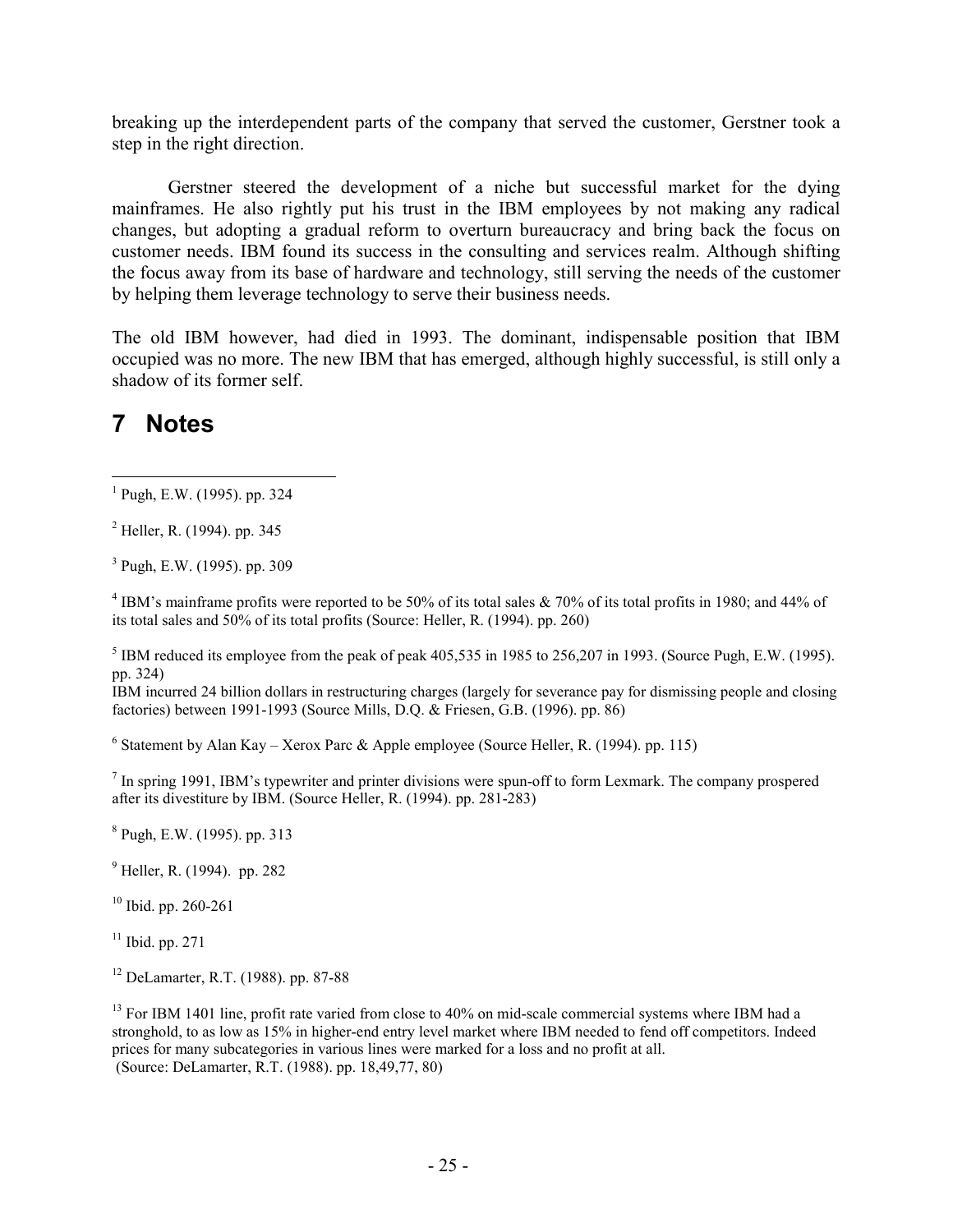- $14$  Tom Watson Jr. – "It was our job to make sure that for the well-placed rivals like GE and RCA, the computer marketplace seemed too risky a bet". (Source Heller, R. (1994). pp. 92)

<sup>15</sup> During its early history, none of IBM's competitors has been claimed to have matched IBM's support and service levels and certainly not their sales team. However Remington-Rand and Burroughs are particularly blamed for their failure in this. (Source: Sobel, R.  $(1986)$ . pp. 41-64)

<sup>16</sup> After the announcement, CDC was unable to book a single order for 18 months. (Source: Slater, R. (1999), pp. 95)

Eventually CDC filed a private antitrust lawsuit against IBM for such practices, and IBM ended up settling this suit at a high cost. As terms of settlement, CDC was sold the IBM's Service Bureau Corporation for much lower than it's actual value, and awarded with cash and contracts worth \$101 million. (Source: Pugh, E.W. (1995). pp. 298)

 $17$  Heller, R. (1994), pp. 22.71

<sup>18</sup> Statement by Alan Kay – former Intel CEO (Source Heller, R. (1994).. pp. 118)

<sup>19</sup> Heller, R. (1994). pp. 261-262

In an ironical sequence of events Microsoft is contended to have the same tactics by pre-announcing its Windows NT operating system to spread F.U.D. against IBM's OS/2 operating system. (Source Heller, R. (1994). pp. 198)

 $^{20}$  Heller, R. (1994). pp. 129,254,319

<sup>21</sup> IBM was selected for many years as the Most Admired Corporation of America and noted by its peers as leader of quality and excellence (Source Heller, R. (1994). pp. 2)

 $^{22}$  Efrem Mallach (lecturer and consultant) noted six big-bang innovations of that era, none of which came from IBM – word processing, networking, Unix, virtual memory, database management, and multiprocessor mainframes. (Source Heller, R. (1994). pp. 101-102)

<sup>23</sup> Mills, D.Q. & Friesen, G.B. (1996). pp. 157

<sup>24</sup> Perhaps the most famous is Frank Cary's remark on being asked what were the chances of IBM's success; his response was "100 %" (Source Heller, R. (1994). pp. 9)

 $25$  Heller, R. (1994). pp. 160

<sup>26</sup> Ibid. pp. 47

 $27$  Pugh, E.W. (1995). pp. 313

 $^{28}$  IBM is noted to have a four year lag in PCs, eleven-year lag in minis, five-year lag in both laptops and engineering workstation. (Source Heller, R. (1994). pp. 338)

<sup>29</sup> Heller, R. (1994). pp. 175

 $30$  Ibid. pp. 83.

Following the success of the IBM-PC Don Estridge reportedly spent upto 80% of the time in Armonk (Source Heller, R. (1994). pp. 175)

<sup>31</sup> Heller, R. (1994). pp. 47, 175

<sup>32</sup> Ibid. pp. 270

<sup>33</sup> Ibid. pp. 115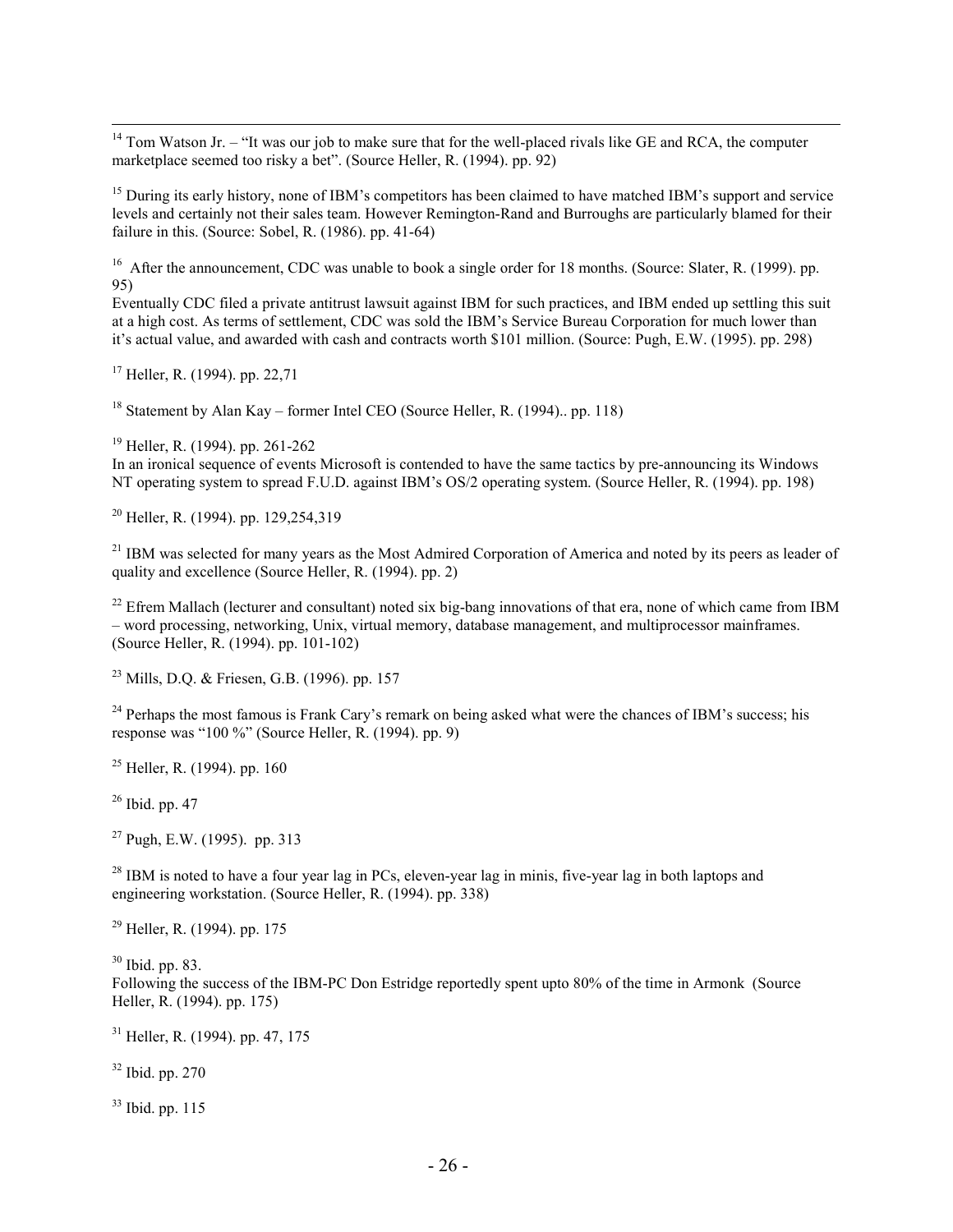- Pugh, E.W. (1995). pp. 316
- Heller, R. (1994). pp. 54,80
- Ibid. pp. 33

-

- Ibid. pp. 106
- Ceruzzi, P.E. (2003). pp. 278
- Heller, R. (1994). pp. 33
- Ibid. pp. 176
- Ibid. pp. 142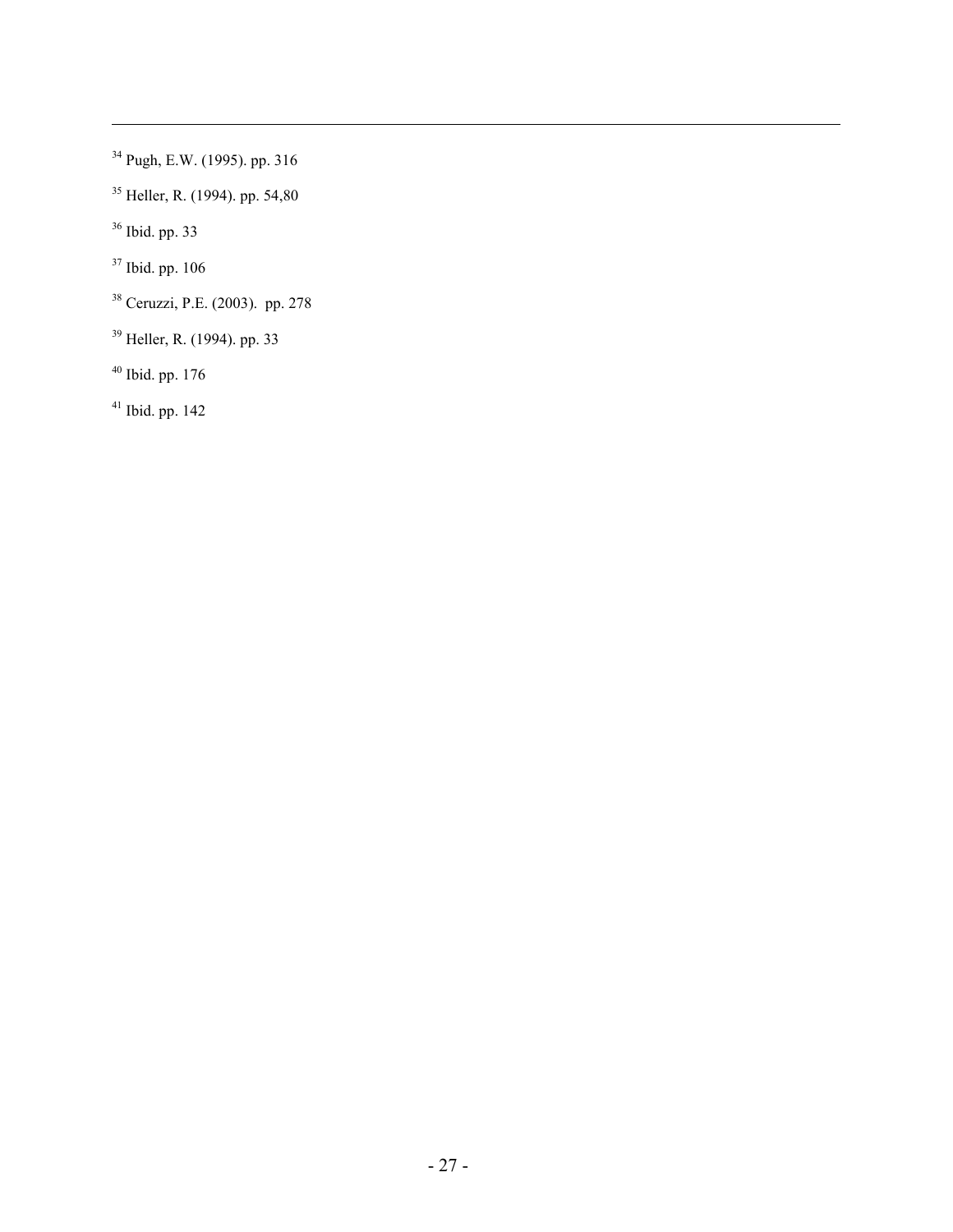## NeXT Software – Bernt Wahl

### 1 Early History

In September 1985, Steve Jobs left Apple Computer, the company he had co-founded with his friend Steve Wozniak 9-years earlier that had ushered in the Personal Computer Age. At Apple Jobs was no longer viewed as the wunderkind, he had been exiled from decision-making and relegated to minor roles.

Soon after Jobs' leaving, Apple sued, claiming his access to privileged inside information compromised trade secrets. Steve Jobs' rebuttal, "It is hard to think that a \$2 billion company with 4,300-plus people couldn't compete with six people in blue jeans."<sup>1</sup> The suit was ultimately dropped, leaving Job's team free to create the 'NeXT' Computer.

From the beginning, Jobs' envisioned a NeXT Computer intended for the soul. Forged out of Magnesium, the twelve-inch 'Black Cube' was as much icon as machine. A machine designed to epitomize style, with the utility of a true workstation. Form carried over into functional art. Unencumbered by legacy code, the NeXT Machine provided utility for developers and engineers as the Macintosh had done for graphic artists and publishers.

Built on a Mach Kernel, Berkeley Unix and WYSIWYG Display Postscript, the workstation soon became a favorite within the academic engineering community. Priced at \$10,000, the machine sold for roughly half as much as competing models. It came equipped with a 25 MHz Motorola 68030 CPU, a Motorola 56001 DSP Chip, 8 MB of random access memory (RAM), a 256 MB MO drive, Ethernet, NuBus and a 17" 'MegaPixel' grayscale display. Hardware aside, what set the NeXT Workstation apart was its comprehensive suite of software. The NeXT Cube shipped with high-resolution Postscript-enabled graphics programs, a word processor integrated with a digital version of the Oxford English Dictionary, emails that incorporated voice messages and images, Mathematica (an industrial grade analytic engine), sound synthesis modules and other innovative software programs.

By 1987, NeXT's manufacturing facility was completed in Fremont, California. It was capable of producing 150,000 machines per year. Inventory, manufacturing and testing was controlled by dozens of NeXT Cubes and seven humans.

In October 1988, at Davis Symphony Hall in San Francisco, Steve Jobs showed the ' NeXT Cube to a packed auditorium of dignitaries, the press and invited guests<sup>2</sup>. Ironically, the event was held a stone's throw from Brookes Hall, where Jobs launched the Apple I in 1976, and where Douglas Engelbart had in 1968 transformed computing by demonstrating the mouse, hypertext, multiple windows, and network collaboration in what has come to be known as "The Mother of All Demos"<sup>3</sup> -- features Jobs was now championing in his new machines.

For a brief time, Steve Jobs was on top again. Jobs' picture adorned Newsweek along with a myriad of other business and computer magazines. The press gives accolades to the 'NeXT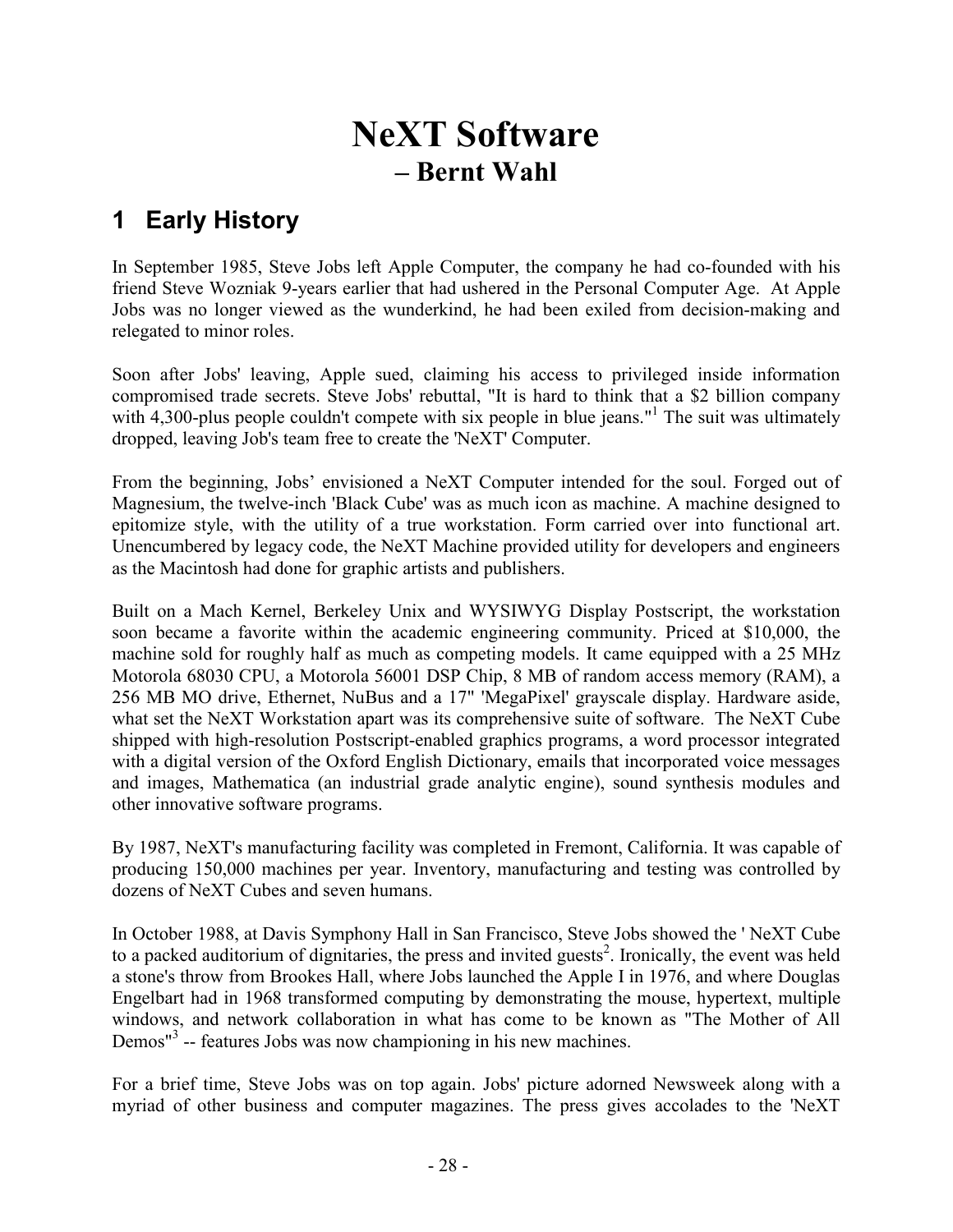Machine'. Soon a faithful following ensued; young academics were scrambling to get their hands on NeXT Computers. Around the world, NeXT user groups, such as BNUG, sprung up. At research centers, scientists used the machine to track physics experiments and share files online. One fellow -- Tim Berners-Lee – used his machine to create an online publishing protocol which he dubbed the World Wide Web (WWW). At the NeXTWorld Expo 5000 attendees packed the Moscone Center to hear Steve's vision<sup>4</sup>. NeXT became the machine to have. How did this NeXT Machine fail?

NeXT Computer's initial strategy was to manufacture affordable workstations, targeted toward sophisticated, performance-driven individuals in academia and publishing, sectors long ignored by other manufactures. To assure adequate software availability the company actively recruited software development. It then bundled some of the software with its machines.

Soon NeXT's innovation and media popularity made it an industry target. The young firm simply had taken on too many fronts to be effective as both a hardware and software company. Established companies like SUN and Microsoft saw the firm as a threat. Competing companies publicly discredited NeXT's value proposition – pointing out the machine's weaknesses in performance, while internally adopting many of its innovative features. As NeXT found areas to exploit, larger, entrenched companies patched up their own weaknesses as they spread FUD (fear, uncertainty and doubt) about NeXT's future. SUN's co-founder Scott McNealy stated, "It's the wrong operating system, the wrong processor, and the wrong price."<sup>5</sup> Microsoft's Bill Gates said, "We look at it [NeXT Computer] and there was nothing there that we found of interest"<sup>6</sup>.

Over time, Steve Jobs realized that if his firm was going to be competitive, he would need to in list strategic allies. Besides Motorola - NeXT's source for processors – the firm developed a strategic partnership with Canon. A market leader in laser printing as well as the OD Drives, Canon brought expertise in manufacturing, supplied key components and invested \$300 million in NeXT. Jobs also partnered with Lotus for spreadsheets, Intel to broaden platform adoption<sup>7</sup>, Adobe for publishing and other 'best of breed' firms who wanted to share in the NeXT vision.

## 2 Failure in Hardware

The fast 88000 RISC processors from Motorola --critical to NeXT's performance sustainability - never materialized in quantities or price points needed for its 'next' generation machine. The delay of the 88000 put NeXT in a compromising hardware position without an alternate plan to fall-back on. With the advent of the MIPS RISC chip and SUN's SPARC chip competitors surpassed NeXT in performance.

IBM-compatible PC's performance weakness was their reliance on Intel's CISC architecture, a rich instruction set with poor performance. What kept the market viable was that these processors ran legacy software and had lower prices due to economies of scale. RISC architectures on the other-hand -- found in high-end workstations – were optimized for performance. NeXT found itself in a position with slower processors than other workstations that cost more than standard PC processors.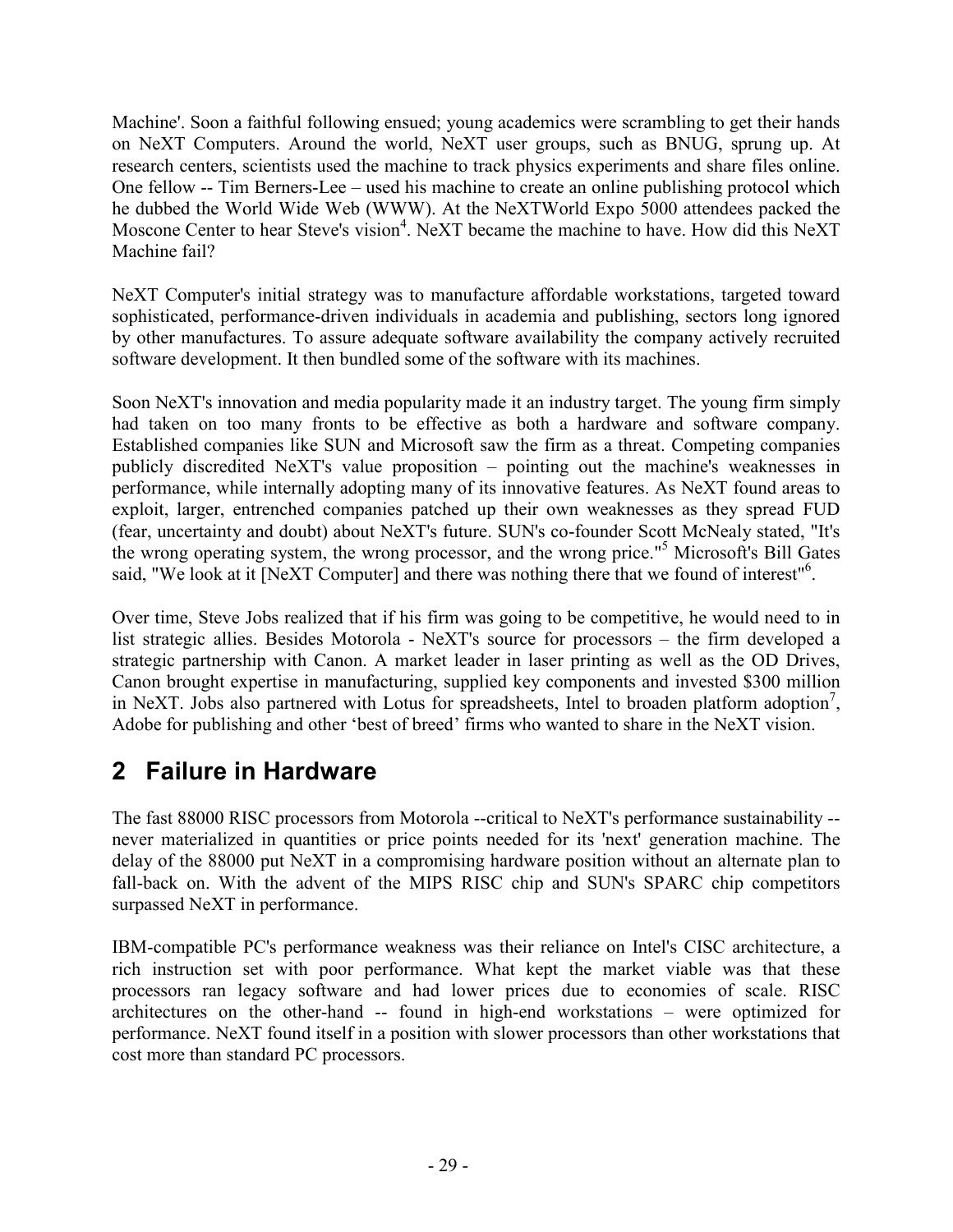NeXT's misfortunes were not just limited to processors. In it effort to push its new technology, the firm ignored customer concerns. When the NeXT machine initially shipped, it only came with a 256 MB magneto-optical drive for storage. While this was an unprecedented amount of storage at the time, the disks were slow, had a limited lifespan, and cost \$50. It took NeXT a considerable time to acknowledge the machine's storage shortcomings and offer additional storage peripherals: hard drives, CD ROMs and floppy drives. This lack of attentiveness created frustration and ill-will in the NeXT community. Furthermore, an initial lack of color display capabilities limited opportunities in certain markets.

NeXT's inability to gain market share in the saturated workstation hardware market proved to put the company in a distinct financial disadvantage. In the end roughly 40,000 NeXT machines were produced, with a peak production rate equivalent to one-third of SUN's market.

## 3 Limited Success in Software

NeXT came to the conclusion that it could not compete effectively on two fronts, so it chose to focus on software. The NeXTStep OS (operating system) -- often seen by outsides as the best option for a united front against Microsoft – gained limited traction. Deals followed, IBM planned to bundle the NeXTStep OS and SUN<sup>8</sup> finally decided to license the NeXT OS. With NeXTStep fashioned to be programmer-centric, coders found development on the new OS ideal. Developers programming with NeXT's built-in object oriented libraries and tool builder, found that projects could often be coded in a fraction of the usual time. Niche markets developed for NeXT software; finance firms used it for forecasting, auto firms for modeling, musicians for sound synthesis, engineers for computations, Pixar (Steve Jobs' animation studio) provided software for rendering purposes and WebObjects (NeXT's merchant server software) became a profitable enterprise software. Steve Jobs continued to nurture the company, convinced that someday the merits of the NeXT's OS and its revolutionary software would be realized. A belief he also held in his other money-losing company, Pixar.

## 4 NeXT's Big Break

Meanwhile, across the bay, Apple was experiencing bleak times. Apple, once the dominant player in the PC industry, had lost substantial market share since Jobs' departure. It now found itself without a next-generation operating system. Apple's ill-fated attempt to build its new OS (Copland) based on an outdated system structure, was failing. The firm was hemorrhaging money and with no successor to its Apple OS 9, Apple started looking for alternative solutions to its internal development efforts. Apple was seriously considering the purchase the Be OS, produced by a small firm founded by Jean-Louis Gassie, Apple's former CTO. The Be OS proved to be a reliable fast running OS with extensive multimedia capabilities.

On December 20, 1996, Apple Computer made a surprise announcement. For \$400 million in cash,Apple had acquired the firm with the sophisticated OS that could carry its Macintosh Computer line into the future. The firm was NeXT, the OS was NeXTStep and as an added bonus the firm came with a hardheaded visionary with ideas on how create "an insanely great" computer. His name was Steve Jobs.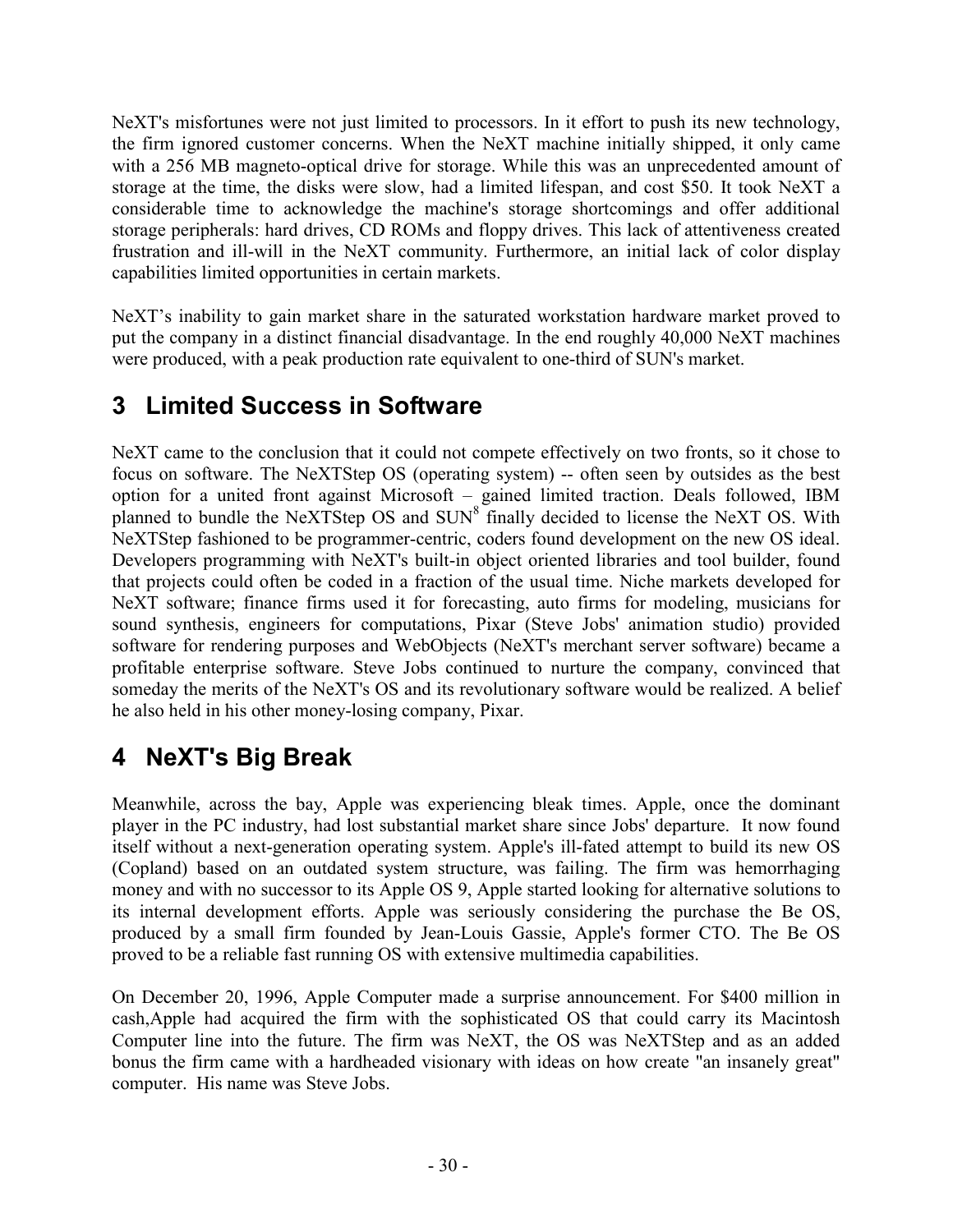### 5 Final Analysis

In the final analysis both NeXT and Apple survived because of complementary needs. NeXT Computers had tried to enter the fiercely competitive workstation market using innovation. Its inability to gain market share in a saturated market without a distinct advantage put the firm in a vulnerable financial position. Though the NeXTStep OS could potentially have had broad appeal, NeXT's drive to lead in innovation pushed hardware costs too high for a mass-market machine. This is similar to what happened to another pioneering machine, the Xerox Alto more than a decade earlier. Issues like NeXT's incompatibility with Window's software; user unfamiliarity with the new brand and the product's unknown capabilities also complicated its adoption by a large customer base.

Apple once dominated in the PC industry by providing low-cost solutions to a waiting computer market, but in the mid 90's found itself fighting a war against low-priced commodity hardware. Without an updated operating system to differentiate its machines, Apple customers refused to pay the premium prices associated with its Macintosh Computer. Apple failed to deliver on a new OS, and was in jeopardy of losing its remaining market. Both companies failed to deliver products that customers needed at prices they were willing to pay.

## 6 Postscript

In the end, Apple and NeXT got lucky. With their combined resources the two computer brought out a product with a world class OS (NeXTStep and Unix), under one of the world's most recognized brands (Apple), at prices consumers were willing to pay, with abundant software that was easy to use, in really cool looking packages. Adoption under the Apple brand saved the NeXTStep idea from extinction. Maybe the lesson learned here is that success is based on functionality, looking cool and giving customers what they want at a price they could afford. When the value proposition is no longer there customers will seek alternative propositions.

## 7 Notes

<sup>1</sup> Stross, Randall (1993). Steve Jobs and the NeXT Big Thing. Athenium, 56

 $2^2$  At the NeXT Introduction, a PR person did not let Time Magazine photographer in, a mistake that may have had cost Jobs a cover shot. Source Bernt Wahl, personal observation.

#### $3$  The Story of Computer Pioneer Douglas Engelbart's use of

Power and Influence to Boost Humanity's Collective IQ , Bernt Wahl (1998)

"If the computer is the machine that changed the world, then Douglas C. Engelbart's Augmentation Research Center at SRI (Stanford Research Institute) in Palo Alto, California transformed it into something the world could use. Using a combination of charisma, vision, organizational skills and shear determination, at a time when punch cards, vacuum tubes and teletype machines were synonymous with computing, he led his research group to pioneer computing devices that would help people collaborate. These mechanisms of computing would later be known as the mouse, multiple windows, email, hypertext and teleconferencing. Today it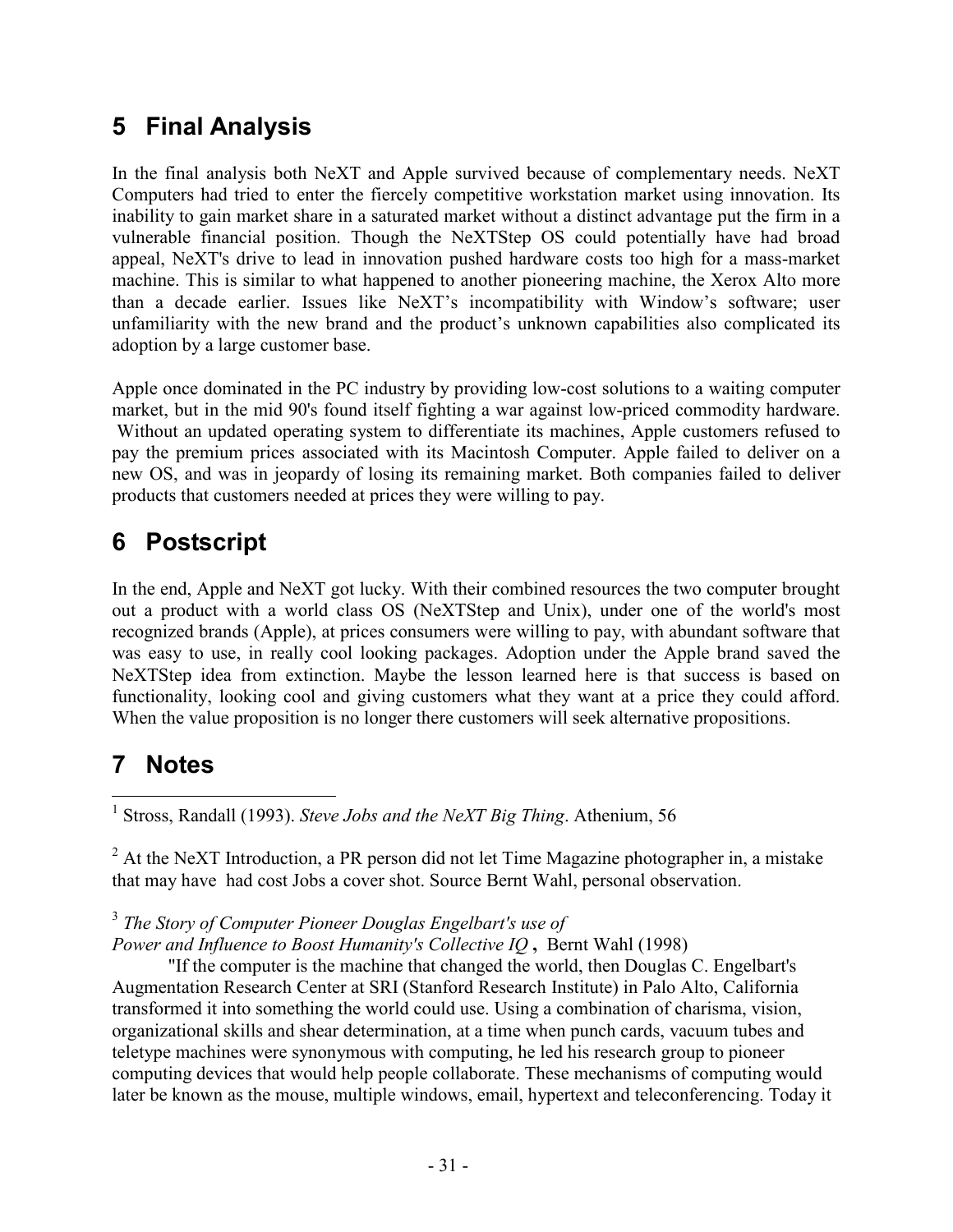is hard to imagine the digital world without his creative influence, but when he first proposed them he was dissuaded from pursuing this research, both in his Ph.D. theses and later academic work. It was by felt colleagues in the 1950's and 1960's that these 'wild ideas' were unlikely to produce worthwhile applications, especially ones worthy of tenure at a major university like U.C. Berkeley where he was teaching. "

<sup>4</sup> Steve Jobs sheds tear at NeXTWorld in front of 5000 attendees after Andy Grove is given a lecture on how to follow 'Steve's Passion' by devotees.

<sup>5</sup> Scott McNealy's standard reply to NeXT comparisons

6 Bill Gates discussions with Bernt Wahl (1993)

 $7$  Bernt Wahl shows Intel CEO Andy Grove how to operate a NeXT Computer (1993)

<sup>8</sup> Years earlier, Steve Jobs is reported to have kicked in a SUN Microsystems sign because of a refusal to license the NeXTStep OS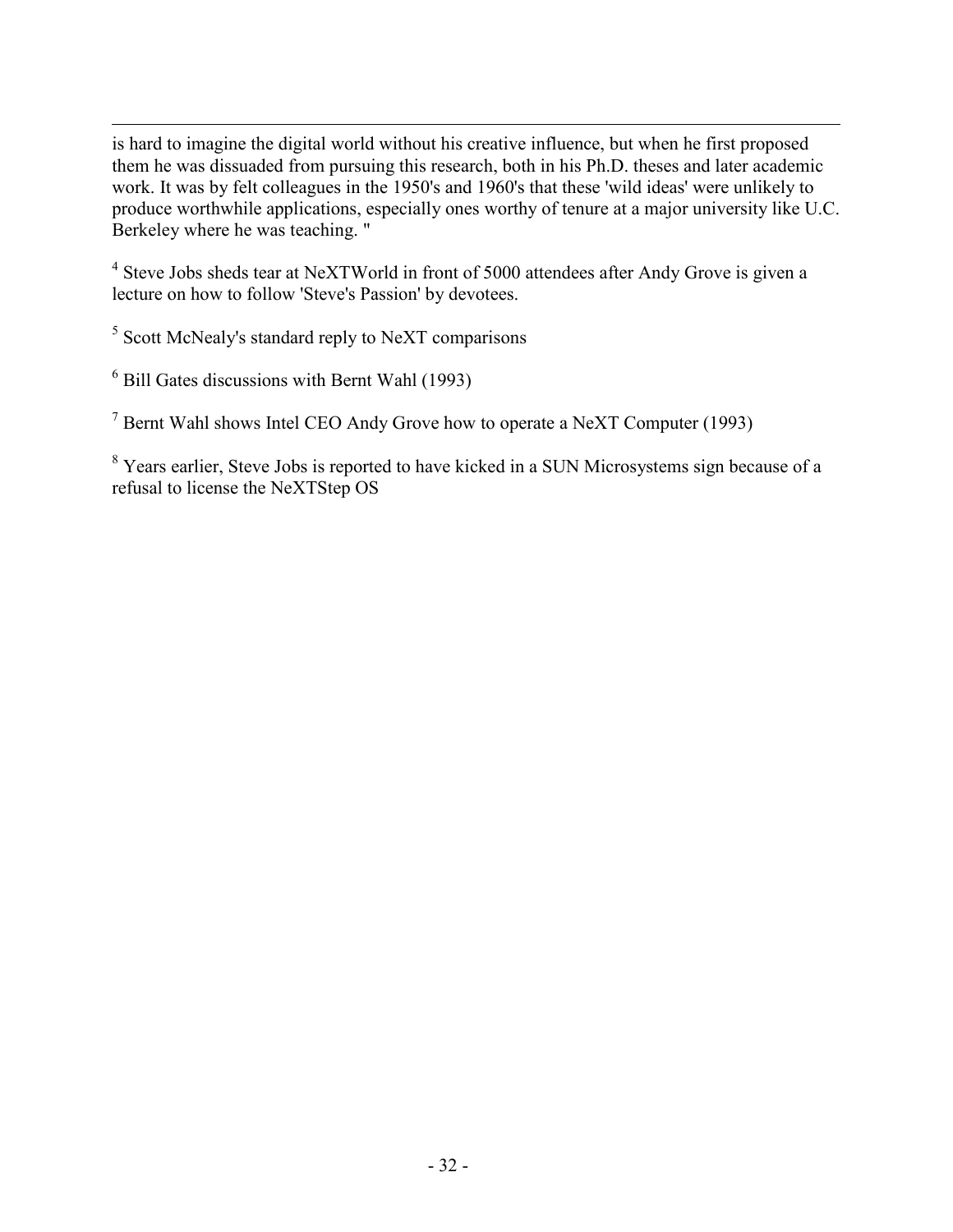## Silicon Graphics (SGI) – Chris Scoville

## 1 SGI History

SGI was founded in 1981 by Jim Clark, Abbey Silverstone, and Kurt Akeley (among other Stanford graduate students), with funding from venture capitalists to produce graphics display terminals, and the company later became an industry leader for creating workstation computers used mainly for producing and displaying detailed and complex 3D graphics. In SGI's successful years, they had two important products that set them apart from competitors: fast computers and well-written and efficient graphics libraries. The graphics libraries became the base for the widely used OpenGL standard. In the 1990's, SGI workstations were widely being used by many of the major Hollywood film studios to create special effects for films (a market that gave SGI lots of publicity but not the majority of their profits). The ground-breaking special effects in the films Terminator 2 and Jurassic Park were created on SGI workstations. SGI reached the pinnacle of their success in 1993-1994. SGI's earnings grew from \$167 million in 1988 to just over \$1 billion for the fiscal year ending June 30, 1993 because SGI's workstations were being used for mechanical engineering, computational chemistry, molecular modeling, movie specialeffects work, and scientific research and simulations. At this time, SGI's architecture was on the cutting-edge for graphics workstations, which contained "a MIPS chip (SGI purchased MIPS in 1992), SGI proprietary application specific integrated circuits (ASICs), which is referred to as the "Geometry Engine", and SGI's Graphics Library, some of which was built into the hardware" (Goldberg, 1994).

SGI's founder Jim Clark knew that SGI could not rely on selling graphics workstations forever, and wanted to take the company in new directions, but he could not convince the CEO, Ed McCracken and the other executives at SGI to follow his ideas. "SGI's founder began telling his executives that the future lay in things like cable-TV boxes and digital game players" (Goldberg, 1994). In 1993 Clark negotiated a deal to have SGI produce the graphics processing chips for the 64-bit Nintendo game system, and shortly after, SGI decided to drop the deal with Nintendo because upper management thought it was too distracting to the core workstation business. Clark could not convince the company's executives to follow his ideas nor could he convince them that the graphics workstation market was coming to an end, and in 1994 he left the company over these differences.

In 1994 a new competitor emerged for the SGI workstation: multiple PCs networked together (called a render farm) running Linux or another Unix-based operating system and using graphics accelerator cards in each PC. This was often a cheaper option than the expensive SGI workstations, and the recent advancements in 3D graphics performance by the NVidia and ATI graphics accelerator cards made this a viable option for many users. SGI's competition came from personal computers, yet SGI decided not to devote the majority of the company's focus on the PC market. In 1996, SGI entered the supercomputer market by purchasing Cray Research, and in 1998 SGI continued to invest heavily in the workstation market when they announced they were switching architecture designs to use the Intel Itanium chips. The Itanium chip was delayed and did not have the fast performance that was expected, and "the attempt by SGI to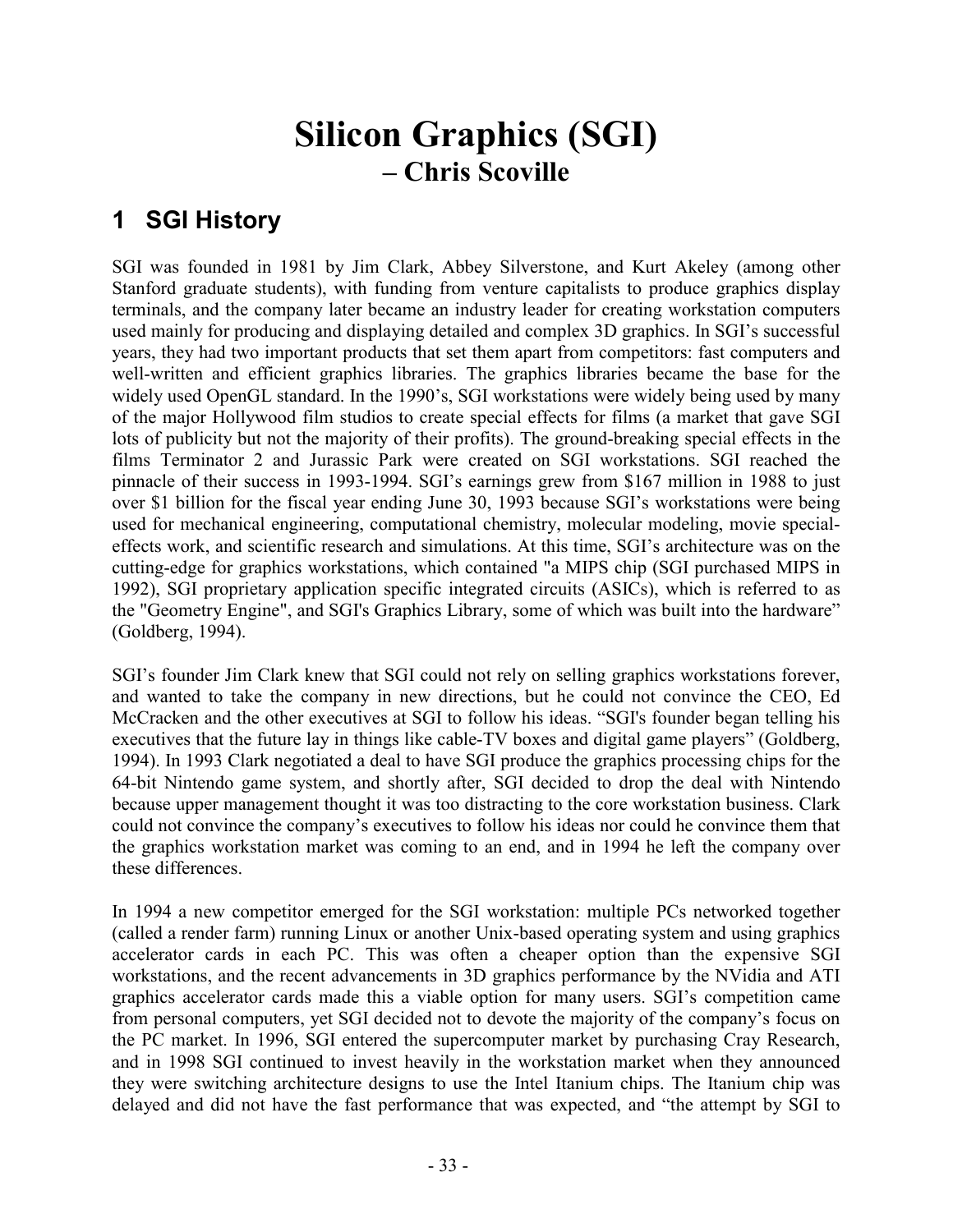introduce its own family of Intel-based workstations running Windows NT proved to be a financial disaster, and shook customer confidence in SGI's commitment to its own RISC-based MIPS line" ("Silicon Graphics", 2006).

In 2000 as SGI began to lose more business to PCs and other companies producing graphics workstations, the company sold their Cray supercomputer business to Tera Computer Company, and in 2001 the company had to cut more jobs. In order to maintain focus on the workstation market and make up for lost income, SGI sold a number of patents to Microsoft in 2002, and sold Alias in 2004 (most popular for the Maya software used to create 3D graphics and animations), which it had acquired in 1995. The company succumbed to its competition, and on May 8 2006, SGI filed for Chapter 11 bankruptcy protection. "SGI's market capitalization had dwindled from a peak of over seven billion dollars in 1995 to just \$120 million at the time of their delisting" ("Silicon Graphics", 2006).

## 2 Analysis of SGI's Failures

Jim Clark's departure from SGI is not the single event that caused the downfall of the company, nor can one confidently say that had SGI followed Clark's ideas, it would still be in business today, but Clark's history and involvement in the company offers insight into how the company was run and the mistakes made by the upper management of the company. The venture capitalists that originally supported SGI appointed a CEO and an executive team to run the company and the founding engineers. "By the time SGI made its first sale, Clark and his engineers owned little of the company they started" ("Jim Clark 1944–",2006 ). In the early 1990's, the executives wanted to continually invest in the core technologies that brought the company revenue (graphics workstations) and a few other technologies that were closely related (SGI shipped PC graphics accelerator cards for a short while), while Clark predicted that the company needed to pursue new opportunities or they would fail and become "the Cray computer of the 90's" (Goldberg, 1994). Tension grew between Clark and the executive team, causing a rift between some of the top engineers and the management. Clark was quoted, "I've come to conclude that at companies, as they get large, management simply cannot and will not look at new opportunities" (Goldberg, 1994). Clark's complaint about management and the fact that management did not want to accept ideas from the top engineers shows how the management was disconnected from the engineering ideas and vision. The executives weren't completely sure what new areas the company should get into, and they passed on a few ideas that could have been profitable and decided to focus mainly on graphics workstations. They passed on Clark's ideas about interactive television and game consoles, which has since turned out to be a profitable market shown by the by the success of Media Center PCs and video game consoles from companies such as Microsoft, Sony, and Nintendo. The management also decided to discontinue shipping PC graphics cards, which Kurt Akeley, one of SGI's co-founders, mentioned was the wrong decision. He stated that they should not have given up after initially failing. This is because PCs with advanced graphics cards was the competition to the SGI workstation that mainly contributed to SGI's loss of market share.

One of SGI's most costly mistakes was that the company did not react well enough to competition from PCs (render farms running Linux). SGI focused mainly on producing expensive workstations and even supercomputers at a time when less expensive personal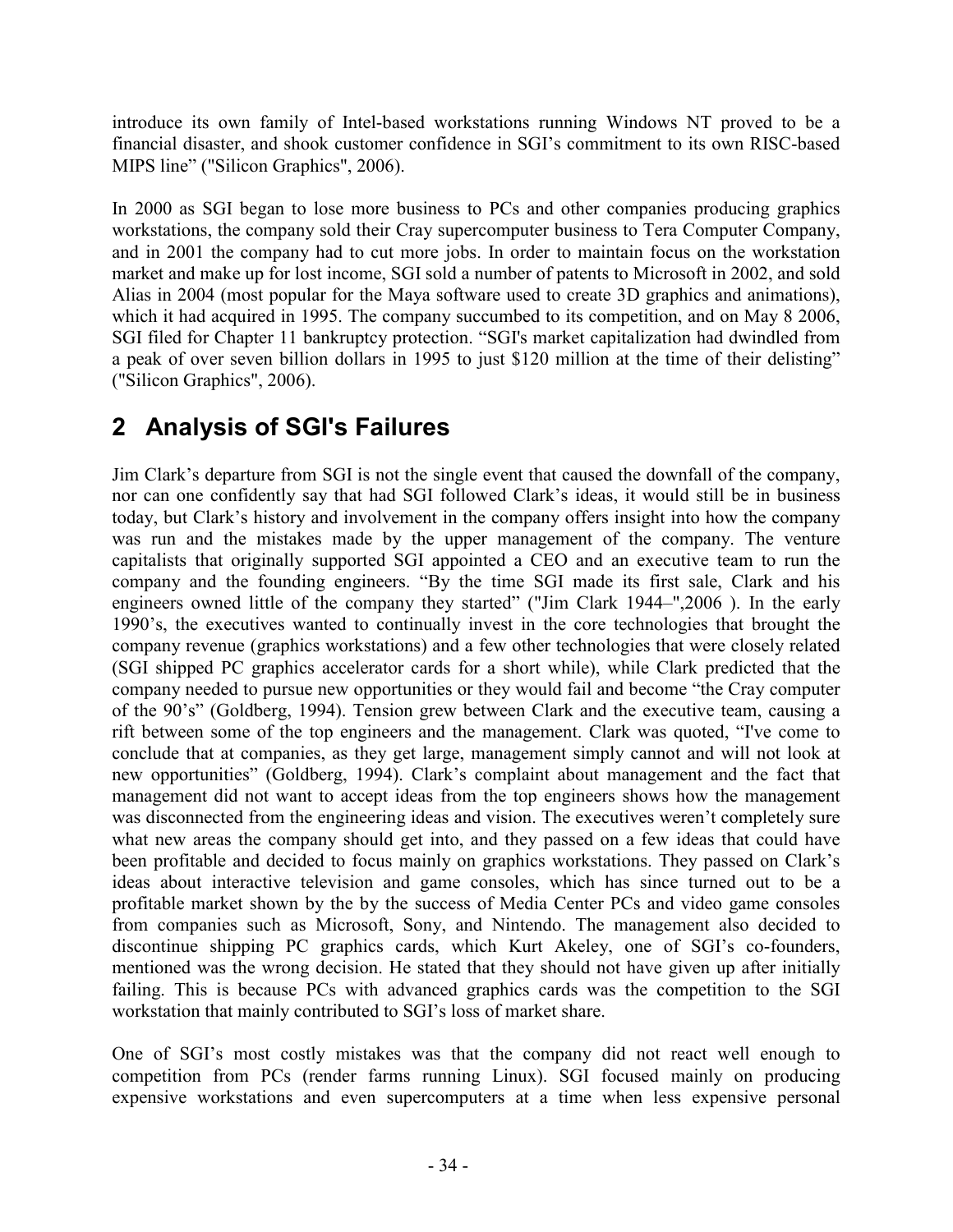computers with NVidia or ATI graphics cards were being networked together to do the same work as the SGI workstations. Instead of trying to create a better solution for personal computers, SGI decided switch to using the Intel Itanium chip in its workstation computers. The idea was that this chip would give a performance increase over the current RISC-based MIPS architecture, and in doing so would give the SGI workstations the processing power they needed to be better than the competition. The performance of the Itanium chip was disappointingly low when it was released and the chip was delayed for two years, costing SGI to loss more market share to competitors. This supports the notion that if you do not follow the industry changes related to Bell's Law of computer classes (the change from the workstation class of computers to networked personal computers), then you will not survive in the computer industry.

This switch in architecture was not only disappointing, but it also had a negative effect on the way customers viewed the company. Before the switch was announced, SGI's MIPS-based architecture was coupled with a version of a Unix-based operating system. After the switch to Itanium, SGI also experimented with products running the Windows NT operating system. The switches to different architectures and operating systems caused customers to question which technology would ultimately be supported. The customers using the MIPS-based architecture felt abandoned. When analyzing SGI's business model, Robert Weinberger, marketing manager for HP's workstation group said "Big worldwide Fortune 1000 companies want to make sure that the things they're buying today are mainstream strategies for that vendor. And the noise I hear from Silicon Graphics is, 'Gee it isn't. It's something we've been doing, but now we're doing something else." Customers are less willing to buy an expensive workstation if they are afraid it will not be supported in the long term. SGI developed the Unix-based Irix operating system, and shipped it with their workstations. Some of the subsequent versions of Irix were not compatible with older SGI hardware and software, causing customers to buy all new hardware and forcing them to either totally rewrite software or buy new software for the new OS. This compatibility problem did not help SGI as they faced new competition from other companies selling graphics workstations and PCs.

As SGI's profits increased, more people and companies took notice and wanted to take a piece of their market. Not only did SGI receive competition from PCs, but also companies trying to make money on graphics workstations. This competition was a change for SGI because they were accustomed to being the leader in a niche market without a lot of competition. In its early years, SGI was "able to avoid head-to-head competition with HP, Sun, DEC, and others because those companies underestimated the importance of 3D graphics. HP and all the other workstation vendors kind of left the door open in one particular segment of the market. SGI was smart enough to recognize that and rush through" (Goldberg, 1994). Bob Pearson, Sun's director of advanced desktop systems marketing once said "Visual computing has been a niche and SGI has flourished in that niche, but now it's becoming mainstream and the rules of a mainstream game are different than they are for a niche game. It's volume, price points, distribution. It's easier for Sun or HP to duplicate what SGI has done at higher volume and lower price points." SGI was forced to compete with other companies that offered similar products at lower prices, and this led to SGI developing a wider variety of products at different price levels. The problem for SGI was that suddenly there were a lot more options for customers in the graphics workstation market, and SGI was no longer always on the cutting-edge as they had been before. Kurt Akeley mentioned "SGI's business model was too expensive, but that had been determined early on,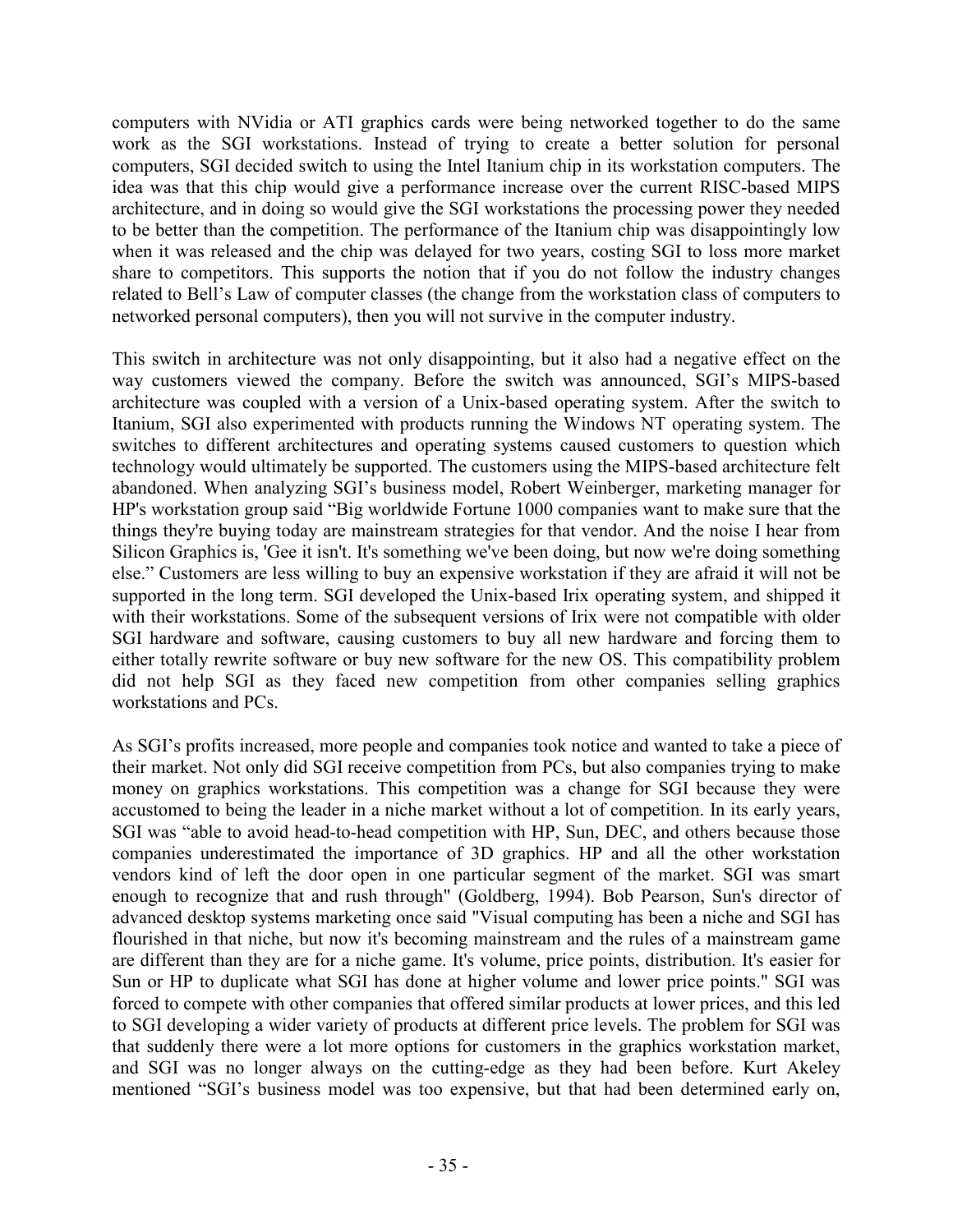with the decision to go for margin and to support early-adopter customers with hard-to-solve problems, rather than to go for volume (as Sun did). My sense is that this decision was essentially impossible to reverse—at least extremely difficult." As more customers chose the cheaper options, SGI lost market share.

In an attempt to enter new markets, SGI purchased Cray Research and Alias Research. Alias produced software for creating 3D computer graphics and Cray Research developed supercomputers. "SGI's long-term strategy was to merge their high-end server line with Cray's product lines" ("Cray", 2006). SGI hoped to take advantage of Alias's advanced graphics software in their workstations. SGI ended up selling both companies after not realizing their goals for either acquisition. In fact, SGI sold the UltraSPARC-based Starfire part of the Cray business to Sun Microsystems shortly after buying Cray, and Sun used this to create the extremely successful Enterprise 10000 range of servers (often priced over \$1 million) which helped Sun compete with IBM in the high-end server market. Autodesk now owns Alias, which still sells the popular Maya software used to create 3D graphics and animation. Kurt Akeley mentioned "I've never understood the motivation to acquire Cray. The Alias/Wavefront acquisition kept key ISVs in the SGI fold, though of course this kind of acquisition never really succeeds, since the acquired groups must continue to do what is in their best business interest. This business error is made continually (even by Microsoft)." SGI was looking for these acquisitions to launch the company into new markets, but SGI didn't have the vision or management to truly benefit from the acquisitions.

Losing Jim Clark's vision and leadership was another mistake for SGI that could have been avoided. Clark has become a leader in the computer industry, and he has proven multiple times that he has the vision and insight to start successful projects. Clark originally tried to sell the "Geometry Engine" technology that started SGI to IBM and DEC, but when they passed on it, he decided to start his own company. SGI's early success proved that IBM and DEC made a mistake when they passed on Clark's technology. Soon after leaving SGI, Clark helped start Mosaic Communication Corporation, which later went on to create the popular Netscape Navigator internet browser, and after that, Clark went on to start the successful Healtheon project that would later become acquired by WebMD. Clark is an insightful and persuasive entrepreneur, and losing his leadership was a significant loss to SGI.

## 3 Conclusions from SGI

After analyzing SGI's history, lessons can be learned from the company's mistakes. There were three main problems that caused SGI to fail:

1. The upper management failed to have the insight about the future of the graphics industry to make the right decisions for the company. They passed on technologies that could have brought them success, and decided to focus on technologies that didn't have as bright a future. If there is a disconnected relationship between upper management and the engineers of a company in which the ideas from the engineers get ignored, this can be very damaging to a company's future because the innovative ideas that a company needs to survive and enter new markets never get realized.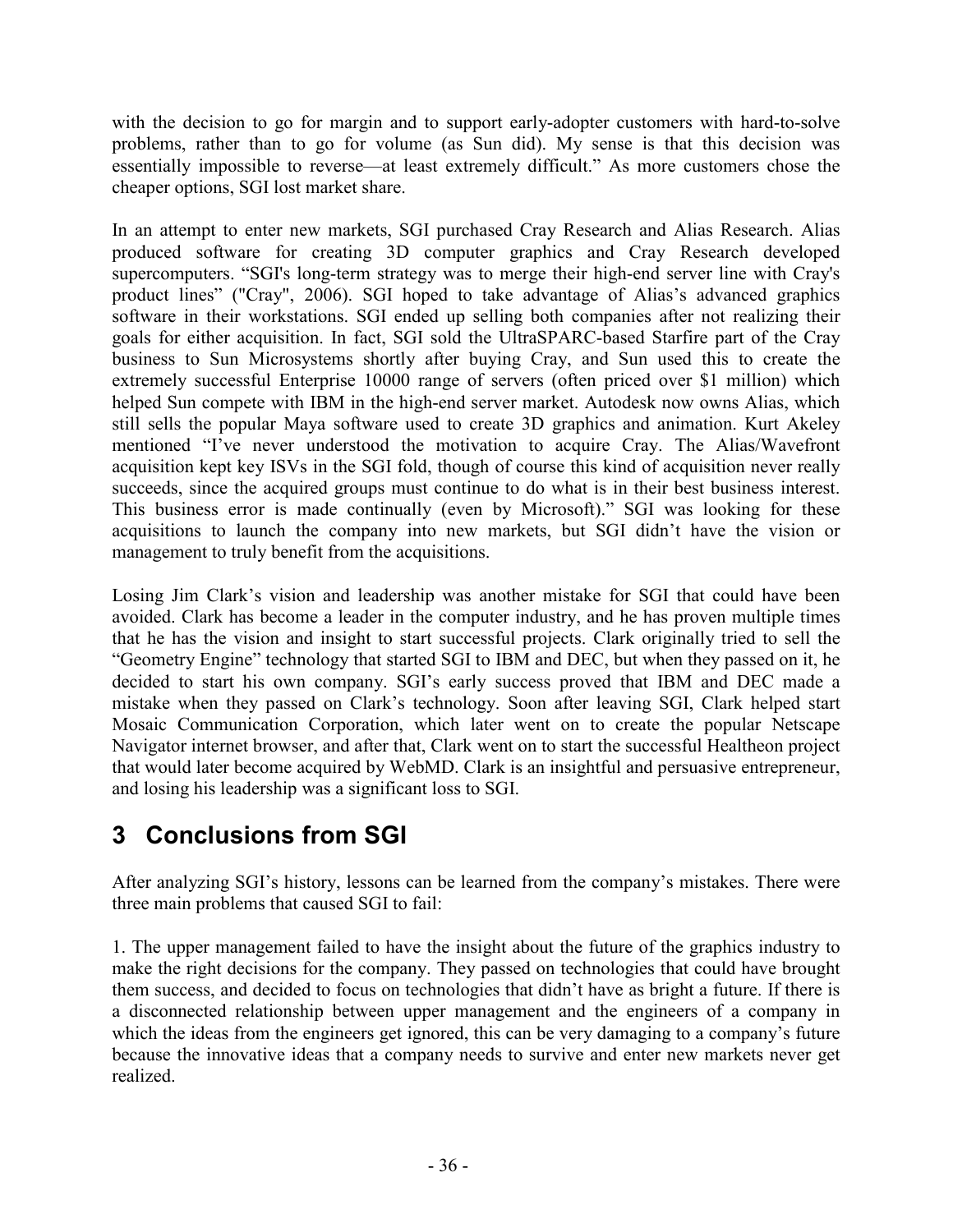2. They relied on one computer class and one product for too long. The workstation was losing market share to the networked personal computer, and SGI would was unable to successfully change focus and compete in the personal computer market.

3. When SGI faced heavier competition, they did not innovate at a fast enough pace to keep them ahead of the pack. Their offerings were too expensive when compared with the comparable customer's offerings, with no great technical incentive such as better technology to account for the higher price.

SGI never recovered from these problems and went bankrupt in 2006.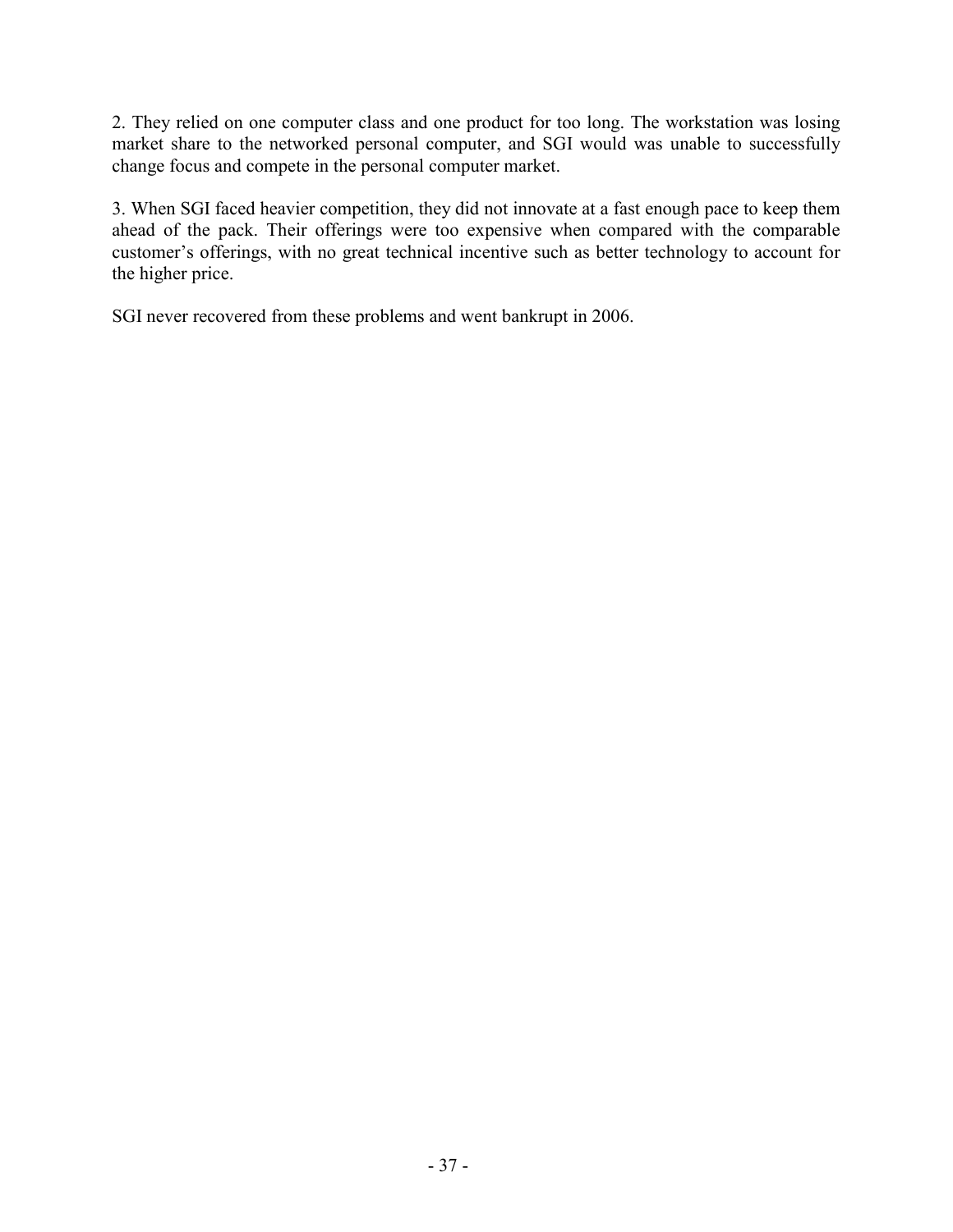## Comparison – James Vasil

### 1 Comparison

History books (Schein, 2003) are filled with the names of companies that were once very important in the computer industry but are only talked about in the past-tense today. We have described the causes of some significant failures of computer companies and now we want to see what we can learn from their mistakes. For this reason, this section will examine which potential causes of failure were most important in each company's failure.

#### 1.1 External Forces

#### 1.1.1 Customers

With the exception of NeXT, the companies that we studied were all considered the leader in their field at one point in time. These companies excelled at many of the skills that business schools stress—they planned well, thought about the long term, and were very focused on the needs of their customers. One can, however, have too much of a good thing! In particular, by focusing too much on current customers, these companies ignored many potential customers that had different needs. Christensen (2000) heads one section of his book "Held Captive by Their Customers" (p. 19) and this phrase seems an apt summary of this concern. Even when a company recognizes that one of its product lines is dying off--as DEC may have done with minicomputers--it is still necessary for some continuing investments into that area to prevent their customers switching to a competitor's product and judging the right amount of investment to make seems to be difficult. Perhaps IBM's recent decision to get completely out of the PC market will eventually be seen as a very timely exit from a market that was on the brink of becoming a commodity.

NeXT seems to have had a slightly different problem related to customers and it seems possible that the "sophisticated, performance driven individuals in academia and publishing" simply didn't exist in sufficient quantities or weren't sufficiently unhappy with the other products to flock to their new one. Perhaps Jobs et.al. did not believe "that the vast majority of successful new business ventures abandoned their original business strategies when they began implementing their initial plans and learned what would and would not work in the market" (Christensen, 2000, p. 179).

#### 1.1.2 Technology

A central need shared by any computer company is to have an intimate understanding of current technology. In his lecture, Gordon Bell discussed changes in technology (Bell, 2006) and separated these into two categories: advances in price/performance characteristics as predicted by Moore's Law, and the emergence of completely new classes of computers that tend to follow Bell's Law ("Bell's Law," 2006). Christensen (2000) discusses change in more general terms and would categorize Moore's Law and Bell's Law as being specific examples of changes due to "Sustaining Technologies" and "Disruptive Technologies." The impact of these two different types of changes on an existing company are very different so we will discuss them separately.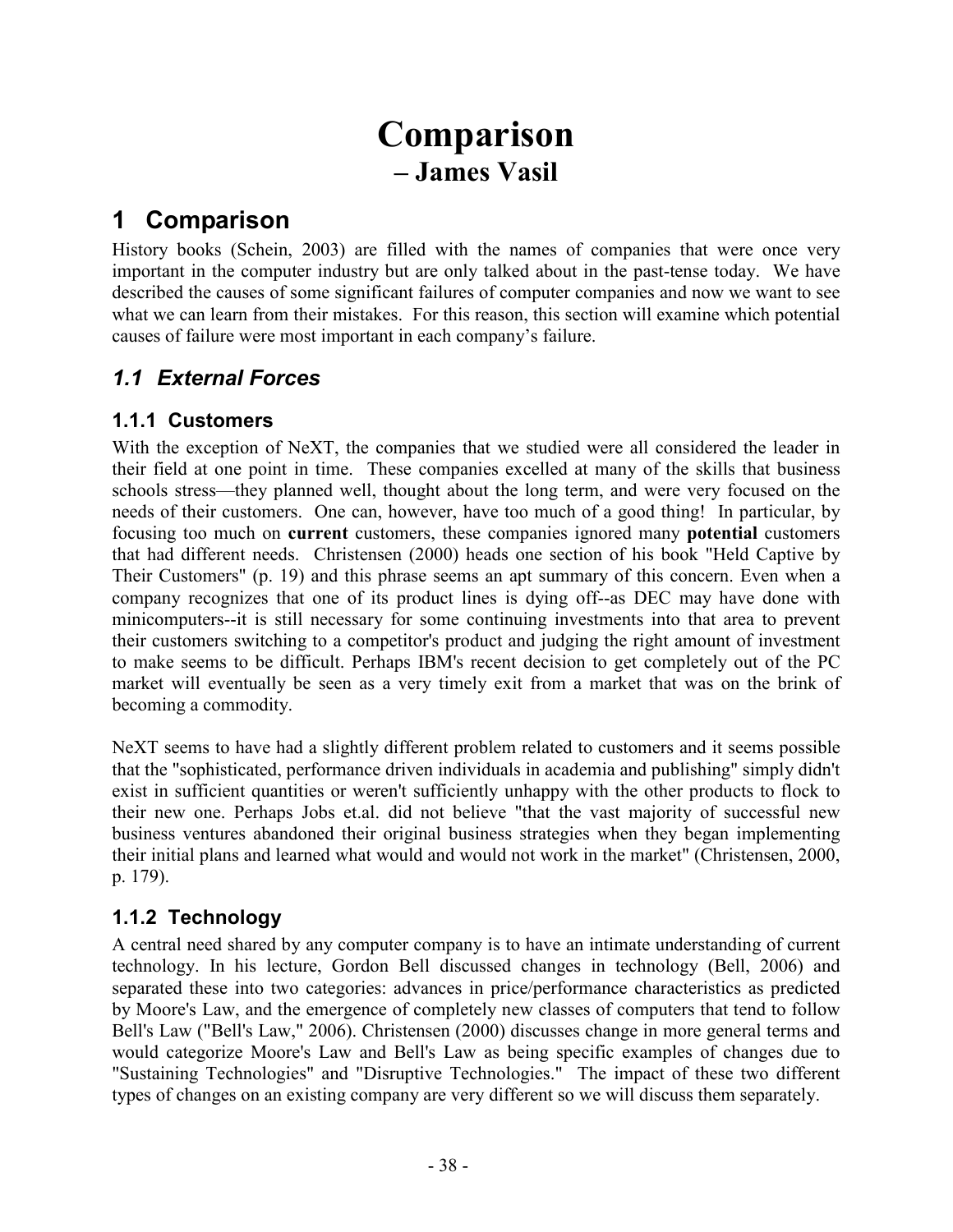#### 1.1.2.1 Sustaining Technologies

Most new technologies foster improved product performance. I call these "sustaining technologies".... What all sustaining technologies have in common is that they improve the performance of established products, along the dimensions of performance that mainstream customers in major markets have historically valued (Christensen, 2000, p. xviii).

Sustaining technology-type changes were not, in general, at the foundation of any of the failures we reviewed. It is true that mistakes were made in this area (e.g. Apple's not being ready for the rapid advance of PC performance or NeXT betting too much on the 88000 processor) but none seem to be the principle reason for the company to have failed. One possible exception might be the heavy bet that DEC placed on ECL technology. But even in this case the harm to the company may well have been more due to the timing of this mistake relative to the state of the company than the fact that they didn't see the coming advances in CMOS performance.

#### 1.1.2.2 Disruptive Technologies

Disruptive technologies bring to a market a very different value proposition than had been available previously. Generally, disruptive technologies underperform established products in mainstream markets. But they have other features that a few fringe (and generally new) customers value. Products based on disruptive technologies are typically cheaper, simpler, smaller, and frequently, more convenient to use (Christensen, 2000, p. xviii).

Given even a superficial understanding of recent computer history (Mainframe Computers -> Minicomputers -> Microcomputers), it should not be surprising that three of the failures we reviewed were due--at least in part--to disruptive technologies-type changes. These are the classic cases of IBM not entering the minicomputer market in a timely manner and DEC not being successful in microcomputers plus SGI being unable to compete with PCs with enhanced graphics capabilities.

The most interesting question may well be why? As in "why were the big, successful companies" unable to deal with disruptive technologies?" Part of the story is that "customers and financial structures of successful companies color heavily the sorts of investments that appear to be attractive to them" (Christensen, 2000, xviii). Needless to say, the complete story is much more complex (and interesting). If you are interested in learning more, reading "The Innovator's Dilemma" (Christenson, 2000) is a great place to start.

#### 1.1.3 Incentives/Disincentives

There was little evidence that incentives such as patents, prizes, or government development contracts contributed to the failures we examined. On the face of it, this is not too surprising since the purpose of incentives is to encourage development of new ideas. But this result also suggests that incentives were not used to encourage any of the disruptive technologies that did contribute to the failures. And perhaps this observation is somewhat interesting.

Disincentives like lawsuits, antitrust actions, and government regulations may have contributed a little to these failures although the only instance of this that seems worthy of further investigation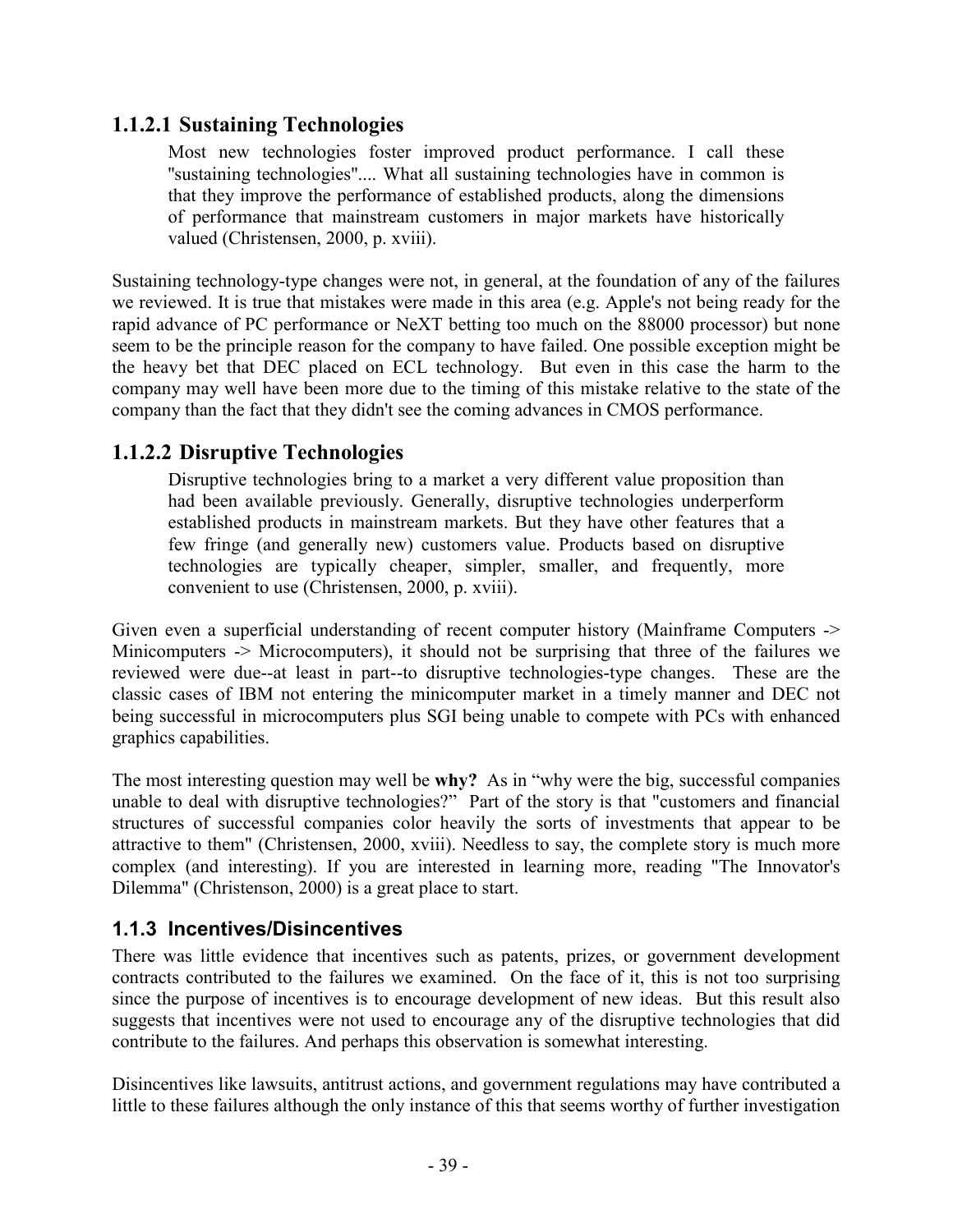are the antitrust actions against IBM. Even in this example it seems likely that the litigation was, at best, a secondary contributor to the failures.

#### 1.2 Internal Forces

#### 1.2.1 Management

Articles in the popular press frequently lay the blame for failures like these solely on the management of the companies. The stories of these failures show that this is a bit too simplified an explanation. It is equally clear, however, that the upper management at each of these companies did make significant blunders in how they responded to changing technology. The late and relatively unsuccessful entry into the minicomputer and microcomputer markets by IBM and DEC, respectively, are fairly typical examples of how companies respond to disruptive technologies. The fact that the management of SGI disregarded the company's founder's vision of where technology was headed is perhaps a bit more extreme.

A significant observation about these failures is that the external changes that precipitated these failures were not surprises to the company's managers. These changes caused failures because effective countermeasures could not be implemented. These facts and the internal confusion they caused were probably some of the more significant drivers for the widespread demoralization among employees that was reported at some companies.

There are many contributors to the inability to prevent these failures and the cultures and decision-making processes that had developed at these companies played their parts. For example, much of Schein (2003) is devoted to the culture within DEC. But if one needed a very concise description of the environment at these companies, observing how many of them were described as "arrogant" would be a good place to start.

Another frequent event in these stories is the "loss of key personnel" and the hiring of new, toplevel managers who are being brought in to fix the problems. We note that bringing outsiders in to fix things was tried at Apple, DEC, and IBM. And that this tactic worked in none of these cases. It seems reasonable that personnel changes such as these are more characteristic of companies trying to recover after finding themselves in bad shape. If true, this suggests they are not too useful if one is looking for leading indicators of failure!

#### 1.2.2 Product Implementation

We would be remiss if we didn't at least mention the actual products that these companies developed and observe that they frequently had significant flaws. The PCs that DEC produced were great demonstrations of what happens when you design products without understanding the target customer's needs. Likewise, the quality problems in some Apple products are a clear indication that the company wasn't focusing on this need.

One product-related problem that seems more pronounced in this report than expected is the number of times problems related to the Operating System software are mentioned. Perhaps this is due to the hardware orientation of many of these companies. But perhaps there is more to be learned by exploring this aspect of these failures and other similar ones.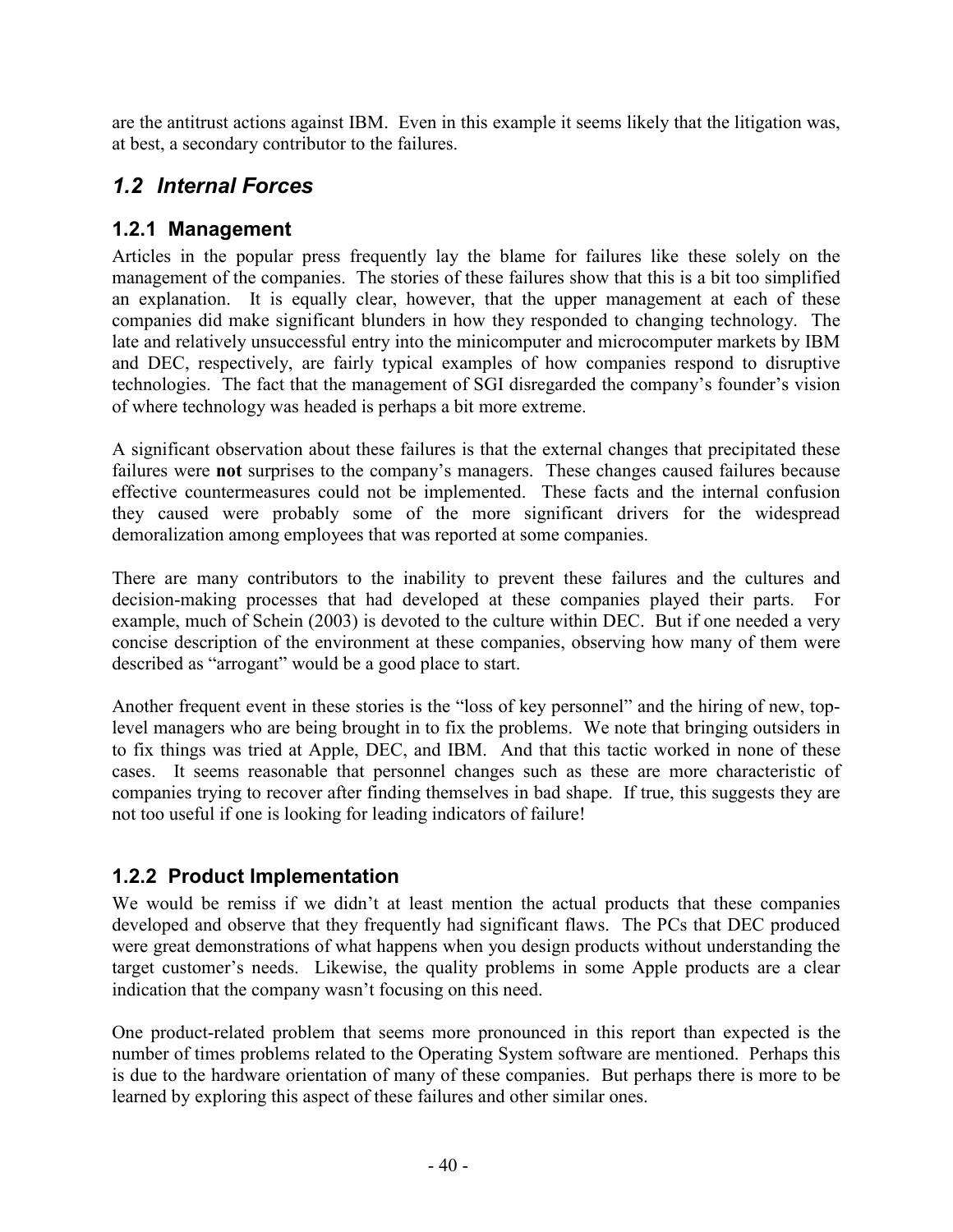## Bibliography

Akeley, Kurt. (2006). Interviewed over e-mail about the history of SGI by Chris Scoville.

- Apple III. In Wikipedia, The Free Encyclopedia. Retrieved December, 2006, from http://en.wikipedia.org/wiki/Apple\_III.
- Apple Lisa. In Wikipedia, The Free Encyclopedia. Retrieved December, 2006, from [http://en.wikipedia.org/wiki/Apple\_Lisa http://en.wikipedia.org/wiki/Apple\_Lisa
- Bell's Law of Computer Classes. (2006, November 10). In Wikipedia, The Free Encyclopedia. Retrieved December 3, 2006, from http://en.wikipedia.org/w/index.php?title=Bell%27s\_Law\_of\_Computer\_Classes&oldid= 86927661
- Bell, C.G. (1984). The Mini and Micro Industries. Computer, 17(10), 14-30.
- Bell, G. (2006). Minicomputers: The DEC (aka Digital) Story (slides). Retrieved October 11, 2006, from http://www.cs.washintgon.edu/education/courses/csep590a/06au/lectures/slides/GBell\_O ct\_11.ppt
- Carroll, P. (1993). Big Blues: The Unmaking of IBM. New York: Crown Publishers.
- Ceruzzi, P.E. (2003). A History of Modern Computing, MIT Press, 2nd edition.
- Christensen, C.M. (2000). The Innovator's Dilemma: The Revolutionary National Bestseller That Changed the Way We Do Business. New York: Harper Collins Publishers.
- Copland (2006). In Wikipedia, The Free Encyclopedia. Retrieved December 2006, from http://en.wikipedia.org/wiki/Copland
- Cray. (2006). In Wikipedia, The Free Encyclopedia. Retrieved November 18, 2006, from http://en.wikipedia.org/wiki/Cray\_Research.
- Declining Influence of IBM, The (2006). In Wikipedia, The Free Encyclopedia. Retrieved November 18, 2006, from http://en.wikipedia.org/wiki/IBM\_PC\_compatible#The\_declining\_influence\_of\_IBM
- DeLamarter, R.T. (1988). Big Blue IBM's Use and Abuse of Power. New York: Dodd, Mead & Company.
- Digital 1957 to Present. (1978, last edition). Retrieved November 18, 2006, from http://research.microsoft.com/~gbell/Digital/DEC%201957%20to%20Present%201978.p df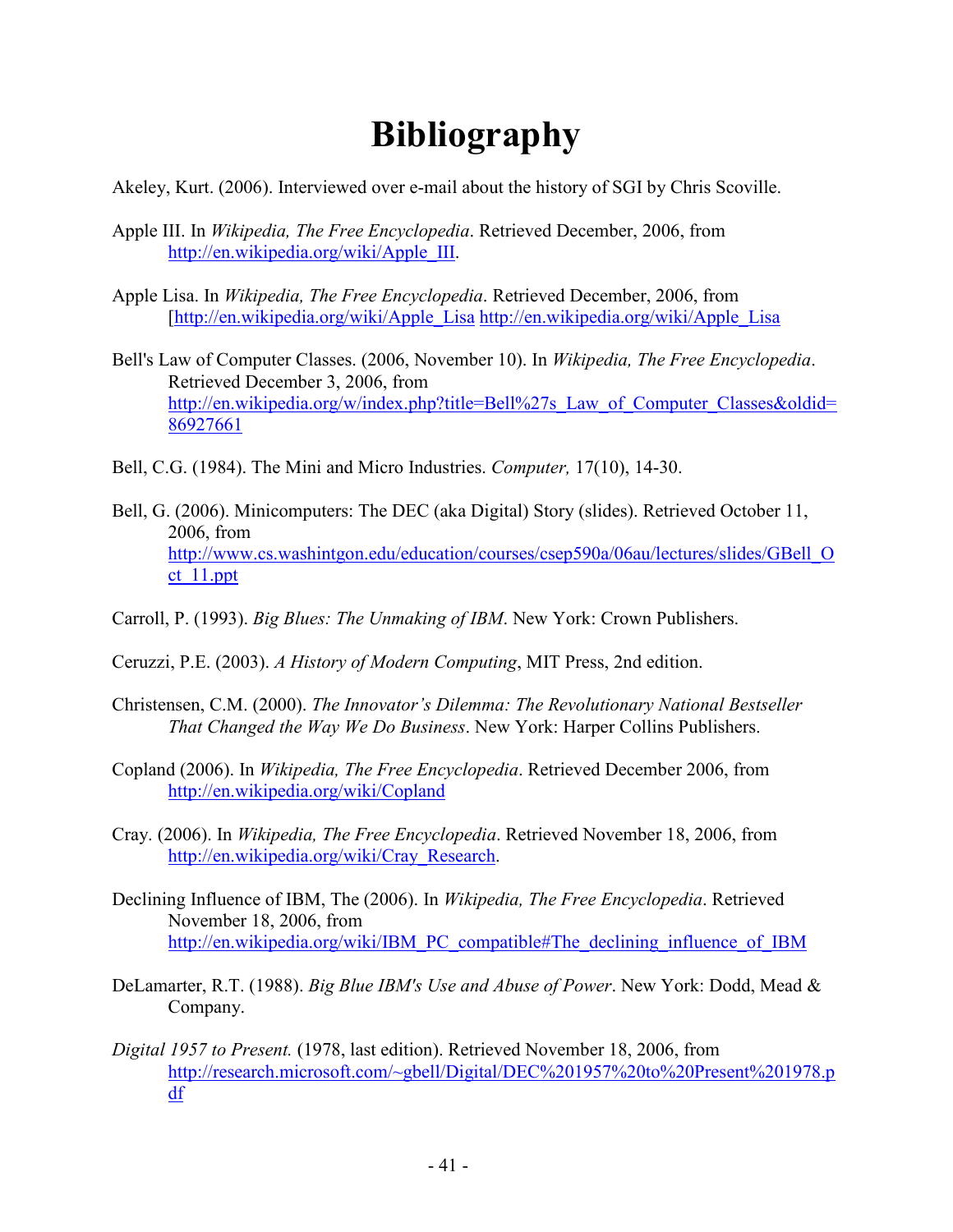- Digital Corporate Philosophy and Organization. (1977). Retrieved November 18, 2006, from http://research.microsoft.com/~gbell/Digital/Dig\_Corp\_Philos\_and\_Org\_7704.pdf
- DIGITAL Engineering Handbook. (1974). Retrieved November 18, 2006, from http://research.microsoft.com/~gbell/Digital/DEC%20Engineering%20Handbook%20741 1%20c.pdf
- Digital Equipment Corporation. (2006). In Encyclopædia Britannica. Retrieved December 4, 2006, from http://www.britannica.com/eb/article-9126078
- Digital Equipment Corporation. (2006). In Wikipedia, The Free Encyclopedia. Retrieved November 19, 2006 from http://en.wikipedia.org/wiki/Digital\_Equipment\_Corporation
- Disruptive technology. (2006, November 28). In Wikipedia, The Free Encyclopedia. Retrieved December 3, 2006, from http://en.wikipedia.org/w/index.php?title=Disruptive\_technology&oldid=90613634
- Documenting DIGITAL. (2006). Retrieved November 18, 2006, from http://research.microsoft.com/~gbell/Digital/timeline/dechistory.htm
- Eran, Daniel. (2006). Tech: The Rise and Fall of Platforms, Roughly Drafted Magazine. Obtained at http://www.roughlydrafted.com/RD/RDM/1350A705-DE80-429A-BDC0- AE9272C1555E.html
- Goldberg, Michael. (1994). Fire in the Valley, Wired Magazine Issue 2.01. Retrieved November 18, 2006 from http://wired-vig.wired.com/wired/archive/2.01/sgi\_pr.html.
- Heller, R. (1994). The Fate of IBM. London: Little Brown and Company.
- History of Microsoft Windows, 2006). In Wikipedia, The Free Encyclopedia. Retrieved December, 2006 from http://en.wikipedia.org/wiki/History\_of\_Microsoft\_Windows
- Hobart, Charles. (2006). Former IBM-PC Team member in Boca Raton, FL. Interviewed in person about the development of IBM-PC by Avichal Singh.
- Jim Clark 1944–. (2006). Retrieved November 18, 2006 from http://www.referenceforbusiness.com/biography/A-E/Clark-Jim-1944.html.
- List of Commercial Failures in Computer Technology. (2006). In Wikipedia, The Free Encyclopedia. Retrieved November 19, 2006 from http://en.wikipedia.org/wiki/List\_of\_commercial\_failures\_in\_computer\_technology\_
- Linzmayer, Owen. ''Apple Confidential 2.0: The Definitive History of the World's Most Colorful Company''